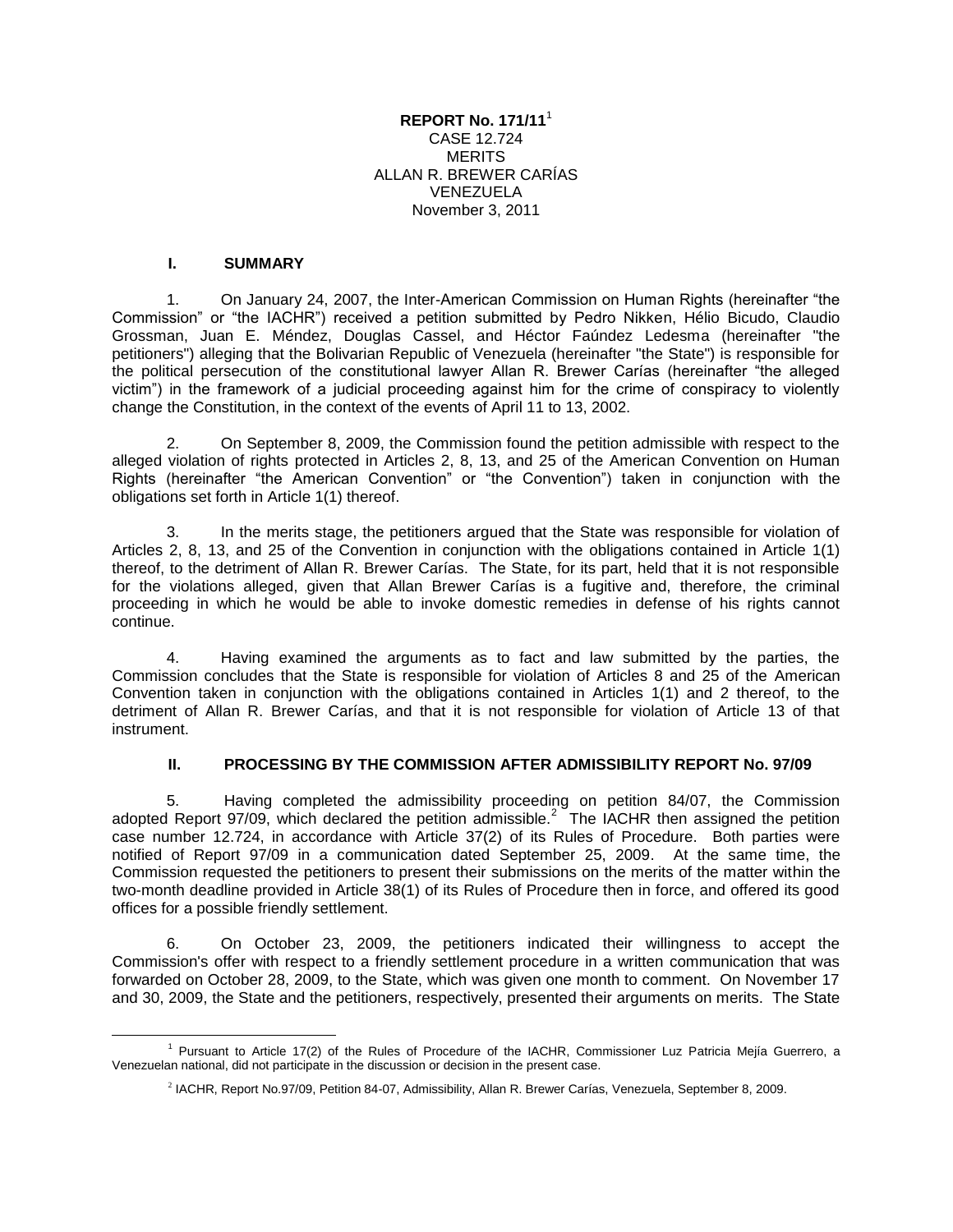made no comment about a friendly settlement procedure. On December 8, 2009, the petitioners' brief was transmitted to the State, which was requested to present its comments within two months. The State submitted additional comments on February 17, 2010. The State's briefs dated November 17, 2009 and February 17, 2010, were relayed to the petitioners on February 19, 2010, for comment. On February 19, 2010, the IACHR also transmitted to the State for comment a brief presented by the petitioners on February 18, 2010.

7. The petitioners submitted additional observations on April 8, 2010, which were conveyed to the State for its attention on April 9, 2010. On May 5, 2011, the petitioners submitted additional information which was relayed to the State for its attention on May 10, 2011.

## **III. POSITIONS OF THE PARTIES ON MERITS**

## **A. The petitioners' position**

## **1. Context**

 $\overline{a}$ 

8. The petitioners allege that from December 2001 to April 2002 there was an intense social mobilization of protest against several policies of the Government of President Hugo Chávez Frías. They indicate that on April 11, 2002, the commanders of the Armed Forces stated that they unrecognized the authority of the President of the Republic, and the next day General Lucas Rincón informed the population that the President of the Republic was asked to resign from his position, which he accepted.

9. The petitioners allege that in the early hours of April 12, 2002, Pedro Carmona Estanga, one of the leaders of the civic protests, communicated with jurist Allan Brewer Carías and sent a vehicle to collect him at his residence.<sup>3</sup> They indicate that Brewer Carías was taken to "Fort Tiuna," headquarters of the Ministry of Defense and of the General Command of the Army. They indicate that he was met there by two lawyers who showed him a draft decree, later known as the "Carmona Decree," which ordered the dissolution of the constituted authorities and the establishment of a "government of democratic transition.

10. They hold that at approximately noon Allan Brewer Carías went to the Miraflores Palace to personally tell Carmona Estanga that he rejected the document as it strayed from the Constitution and was in violation of the Inter-American Democratic Charter. They indicate that he finally had to do so by telephone, however. That same day, Pedro Carmona Estanga purportedly announced the dissolution of the constituted authorities and the establishment of a "government of democratic transition," among other measures. They indicate that the announcement of a "coup against the Constitution" provoked reactions that led to the reinstatement of Hugo Chávez as President of the Republic on April 13, 2002.

11. They note that afterwards the media speculated as to the presence of Allan Brewer Carías during the early hours of April 12, 2002 at "Fort Tiuna" and identified him as the intellectual author or actual drafter of the so-called "Carmona Decree." They indicate that such speculation was publicly refuted by Allan Brewer Carías.<sup>4</sup>

 $3$  The petitioners note that Allan Brewer Carías is a jurist with well-known experience and expertise in constitutional law, the defense of democracy, the rule of law, and human rights who had voiced strong criticisms of a series of decisions adopted by Executive decrees in Venezuela.

<sup>4</sup> The petitioners say that he did so in the following press reports: Allan Brewer Carías responde a las acusaciones: *No redacté el decreto de Carmona Estanga,* article by Ana Damelis Guzmán, *El Globo*, Caracas, April 17/4/02, p. 4. *El abogado desmiente haber redactado acta constitutiva de gobierno transitorio; Brewer Carías se desmarca de Pedro Carmona Estanga*, article by Feliz González Roa Notitarde, Valencia, April 17/4/02, p.13. *Brewer Carías: no sé quién redactó el decreto Carmona*, article by Jaime Granda, *El Nuevo País*, April 17/04/02, p. 2. Allan R. Brewer Carías, *En mi propia defensa. Respuesta preparada con la asistencia de mis defensores Rafael Odremán y León Henrique Cottib contra la infundada acusación fiscal por el supuesto delito de conspiración*, Editorial Jurídica Venezolana, Caracas, 2006, p. 192, among others.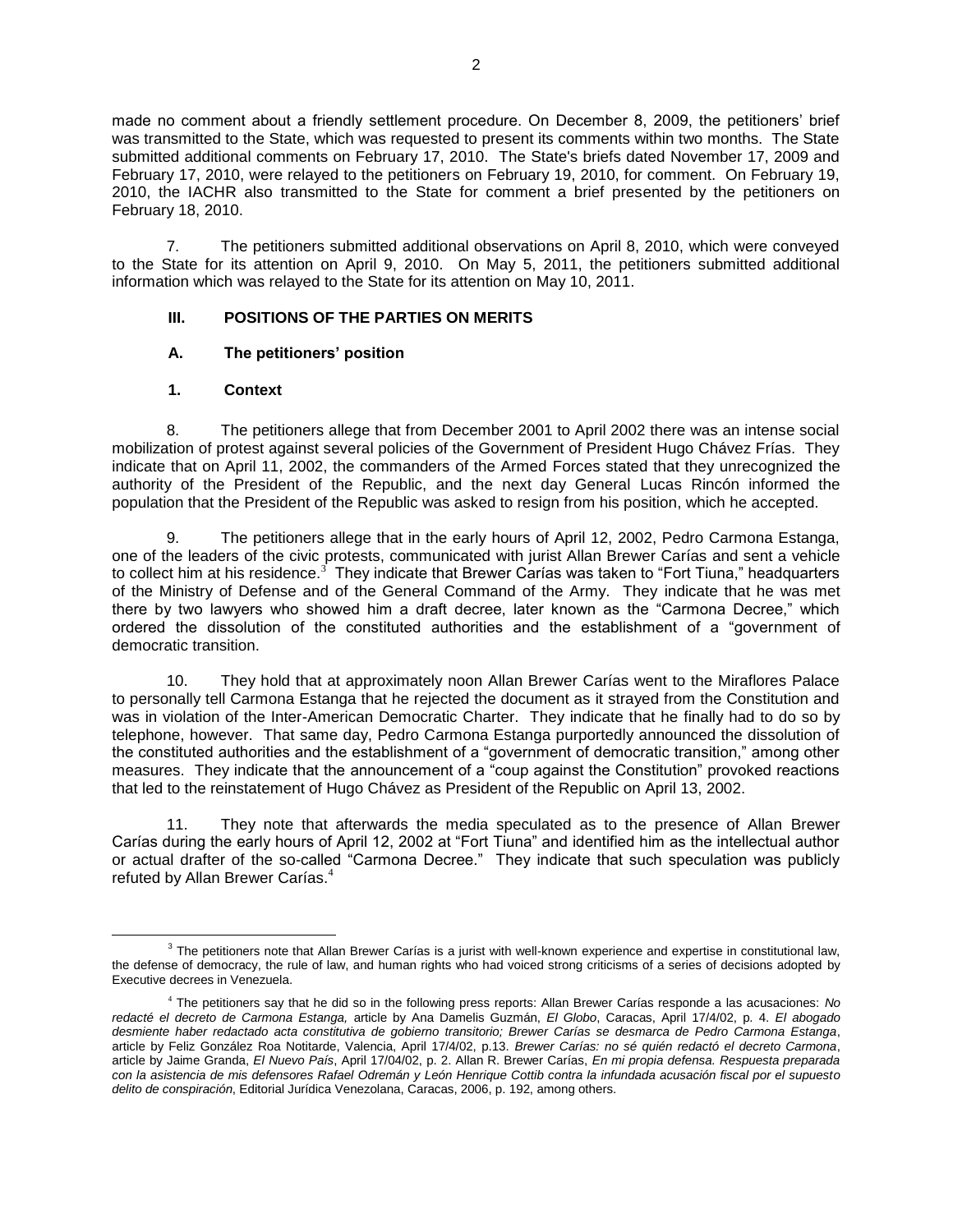12. They say that the National Assembly appointed a "Special Parliamentary Commission to investigate the events of April 2002." In its August 2002 report this Special Commission is said to have urged that part of the government designated the *Poder Ciudadano* to investigate and determine the responsibilities of citizens "who, without being vested with public functions, acted in an active and coordinated fashion in the conspiracy and coup d'état." The list of citizens to be investigated apparently included Allan Brewer Carías "as his participation in the planning and execution of the coup d'état has been shown."

## **2. Facts related to the judicial proceeding**

13. The petitioners allege that from 2002 to 2005 at least four provisional prosecutors investigated the facts around the drafting of the "Carmona Decree," among other facts related to the events of April 11 to 13, 2002. They note that initially the investigation was entrusted to provisional prosecutor José Benigno Rojas, who did not file charges. They indicate that he was replaced by provisional prosecutor Danilo Anderson, who did not file charges either, and who was murdered in November 2004. Subsequently, Luisa Ortega Díaz, Sixth Provisional Prosecutor of the Public Ministry at the National Level with Full Jurisdiction (hereinafter also "Sixth Provisional Prosecutor"),<sup>5</sup> took over the investigation and filed a number of charges<sup>6</sup>. They allege that since then, the pattern of conduct, of both the Public Ministry and the provisional judges who have had cognizance of the case, has been to attach value to those aspects of the evidence that may contribute to convicting Allan Brewer Carías and discard those aspects that show his innocence.

14. The petitioners allege that during the investigative stage, the defense counsels for Allan Brewer Carías were unable to obtain a copy of the record; rather, they were only allowed to transcribe, by hand, the various documents in the record. They allege, therefore, that they were deprived of a reasonable time and conditions for his defense.<sup>7</sup> They argue that during the review of the record, Allan Brewer Carías found that the texts transcribed in the formal indictment did not match the contents of the videos considered to be evidence. In view of the foregoing, the provisional prosecutor was asked to make a specialized technical transcription of the content of all the videos with interviews by journalists used as evidentiary elements in the indictment. The request was denied on April 21, 2004, on the basis that "it would contribute nothing to the investigation."

15. They also allege that on April 21, 2004, the Sixth Provisional Prosecutor rejected the testimony of Nelson Mezerhane, Nelson Socorro, Yajaira Andueza, Guaicaipuro Lameda, and Leopoldo Baptista, offered by the defense, based on them being referential witnesses whose statements lacked probative value in light of the law in force.

16. They indicate that on January 27, 2005, the Sixth Provisional Prosecutor filed the indictment against Allan Brewer Carías for the offense of conspiracy to change the Constitution violently by drafting the Carmona Decree. They argue that this was based on the allegation of active Army Colonel Ángel Bellorín, who indicated that it was a well-known fact widely reported by the media that Allan Brewer Carías, a well-known expert on constitutional matters, was one of the authors of that decree.

17. They indicate that the proceeding in which the case against Allan Brewer Carías is included was initially assigned to Josefina Gómez Sosa, Temporary Twenty-Fifth Judge of Control (hereinafter also "Temporary Twenty-Fifth Judge"). At the request of the Sixth Provisional Prosecutor, the Temporary Twenty-Fifth Judge issued the order prohibiting several citizens under investigation for their suspected involvement in the events from leaving the country. That order was appealed to the Tenth

 $\overline{a}$  $5$  They allege that this prosecutor and 10 other prosecutors were assigned all the trials of political dissidents. At present, Luisa Ortega Díaz is said to be the Attorney General of the Republic.

 $^6$  They allege that this prosecutor was later replaced by Prosecutor Maria Alejandra Pérez.

 $<sup>7</sup>$  The petitioners say that, at present, the trial is before the 25th Court of Control, before which the defense does have</sup> access to the record. Nonetheless, they consider that the lack of access in the investigative phase was an irreparable encumbrance.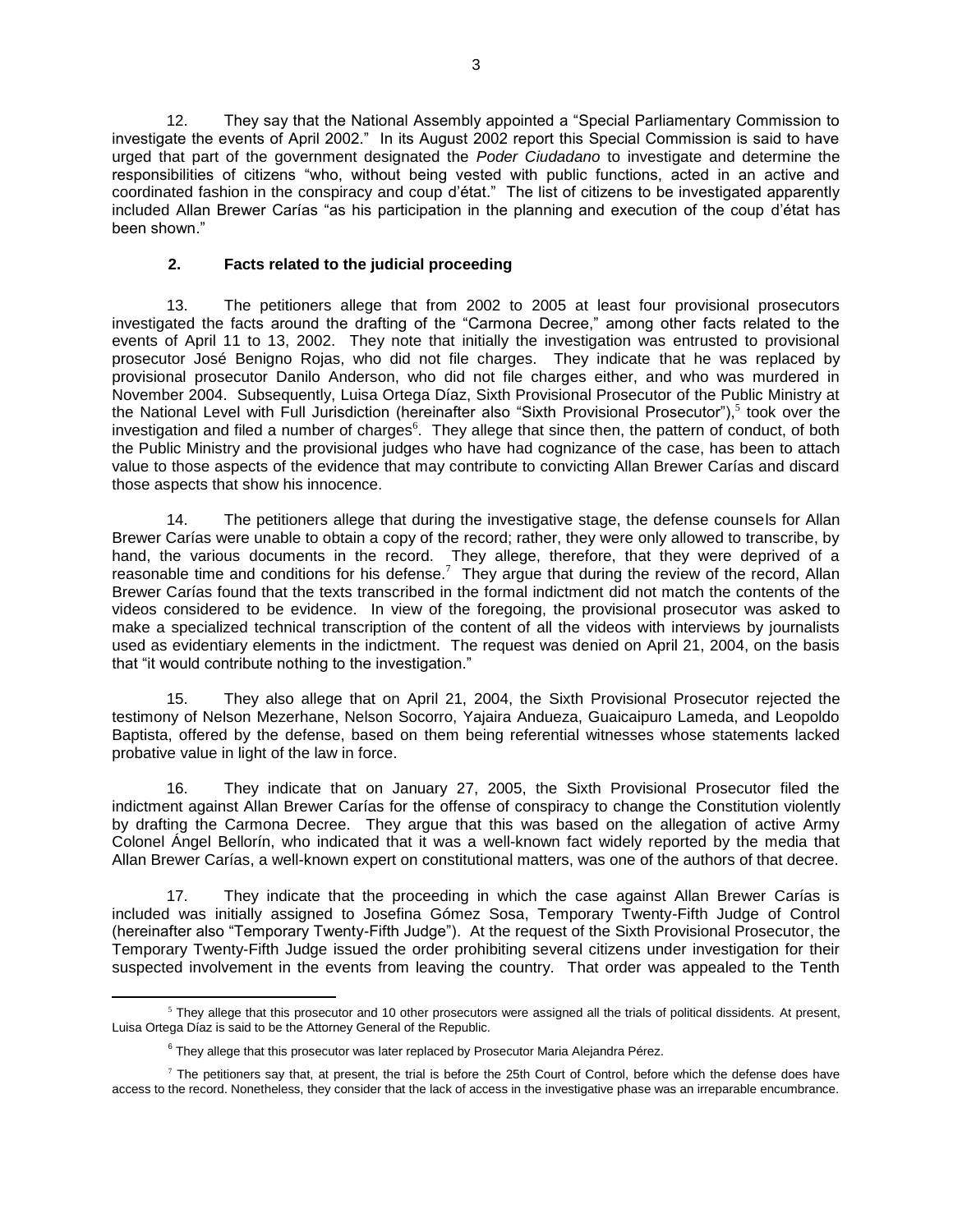Chamber of the Court of Appeals. On January 31, 2005, the Chamber of Appeals revoked that order. On February 3, 2005, the Judicial Commission of the Supreme Court of Justice suspended the judges of the Court of Appeals who voted for the nullity of the decision appealed, as well as Temporary Judge Josefina Gómez Sosa, for not having stated sufficient grounds to support the order prohibiting exit from the country. Judge Gómez Sosa was replaced by Judge of Control Manuel Bognanno, also temporary. They allege that he was suspended from his position on June 29, 2005, after notifying the Superior Prosecutor, June 27, 2005, of alleged irregularities in the investigation conducted by the Sixth Provisional Prosecutor.

18. The petitioners say that on May 4, 2005, the defense asked the Temporary Twenty-Fifth Judge to show all the videos, admit the testimony offered, and allow access to the copies of the record. In response the judge ordered the Sixth Provisional Prosecutor to allow the defense full access to the record and any videos that might be germane to the case. Nonetheless, he decided that it was not up to him to rule on the relevance of the testimony offered by the defense. On May 16, 2005, the defense appealed to the Court of Appeals the decision of the Temporary Twenty-Fifth Judge not to rule on the relevance of the testimony offered.

19. They also indicate that the defense also introduced Allan Brewer Carías's immigration record into the evidence to show that during the weeks prior to April 12, 2002, he was outside the country, and therefore he couldn't have conspired to violently change the Constitution. They indicate that on May 9, 2005, the Sixth Provisional Prosecutor rejected the evidence, considering it unnecessary.

20. On May 30, 2005, the Office of the Sixth Provisional Prosecutor sought a declaration of nullity of the decision by the Temporary Twenty-Fifth Judge of granting total access to the case file, on the grounds that no notice had been given of the brief filed by the defense, accordingly it had not had an opportunity to defend itself. On July 6, 2005, the Court of Appeals found null and void the decision by the Temporary Twenty-Fifth Judge not to rule on the relevance of the testimony offered and ordered that another judge of control rule on the defense's brief. On August 10, 2005, the defense filed a brief with the Temporary Twenty-Fifth Judge insisting on admission of the testimony offered and on compliance with the decision of the Court of Appeals.

21. They add that on September 30, 2005, the defense submitted a brief for anticipated production of evidence in the form of a statement by Pedro Carmona Estanga before the Temporary Twenty-Fifth Judge. On October 20, 2005, the request was declared unfounded on the grounds that Pedro Carmona Estanga was also being indicted in the case, so his statement would have not probative value. They indicate: that they once again filed the statement by Pedro Carmona; that it was rejected by the same judge, that they filed a motion of recusal against him for having issued an opinion once again on the same issue; and that the motion for recusal was rejected based on the judge not having issued a pronouncement on the guilt or innocence of Allan Brewer Carías. They note that finally they submitted the statement by Pedro Carmona in writing and they allege that he has been "ignored" by the judge. In addition, they argue that a paragraph was quoted from the book by Pedro Carmona Estanga in the accusation against Allan Brewer Carías without taking into account another paragraph of the same book in which Pedro Carmona notes that he had never attributed the authorship of the decree in question to him.

22. They note that by discretional and arbitrary decision of the Sixth Provisional Prosecutor, the defense of Allan Brewer Carías was not allowed to be present in the examination of the witnesses called to testify before her. They indicate that in some cases the prosecutor admitted questions in writing, but it was not possible to present them in the case of supervening witnesses who came forward in the course of the investigation and who gave statements in secret. They note specifically that on October 5, 2005, testimony was taken from General Lucas Rincón, without the defense having been given called or given notice.

23. They argue that the testimony offered by journalist and politician Jorge Olavarría in support of Allan Brewer Carías's innocence was not taken into account and that, on the contrary, it was considered as part of the basis for the indictment. They hold that on October 21, 2005, the Sixth Provisional Prosecutor formalized the indictment against Allan Brewer Carías and the proceeding went on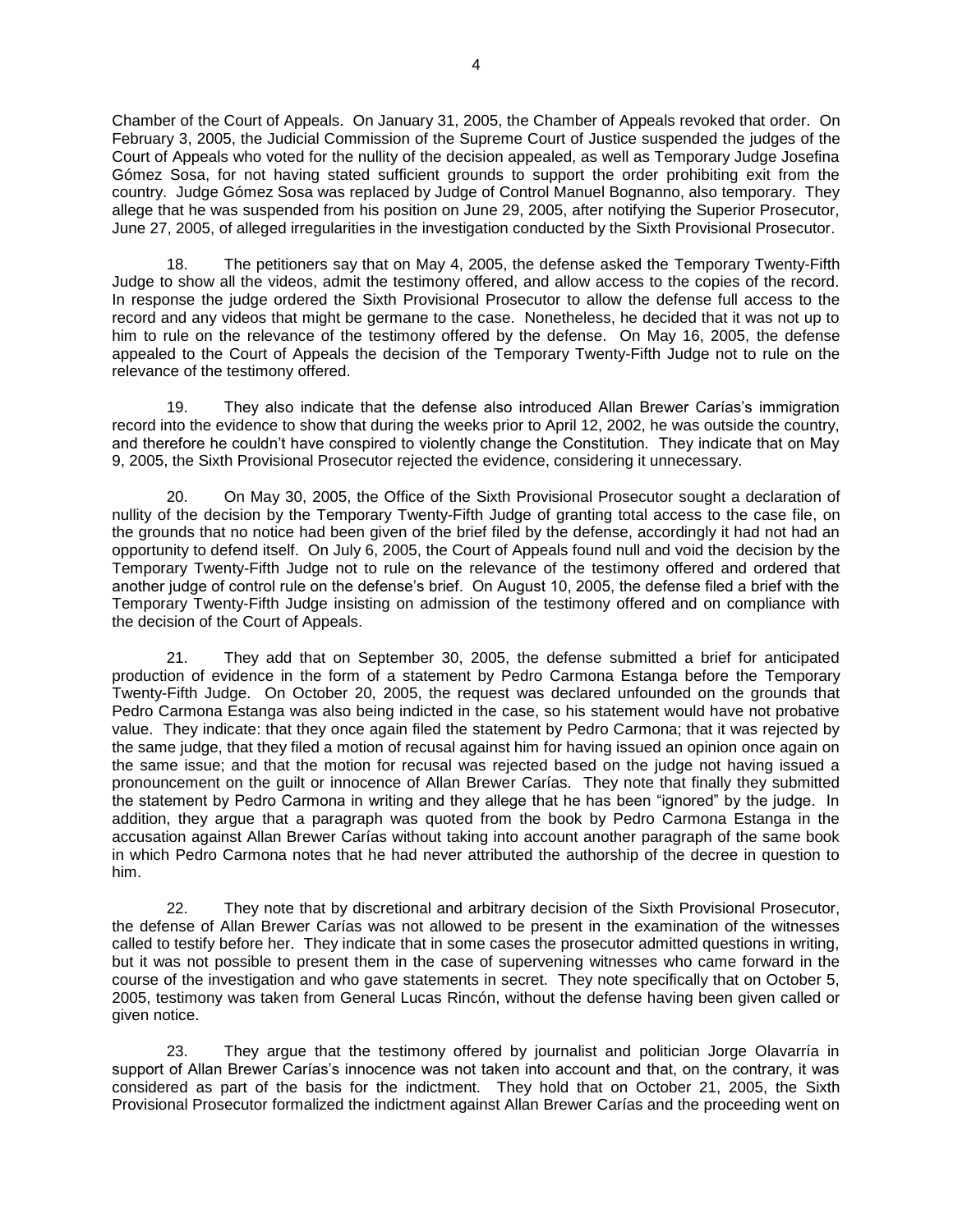to an intermediate stage. That decision was appealed by the defense before the Court of Appeals on October 28, 2005. The appeal was denied on December 1, 2005. They add that on November 8, 2005, the defense filed a motion for nullity of the entire proceeding based on violations of judicial guarantees, that this motion has yet to be ruled on, and that the proceeding is in an intermediate phase.

24. The petitioners indicate that Brewer Carías participated in person at proceedings until September 28, 2005, when he left Venezuela. They note that on October 26, 2005, the defense of Allan Brewer Carías asked the Temporary Twenty-Fifth Judge to guarantee his right to be tried at liberty and issue an advance declaration that depriving him of liberty during trial would be out of order, $^8$  since he is not dangerous, is professionally and academically active, and has his residence and roots in Venezuela. They indicate that the judge never ruled on this motion.

25. They hold that, on May 10, 2006, the defense informed the Temporary Twenty-Fifth Judge that Allan Brewer Carías had accepted an appointment was adjunct professor at the Columbia University School of Law in the United States, and they asked that the proceeding continue. They indicate that even though it was known that he was outside the country, on June 2, 2006, the Sixth Provisional Prosecutor asked the Judge to issue an arrest order for Allan Brewer Carías as he posed a flight risk. In response, on June 15, 2006, the Provisional Judge of Control ordered that he be taken into custody. However, that order has not been executed because, to date, Allan Brewer Carías remains abroad.

26. The petitioners indicate that on July 12, 2006, the Sixth Provisional Prosecutor sent a request for cooperation to INTERPOL to search for and locate Allan Brewer Carías, with a view to his preventive detention and possible extradition. In addition, on July 11, 2006, Venezuelan Ambassador to the Dominican Republic sent a communication to INTERPOL, requesting the arrest of Allan Brewer Carías, as he had been extended an invitation to give a lecture in that country. In addition, the diplomat had denounced him to the media in the Dominican Republic as a "conspirator". They say that in response, INTERPOL requested information from the courts on the nature of the offense that had led Brewer Carías to be charged with a common crime. They indicate that in a clarification dated September 17, 2007, the Court of First Instance Sitting as Court of Control of the Judicial Circuit of the Metropolitan Area of Caracas answered that Allan Brewer Carías was the intellectual author of a failed attack on the President of the Republic, which, therefore, ruled out any possibility that the charges be considered as corresponding to a political crime. They indicate that the defense appealed and asked that said clarification be annulled; however, the appeal was dismissed on October 29, 2007.

27. In addition, they note that when an invitation was sent to Allan Brewer Carías to give a lecture at the Inter-American Institute of Human Rights (IIDH), the Ambassador of Venezuela to Costa Rica sent a letter to the president of the IIDH referring to Allan Brewer Carías as someone who "as is known, participated as material and intellectual author and provided direction to ensure correctness in the drafting of the decree by which the constituted branches of government were abolished in the Bolivarian Republic of Venezuela" and that for this reason "he fled the country." They indicate that in addition arrest orders were requested of INTERPOL in connection with the two invitations sent to Allan Brewer Carías to give lectures in Peru and Spain, and that he decided not to attend, based on security considerations.

28. On January 11, 2008, the representatives of Allan Brewer Carías filed a motion for dismissal before the Twenty-Fifth Judge of Control under Decree 5790, with Rank, Value, and Force of a Special Amnesty Law, issued on December 31, 2007, by President Hugo Chávez. That provision, which covers "all those persons in conflict with the law, who as of this date have surrendered themselves to the

 $\overline{a}$  $8$  They note that Article 44(1) of the Constitution of Venezuela establishes that every person "shall be tried at liberty," that Article 102 of the Organic Code of Criminal Procedure (COPP) establishes that: "one shall avoid, especially, requesting preventive deprivation of liberty of the accused when it is not absolutely necessary to ensure the purposes of the proceedings" and that its Article 125(12) establishes that it is a right of the accused "not to be judged in absentia, except as provided in the Constitution of the Republic." The petitioners say that "the possibility of trial in absentia in the case of crimes against public property was eliminated from the Constitution of the Bolivarian Republic of Venezuela in 1999, and therefore the phrase 'except as provided in the Constitution of the Republic' is no longer relevant."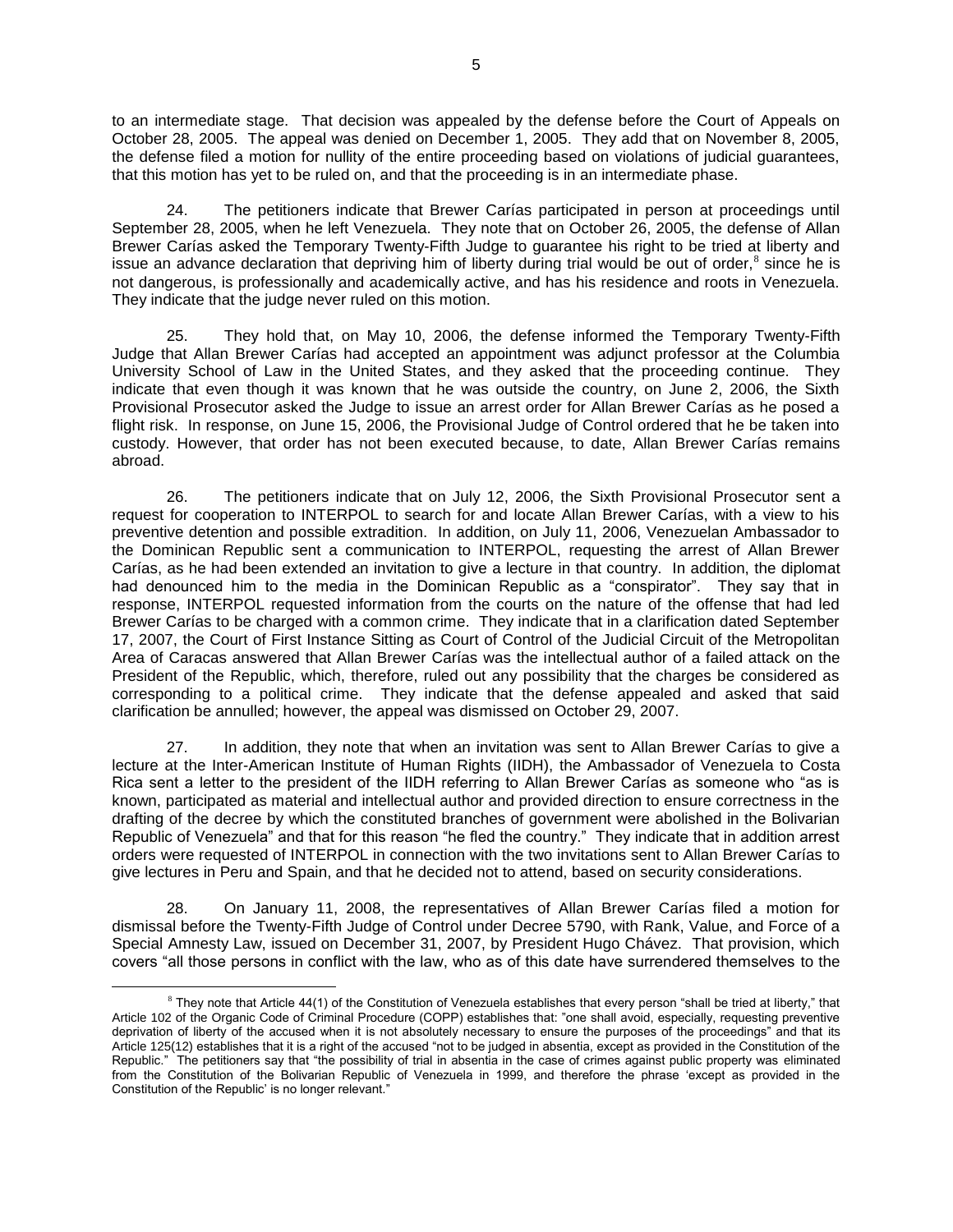authorities, have submitted to criminal proceedings, and have been tried and convicted," includes, among the conduct eligible for amnesty, "the drafting of the decree of the de facto government of April (12), 2002." The request was denied on January 25, 2008, on the grounds that Allan Brewer Carías had not appeared in the proceeding. The petitioners note that the decision was appealed to the Fifth Chamber of the Court of Appeals of the Criminal Circuit of the Metropolitan Area of Caracas and denied on April 3, 2008.

## **3. Submissions on violation of the American Convention**

29. The petitioners claim that the State is responsible for violation of the rights set forth in Articles 8(1), 8(2), 13, 25, 1(1), and 2 of the American Convention, to the detriment of Allan Brewer Carías.

30. As regards the right to a hearing by a competent, independent, and impartial tribunal recognized at Article 8(1) of the American Convention, the petitioners argue that the prosecutors and judges who acted in the charges and indictment brought against Brewer Carías are provisional officials, and that they have been replaced whenever their decisions were not "to the liking of the persecutors." They hold that the provisional nature of judges and prosecutors violates the guarantee of independence and impartiality set forth at Article 8 of the American Convention insofar as they do not enjoy tenure in their position and can be freely removed or suspended.

31. They claim that the Venezuelan judicial system is fettered by a relationship of chronic dependence as a result of the endemic problem of the provisional status of judges and prosecutors. In this regard, they provide a detailed analysis of the provisional status of judges in Venezuela since August 1999, when the reorganization of the judiciary began, initially under the supervision of the Judicial Emergency Commission and later, another judicial reorganization commission. At present the process is being implemented by the Office of the Executive Director of the Magistrature. They argue that the main effects of this indefinite process of "perpetual reorganization" is the provisionality of judicial appointments, the abandonment of competitive selection as outlined in the Constitution, and a complete lack of tenure for judges who are ultimately subject to free appointment and removal by the Commission of the day. They say that a similar situation exists for prosecutors.

32. As regards the way in which this alleged situation of lack of tenure and independence among judges and prosecutors has affected the judicial proceeding against Allan Brewer Carías, they hold that this process of reorganization with free appointment and removal of judges and prosecutors was in place before the criminal proceeding against Allan Brewer Carías was instituted and that it continues at present. Furthermore, two lower court judges and two members of the Court of Appeals were dismissed in connection with, or immediately after having adopted, decisions that could be considered favorable to Allan Brewer Carías. They allege that the decisions ordering those dismissals were discretionary, without due process for those concerned and without disclosure, at least in the case of Judge Bognanno, of the formal grounds that might have justified their termination. They argue that the lack of tenure, coupled with the openly political bias with which the Sixth Provisional Prosecutor has acted throughout have been factors that have resulted in patent procedural violations and left Allan Brewer Carías defenseless. They also say that this situation has an "exemplary effect" given the contrast between the punishment of provisional judges who have ruled in favor of the accused in this case, and the reward for the political loyalty shown by the Sixth Provisional Prosecutor, who, not long after filing multiple indictments in criminal proceedings with political implications, was promoted to Director General of Prosecutions of the Public Ministry and currently holds the position of Attorney General.

33. With respect to the right of all persons accused of a criminal offense to be presumed innocent so long as their guilt has not been proven according to law, as recognized in Article 8(2) of the American Convention, the petitioners argue that a proceeding was begun against Allan Brewer Carías based on a "well-known fact widely reported by the media," even though he refuted the information that appeared in the press. The petitioners argue that according to the case-law of the Constitutional Chamber of the Supreme Court of Justice of Venezuela, a "well-known fact widely reported by the media" only occurs when there is news disseminated by the media that has not been refuted. They also argue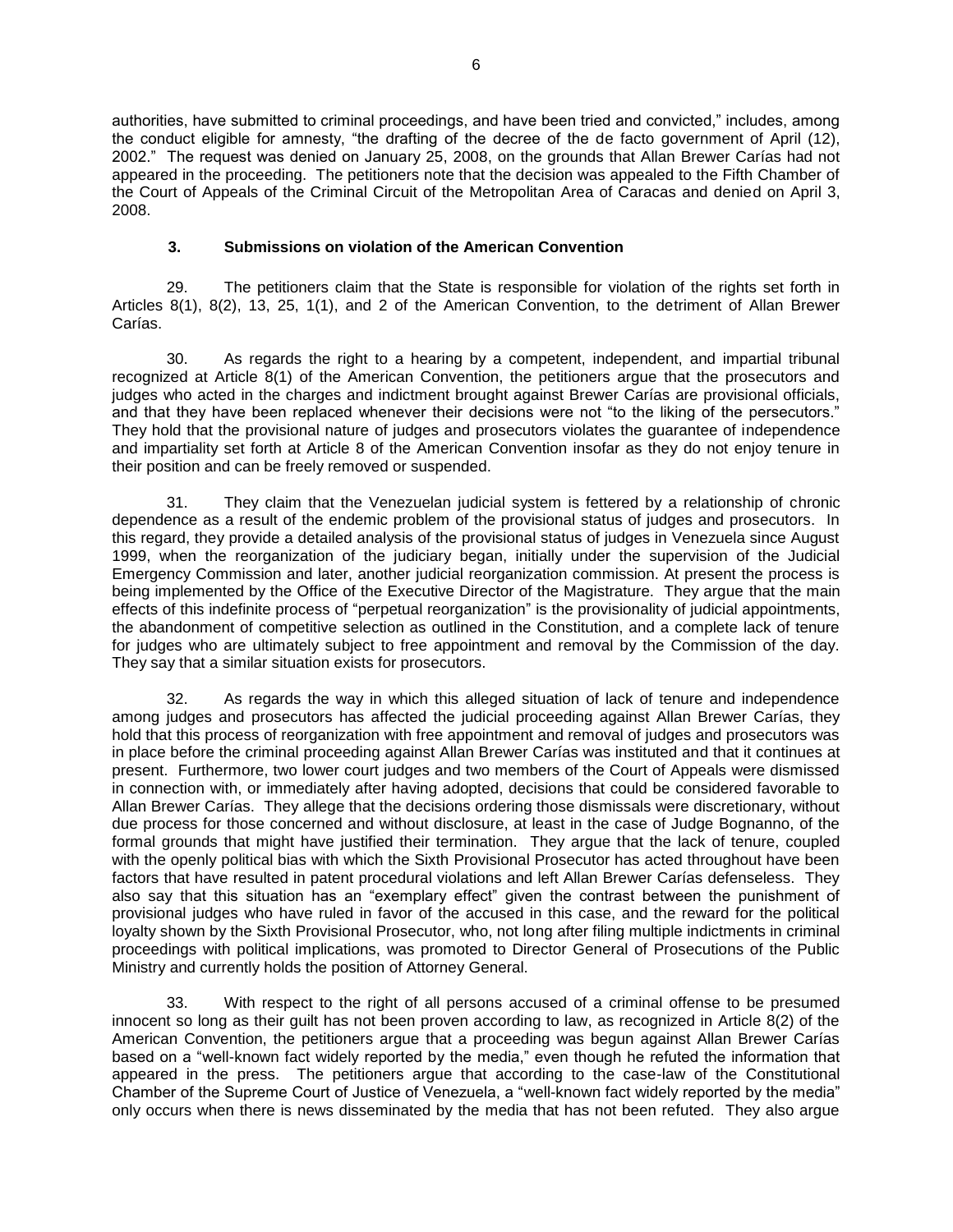that the office of the prosecutor shifted the burden of proof by requiring the defense to disprove the accusation that it leveled at Allan Brewer Carías.<sup>9</sup>

34. In addition, they allege that the requests for arrest warrants sent to INTERPOL were manifestly inadequate and abusive given that the crime of which Allan Brewer Carías is charged is a typical pure political crime, and Article 3 of the INTERPOL Constitution prohibits it from engaging in "any intervention or activities of a political, military, religious or racial character." They consider that the determination by the domestic courts that the conduct imputed to Brewer Carías constitutes a common crime is "... an arbitrary maneuver that changes the legal characterization of the crime imputed, constitutes violations of due process. They also hold that the requests for arrest warrants violate the principle of the presumption of innocence.

35. In addition, they argue that entities such as the National Assembly, the Supreme Court of Justice, the Office of the Attorney General of the Republic, as well as members of the diplomatic corps made public statements on the scope of the conduct of which Brewer Carías is accused and his alleged guilt.

36. As for the National Assembly, they contend that in the report of the "Special Parliamentary Commission to investigate the events of April 2002" it has been shown that Allan Brewer Carías participated in conduct from which he was afforded no opportunity to defend himself. In the case of the Supreme Court of Justice, they allege that the court made a prejudgment by indicating in writing that "the publicly known testimony of numerous witnesses identifies Allan Brewer-Carías as one of the authors of the decree in question." They allege that the Attorney General of the Republic also prejudged Allan Brewer Carías' guilt in his book "*Abril Comienza en Octubre*," in which he assumes as true certain assertions made in the media that were under investigation by his office, and which were never ratified with testimony or corroborated. Finally, they say that members of the diplomatic corps publicly referred to Allan Brewer Carías as a "conspirator" and "author of the April 12 Decree," which conduct imputed to him without evidence or any judicial finding of guilt.

37. With respect to the right of the accused to have adequate time and means for the preparation of his defense, as established at Article 8(2)(c) of the American Convention, the petitioners allege that during the investigative stage Allan Brewer Carías's defense counsel were unable to obtain a copy of any part of the record; rather, they were only allowed, personally, to transcribe manually the various documents in the record, which ran to thousands of pages in 27 sections. They say that this refusal to issue copies was an obstruction of the right to defense, without any reasonable grounds, and deprived Allan Brewer Carías and his attorneys of a reasonable time and conditions for his defense. They argue that the right to be afforded the necessary facilities to mount a defense is a fundamental element of due process, which was denied to Allan Brewer Carías.

38. With respect to the right of the defense to examine witnesses and to obtain the appearance, as witnesses, of experts or other persons who may throw light on the facts, as established in Article 8(2)(f) of the American Convention, the petitioners allege that Allan Brewer Carías's defense was not allowed to be present during the examination of the witnesses called to testify by the Sixth Provisional Prosecutor. In this regard, they hold that the defense was arbitrarily refused requests to produce proof or evidence to protect the rights of Allan Brewer Carías. They indicate that in some cases the Prosecutor admitted questions in writing, but that it was not possible to submit them in the case of supervening

<sup>&</sup>lt;sup>9</sup> In this regard, the petitioners note that the Sixth Provisional Prosecutor plainly showed that, to her mind, it was up to the accused to disprove the charges, since she said -in the trial of another person indicted in the same proceedings- before the Twentieth Court of Control that "in the opinion of the Public Ministry the accusation made against […] meets the legal requirements, and therefore, in any event it is up to his defense to prove otherwise. Why is it assumed that he did not conspire? The reasons why he accompanied citizen Allana [sic] Brewer Carias on the day of the events? What objections or opposition did he offer to the drafting of the decree? The lack of response and evidence to disprove the justified suspicions of the Public Ministry regarding his participation in the drafting of the decree are the reasons why it is considered unnecessary to elaborate on the indictment, since, in the opinion of the Public Ministry, they have not shown that he was not involved […]". The petitioners cite the brief of the Provisional Prosecutor of the Sixth Court of Control, dated June 3, 2005. Annex 18 to the original petition received January 24, 2007.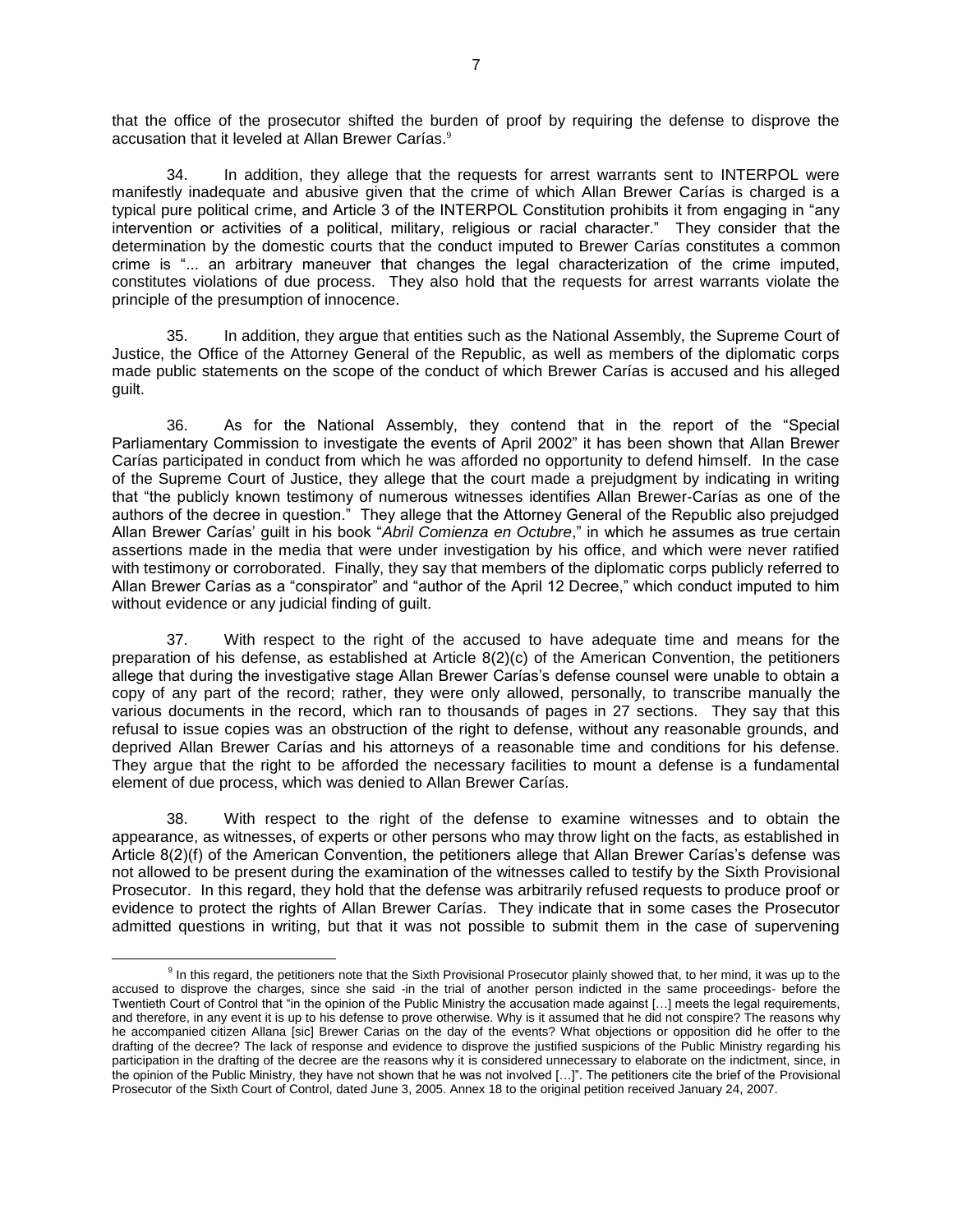witnesses who came forward in the course of the investigation and "gave their testimony in secret." They note specifically that on October 5, 2005, testimony was taken from General Lucas Rincón, without the defense having been given called or given notice. In addition, they argue that the ten journalists who divulged the "well-known facts reported by the media" that were the basis for the indictment were not called to ratify their assertions. They note that on being called by the defense of Allan Brewer Carías, they said that they had not been witnesses to the facts, thus the petitioners consider inadmissible the referential evidence that was the basis for indicting Allan Brewer Carías.

39. As for the appearance of the witnesses offered by the defense, they allege that on April 21, 2004, the Sixth Provisional Prosecutor rejected the testimony of Nelson Mezerhane, Nelson Socorro, Yajaira Andueza, Guaicaipuro Lameda, and Leopoldo Baptista on the grounds that they were referential witnesses whose testimony lacked any evidentiary value under the rules in force. In addition, they allege that they were denied the anticipated filing of the statement by Pedro Carmona Estanga, and that as it had been submitted in writing, it had likely been "ignored."

40. With respect to the argument of the State regarding submission of evidence and the appropriate time for contesting in the trial stage evidence collected in the investigation, the petitioners claim that the State denied the accused judicial guarantees provided in Article 8 of the American Convention during the investigation stage, which explains and proves that Allan Brewer Carías "has been a victim of a massive violation of the right to a normal proceeding." They say that perhaps "for the State the whimsical belief of a prosecutor suffices to blithely make accusations with no evidence other than the dictates of his fancy and without allowing the person concerned to control or contest the evidence on which they claim to base their belief."

41. They argue that there is nothing in the Organic Code of Criminal Procedure (hereinafter "COPP" for the Spanish) to prevent the accused from upholding all their fair trial guarantees. They held that Article 125 of the COPP sets out the rights of the accused, which include to request the Public Ministry to carry out investigation procedures to disprove the charges made and to request that pre-trial detention be declared improper in advance, as was requested on October 26, 2005, and on which the judge of control did not make a decision. They argue that the accused has the right that the investigation conclude exculpating him, through a final decision that proposes the dismissal of this case (COPP, Arts. 315-320), and even if the final decision is to indict, the accused has the right in a preliminary hearing before a judge of control to have his case to dismissed. They hold that the fair trial guarantees recognized in Article 8 of the American Convention apply at every stage of all proceedings.<sup>10</sup>

42. Furthermore, in the indictment, the prosecutor used a series of videos as supposed evidence against Allan Brewer Carías, which, in the prosecutor's opinion, contained statements by journalists and interviewees that incriminated him. They say that Allan Brewer Carías asked to be shown the videos concerned on several occasions, but he was only shown the contents of some of them. On different dates thereafter, Allan Brewer Carías's defense counsel asked to be shown the contents of those videos and received diverse negative replies, variously citing as reasons that the tapes had allegedly not been found all, that because of the large number of accused in the investigation it was difficult to find a suitable time, or that the office was busy with other matters at the time. Next, a procedure was requested that consisted of ordering technicians to prepare transcripts of all the videos in the record that contained interviews with journalists and were intended to be considered as supposed elements of proof for the indictment; however, this procedure was denied in a decision dated April 21, 2005.

43. The petitioners say that after the Special Amnesty Law was adopted, the Allan Brewer Carías's prosecution should have ceased given that the amnesty decree suppressed the offense. In addition, they argue that the refusal of the motion to dismiss under Decree 5790, with Rank, Value, and Force of a Special Amnesty Law was unfounded, which violated Articles 8 and 1 of the American

 $\overline{a}$ <sup>10</sup> In support of their arguments they cite I/A Court H.R. *Case of Claude-Reyes et al v. Chile.* Judgment of September 19, 2006. Series C No. 151, par. 116.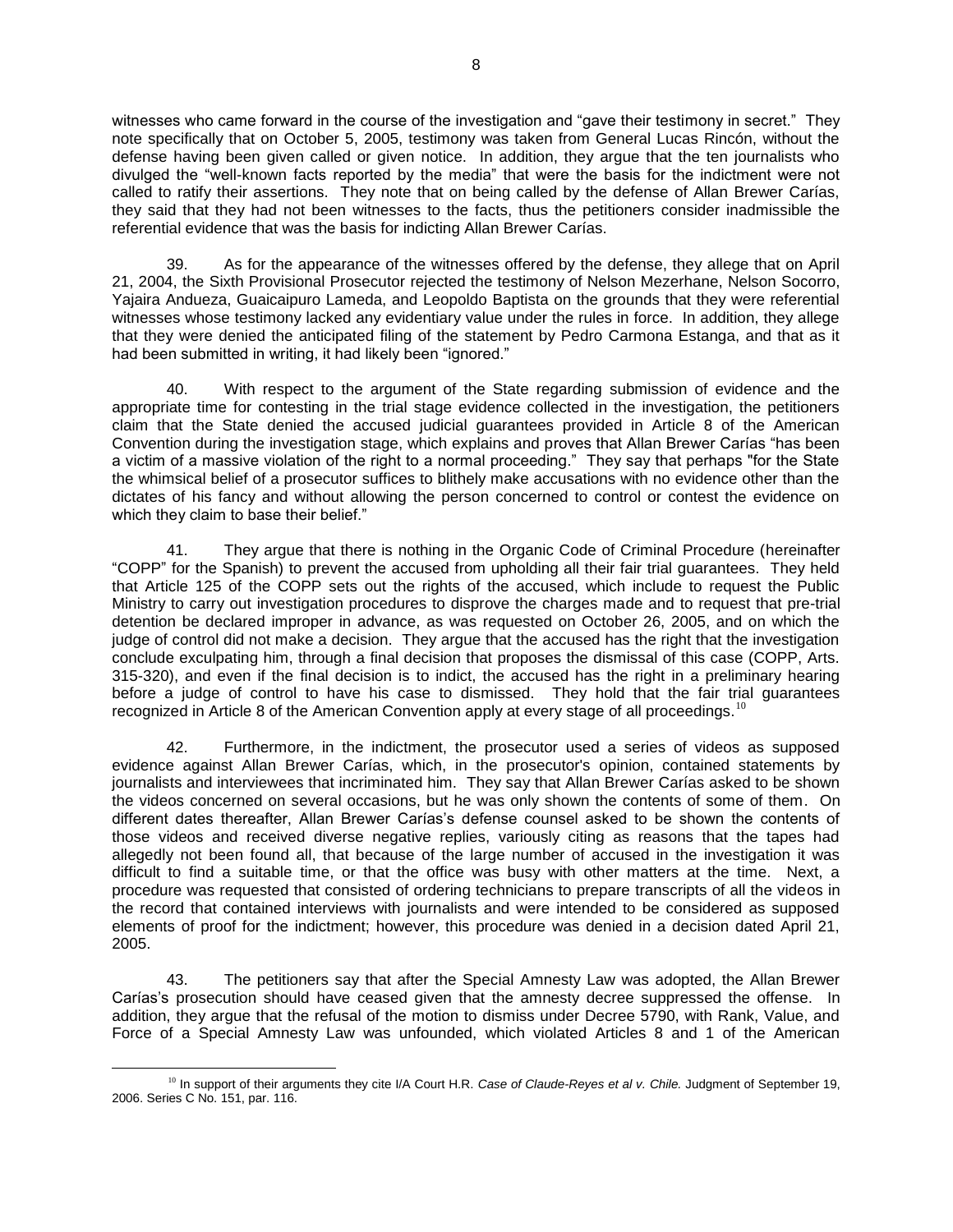Convention, and in itself contains a discriminatory principle insofar as it restricted its application to those who had surrendered themselves to the authorities and submitted to criminal proceedings, and was applied to persons in the same circumstances as Allan Brewer Carías; that is, whose arrest and pre-trial detention had been ordered in connection with acts relating to the coup d'état in 2002.

44. With respect to the right to freedom of expression established in Article 13 of the American Convention, the petitioners allege that because of Allan Brewer Carías's open dissidence with the policies of the government, some journalists presumed that he was associated with the establishment of the so-called "transition government." They allege that the government and its institutions have used the mere presence of Allan Brewer Carías at "Fort Tiuna" on the eve of the issuance of the Carmona Decree as a pretext for hushing the voice of an important opposition figure, accusing him of having been involved in the coup. In this sense, they consider that the criminal proceeding against Allan Brewer Carías constitutes a violation of his right to freedom of expression, established in Article 13 of the American Convention.

45. With respect to the right to judicial protection established at Article 25 of the American Convention, the petitioners allege that in Venezuela there is no effective judicial remedy for the protection of the rights of Allan Brewer Carías. In this respect, they indicate that Allan Brewer Carías repeatedly turned to the Provisional Judge of Control and to the Court of Appeals in order to have his rights restored in the course of the proceeding. They allege that, in response, the courts held that they did not have legal powers to protect his rights, that his motions were time-barred or that they could not interfere with the autonomy of the prosecutor's office in the conduct of the investigation.

46. In that connection, they say that Allan Brewer Carías and his attorneys presented themselves repeatedly at the office of the Sixth Provisional Prosecutor during the investigation phase. They say that Allan Brewer Carías went to that office almost daily for nine months, even if it was simply to make a manuscript copy of the proceedings, a copy of which was systematically denied to him. However, they argue that those appearances proved futile since the provisional prosecutor did nothing to rectify the irregularities that arose in the preparation of the case file and arbitrarily rejected the requests of the defense and the evidence that was offered to her.

47. Furthermore, they claim that in the instant case the way in which the State acted also clearly demonstrates the absence of an effective judicial remedy to protect Allan Brewer Carías from violations of his human rights, particularly when faced with a judicial system and a public ministry utterly devoid of independence.

48. They indicate that Allan Brewer Carías repeatedly turned to the provisional judge of control and the Court of Appeals to seek the restoration of his rights. Provisional Judge of Control Bognanno decided that he lacked legal authority for that purpose and that he could not interfere, since the provisional prosecutor enjoys "autonomy" in the conduct of the investigation. The petitioners argue that in light of the foregoing, the only judicial recourse available against the violation of the right to a fair trial guaranteed by the Constitution and the Convention was and is the vacation of the thus flawed judicial proceedings on grounds of unconstitutionality, in accordance with Article 191 of the Organic Code of Criminal Procedure:

Article 191. Vacation. All proceedings having to do with the intervention, presence, and representation of the accused shall be vacated in those cases and forms recognized in this Code, or when they entail a failure to observe or a violation of fundamental rights and guarantees envisaged in this Code, the Constitution, laws, and international treaties, conventions, or agreements signed by the Republic.

49. Thus, they note that the answer and objection to the indictment of November 8, 2005, requested the judge to vacate the proceedings on account of the above violations, and concluded with the following motion:

In light of the foregoing, we respectfully move for the vacation of all the proceedings in this case, owing to the systematic and massive violation of Dr. Allan Brewer Carías's constitutional rights and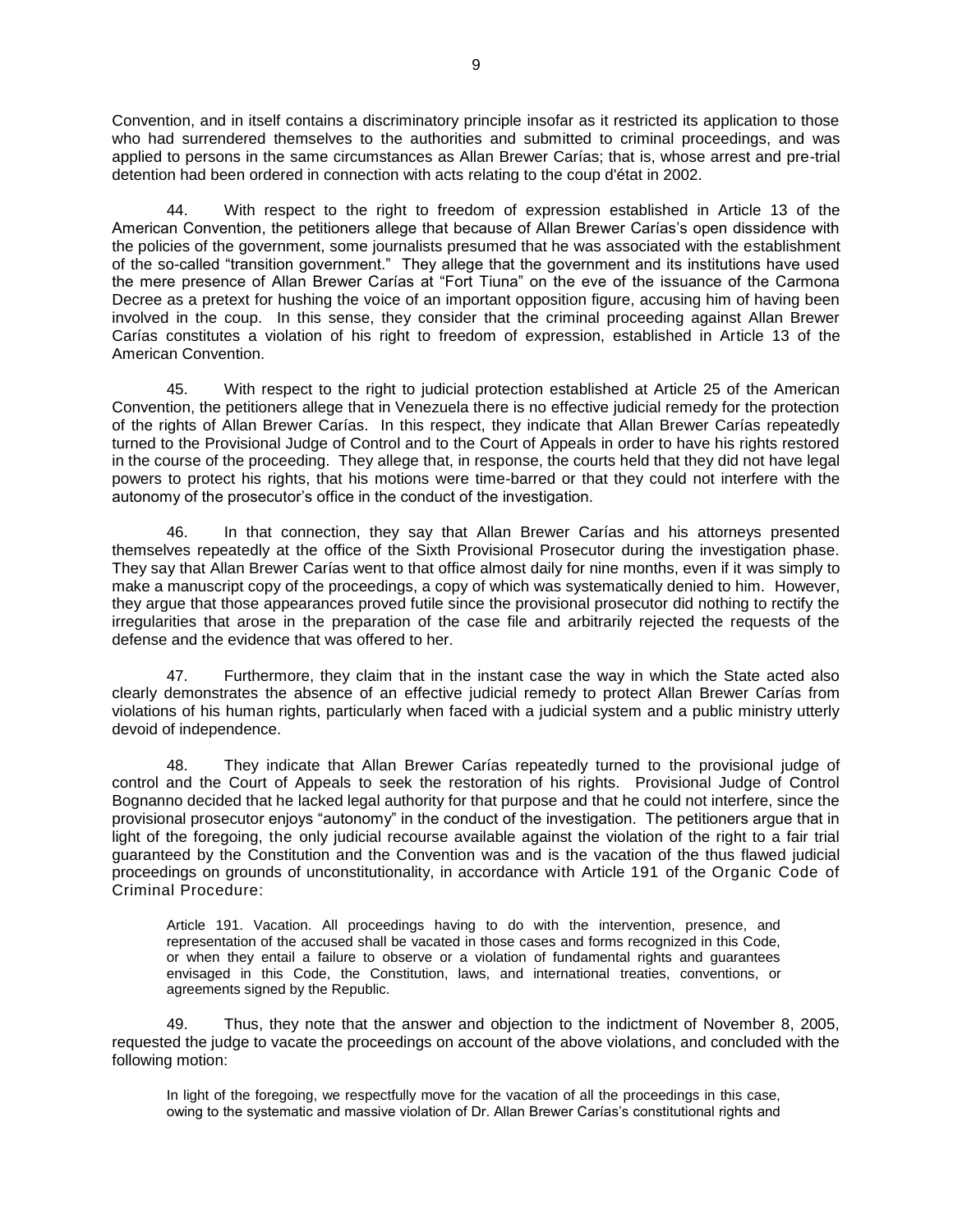guarantees, as has been reflected throughout this chapter, and that the record be ordered returned to the Office of the Superior Prosecutor of the Metropolitan Area of Caracas so that it might appoint an impartial prosecutor to open such investigations as it considers necessary, observing the constitutional guarantees of those investigated.

50. They hold that the COPP does not explicitly provide a time limit for adopting a decision on a motion to vacate based on "violation of fundamental rights and guarantees," as was demanded by Allan Brewer Carías's defense. Therefore, such a motion should be processed in accordance with the general provision contained in Article 177 of the COPP, for written proceedings in which no other deadline has been set:

Article 177. Time limits for decisions. The judge shall adopt decisions on purely procedural matters forthwith. All orders and final judgments that follow oral proceedings shall be issued immediately the hearing concludes. In written proceedings decisions shall be adopted within three days afterward.

51. Under this general and supplementary rule, a decision on the motion to vacate should have been issued within three days after November 8, 2005; however, it would appear that has not yet occurred. In other words, there has been an unwarranted delay of more than four years in the decision on the motion to vacate, which, according to the petitioners constitutes a violation of Article 25 of the Convention.

52. They consider that in cases of political persecution, international law comes to the aid of one who seeks to protect himself or herself from the state in question. They indicate that this is the cornerstone of asylum and refuge as legal institutions, but that it is also a humanitarian institution that is broader in scope. They argue that someone who is persecuted has a right not to be returned to his persecutors, to the point that international law imposes on a state that denies refuge or asylum a legal duty not to return the victim to the jurisdiction of the state that is persecuting them, by means of the rule known as *non-refoulement.*

53. Furthermore, the petitioners argue that the State breached its duty to adopt the measures necessary, legislative or otherwise, to uphold the rights protected in the Convention, in violation of Articles 2 and 1(1) thereof. They indicate that the national legislation is not adequate in relation to the appointment and permanence in their posts of judges and prosecutors, to uphold the rights of Allan Brewer Carías and of all Venezuelans to be heard by an independent and impartial tribunal. Furthermore, they argue that Article 2 of the American Convention requires states parties to regulate criminal proceedings in such a way as to ensure that judicial guarantees are observed throughout the proceedings, including the investigation stage, which entails adopting all the measures necessary to ensure that the provisions of the Convention are effectively fulfilled.

### **B. The State's position**

### **1. Context**

54. The State cites the resolutions adopted by the Permanent Council and by the General Assembly of the Organization of American States which define the events that took place between April 12 and 13, 2002, as a "grave disruption of the constitutional order" of Venezuela. The State points out that the assumption of power by Pedro Carmona during that time cannot be justified by an alleged "power vacuum" since the Venezuelan Constitution establishes that the Executive Vice President of the Republic is the official stand-in for the President of the Republic in the various hypotheses regarding permanent or temporary absence from office contemplated in Articles 233 and 234 of this instrument. The State further contends that even if the Constitution did not establish the line of succession to assume the powers of office when the president is absent, it would be up to the Constitutional Chamber of the Supreme Court of Justice to determine the proper procedure to be followed.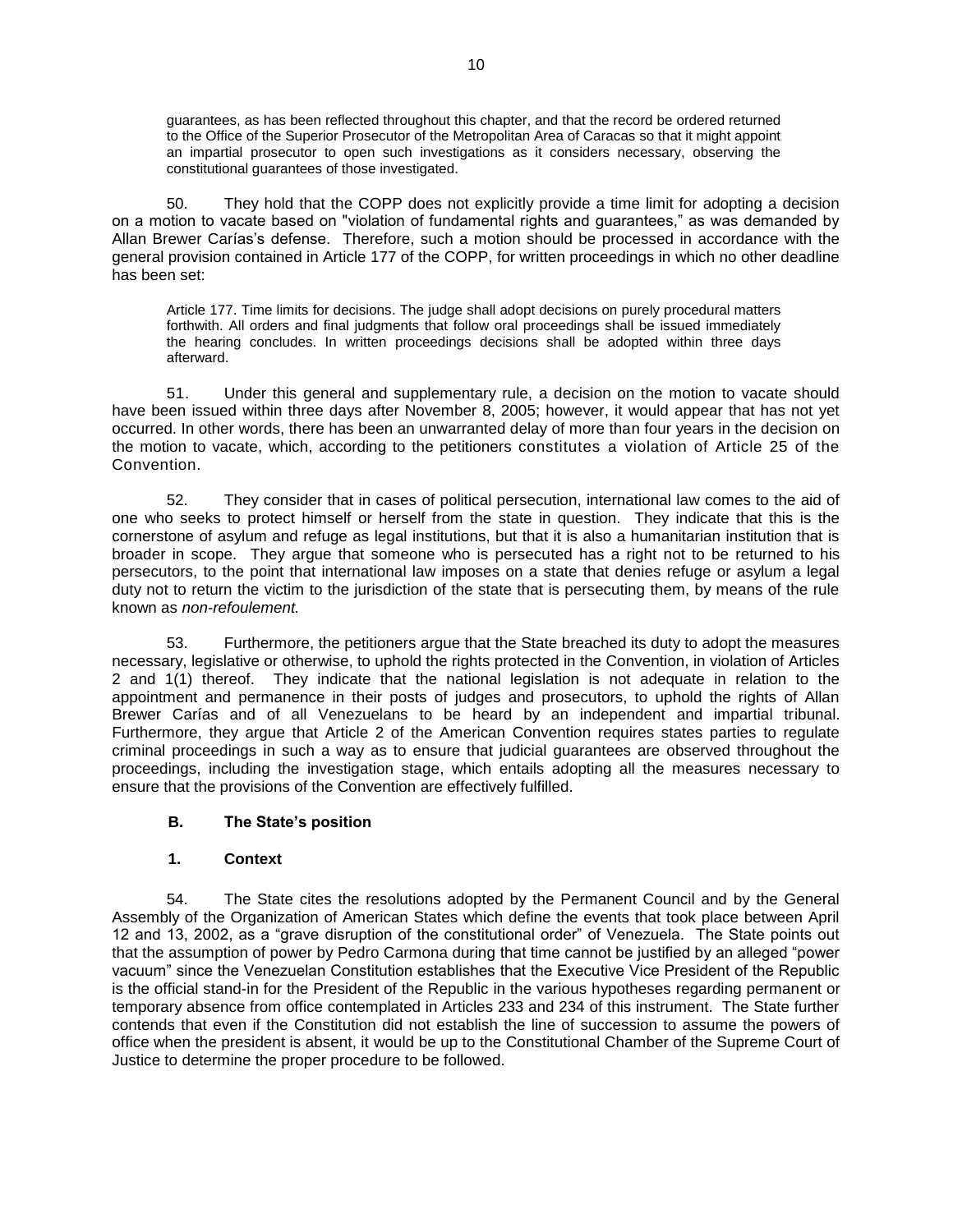55. The State emphasizes that the Constitution does not allow for the "illegal assumption of the office" nor does it establish that a Decree of Transition can become a mechanism to repeal the Constitution or to fill the void created by the absence of the President of the Republic. The State points out that the decree adopted within the context of the events of April 12 and 13, 2002, intended to empower the President of the de facto Junta to reorganize the "Powers of the State" without establishing any limits to the nature of its powers, their scope or their duration.

56. The State points out that the petition makes clear that Allan Brewer Carías knew of the existence and content of the decree in question and that he went to the Miraflores Palace to give Pedro Carmona his opinion. The State rejects the petitioners' claim that Allan Brewer Carías disagreed with the content of the decree.

57. The State contends that even though he knew the content of the decree, Allan Brewer Carías did not repudiate its adoption as any defender of the Constitution and of democracy should have done. The State points out that Article 333 of the Constitution establishes that in the event that the instrument is repealed by an act of force or by any means other than those provided for in the same Constitution, it is the duty of every person with or without vested official authority to help return it into actual effect. The State also alleges that although Allan Brewer Carias considers himself "a dissident of authoritarian policies," he did not denounce the establishment of a de facto government that concentrated all power in the hands of one person, that changed the name of the Republic and that dissolved all constituted authorities.

58. The State contends that those who guided the coup d'état used the Inter-American Democratic Charter as the basis and grounds to promote an unconstitutional and anti-democratic decree. It points out that the Inter-American Charter establishes principles and mechanisms aimed at protecting the democratic institutions of the States, not at rendering their Constitutions powerless. The State further contends that the constitutional law expert Allan Brewer Carías did not denounce this abuse of the provisions of the Inter-American Charter either.

# **2. Submissions related to the judicial proceeding**

 $\overline{a}$ 

59. In its submissions on merits the State requests the Commission to dismiss as spurious and unfounded the arguments of the petitioners in relation to Articles 2, 8, 13, and 25 of the American Convention, taken in conjunction with Article 1(1) thereof, and wishes to "state expressly for the record the bad faith and temerity of the action intended by the representatives of the supposed victim against the Venezuelan state."

60. The State provides a detailed account of all the remedies, rights, and obligations of the petitioners for upholding their rights, including the presentation of new evidence, examination of witnesses and experts, proceedings for better evaluation of claims, publicity, settlement, continuity, oral proceedings, to testify as often as they consider appropriate, or not to testify. The State notes that the accused can deny, contradict, and argue matters of fact and law; submit answers and rejoinders; recuse, and confer at all times with his attorney, without any of the foregoing entailing a suspension of the hearing; in other words, he may avail himself of any rights and guarantees that might serve to accomplish the aims of the defense.

61. The State cites Article 327 of the COPP of 2005, which does not set out obligations with respect to the absence of the accused from the preliminary hearing and cites the COPP of 2009,<sup>11</sup> which provides that if the preliminary hearing is postponed more than twice due to the failure of the accused to appear, the proceeding must continue for the other accused and the judge shall hold the hearing with those who are in attendance and separate from the case those who have not appeared. If the hearing is

<sup>&</sup>lt;sup>11</sup> The State cites the COPP of September 4, 2009. Brief of the Ministry of Foreign Affairs, AGEV/000530, November 17, 2009.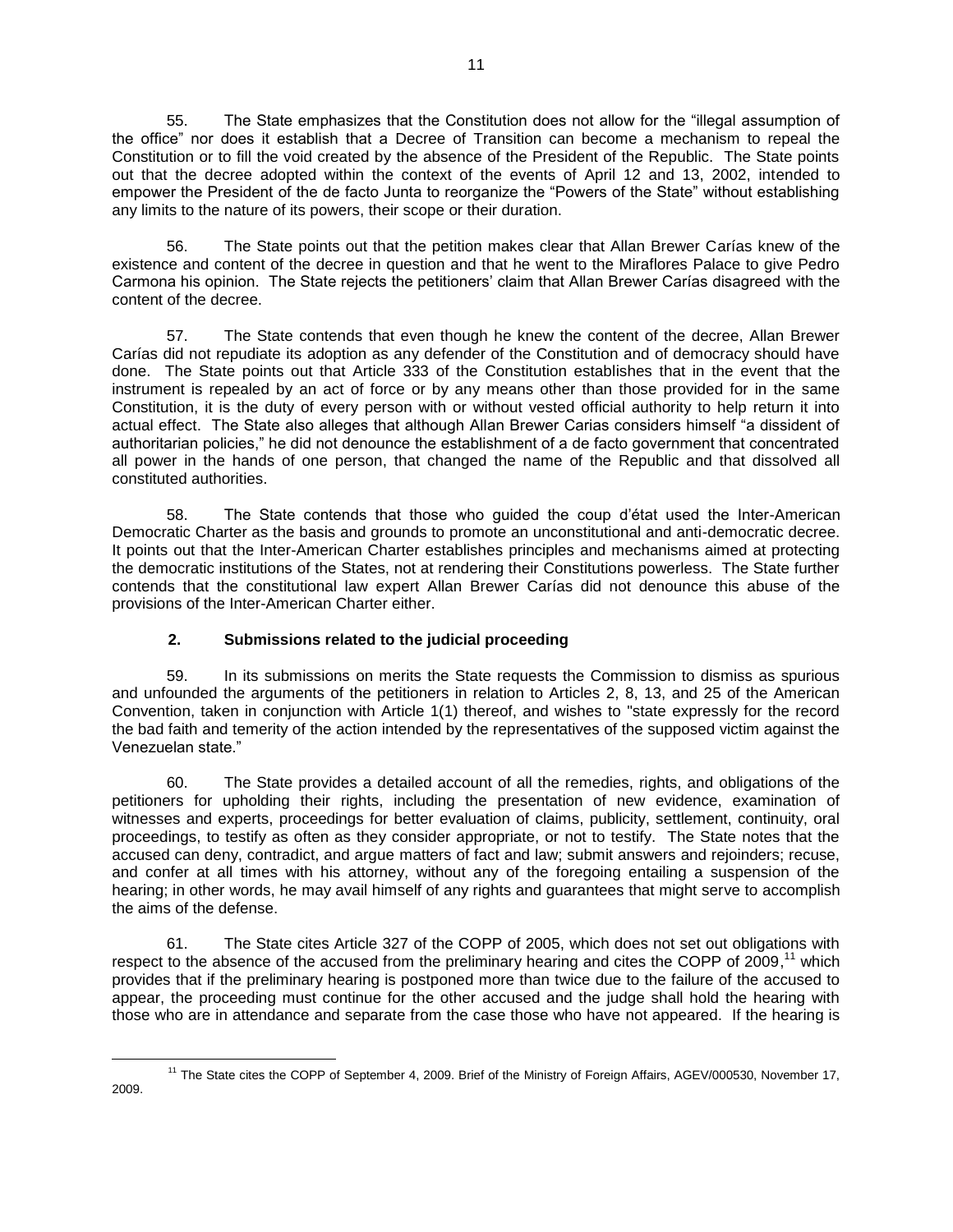not held within the prescribed time, the parties may invoke such disciplinary actions as may be appropriate against the person responsible for the failure of the hearing to be held.

62. The State also cites Article 328 of the COPP of 2005 and 2009, which provides the accused with the possibility of invoking a series of procedural acts, such as filing objections, motions for revocation of precautionary measures, and motions to suspend, among others. In this regard, the State considers that the petitioners still have a number of remedies pending which, if used, would give rise to actions that they could invoke to uphold their rights.

63. The State argues that in spite of all the remedies at their disposal, the petitioners seek to violate the complementary nature of the inter-American human rights system with an argument concerning the exceptions to the rule of exhaustion of domestic remedies. It says that it "does not understand if this is due to abject ignorance or bad faith taken to the extreme."

### **a. Contentions regarding the request for the annulment of the proceedings**

64. The State claims that it is absurd and malicious of the petitioners "to tell the Commission that the request for the annulment of the entire investigation and the proceedings can be resolved without the presence of the accused, when those requests were made in a document responding to the accusation and are the logical consequence of the arguments of the defense 'to reject all parts of the proceedings, as regards the considerations of both fact and law.'" It holds that if the defense is responding to the accusation, then that is because it is exercising its powers and authority set out in Article 328 of the COPP<sup>12</sup> and it would fall to the judge, in the presence of all the parties, including the accused, to resolve the requests made by each,<sup>13</sup> as provided for in Article 330 of the COPP.<sup>14</sup> It maintains that the request for annulment is contained in the response to the accusation and is not, as the petitioners claim, an autonomous request that can be resolved in the absence of the accused, in that it does not address incidental matters that affect rights but is instead a request that bears on the merits and essence of the preliminary hearing itself<sup>15</sup> and, as such, must be resolved in the presence of the parties in order to avoid abridging their rights.

65. The State maintains that the Commission is in error in equating the reply to the Public Prosecution Service's accusations and petitions to an improperly termed remedy for annulment – a term that does not exist since these are correctly spoken of as forms of challenges and nullifications as established in Articles 190 *et seq.* of the COPP, which represent the ways in which the petitioners can file

 $\overline{a}$ 

<sup>14</sup> The State cites the COPP, published in the Official Gazette of the Republic of Venezuela, special edition No. 5.930, September 4, 2009. Submission from the Ministry of Popular Power for Foreign Affairs No. AGEV/000530 of November 17, 2009.

 $12$  The State cites the COPP, published in the Official Gazette of the Republic of Venezuela, special edition No. 5.930, September 4, 2009. Submission from the Ministry of Popular Power for Foreign Affairs No. AGEV/000530 of November 17, 2009.

 $13$  To support its arguments, the State cites: Constitutional Chamber of the Supreme Court of Justice, Case No. 09-0173, decision of October 19, 2009: "[…] that the threat or violation of constitutional rights alleged by the plaintiff is not actionable by the Fourth Control Judge, in that 'said judge may only rule on the accused's request at the preliminary hearing […] the ruling sought by the plaintiff for the annulment of the prosecutor's indictment may only be given at the preliminary hearing, which has not taken place due to the defendant's failure to appear' [...] Regarding the failure to rule on requests for '...joinders, annulments, and amended pleadings…', in this Chamber's opinion such requests should be resolved at the preliminary hearing, as stipulated in Article 330 of the Organic Code of Criminal Procedure; for that reason, the purported threat to or violation of constitutional rights alleged by the plaintiff is not actionable by the Fourth Control Court [...], in that said court may only rule on the accused's request at the preliminary hearing […]." (State's emphasis). Submission from the Ministry of Popular Power for Foreign Affairs No. AGEV/000530 of November 17, 2009, pp. 44 and 45.

<sup>&</sup>lt;sup>15</sup> To support its arguments, the State cites: Constitutional Chamber of the Supreme Court of Justice, No. 01-2304, decision of November 16, 2001: "Note that calling a preliminary hearing does not presuppose the existence of a violation of the plaintiff's right of personal security and right of defense, since it is at the preliminary hearing that the control judge determines the procedural viability of the prosecutor's indictment, upon which the existence or otherwise of the oral proceedings will depend. In other words, the preliminary hearing determines the object of the trial – through an examination of the materials offered by the prosecution service – and whether the involvement of the defendant in the facts with which he is charged is 'probable'; thus, the holding of such a hearing in no way harmed the defendant in the main proceedings […]." Submission from the Ministry of Popular Power for Foreign Affairs No. AGEV/000530 of November 17, 2009, pp. 43 and 44.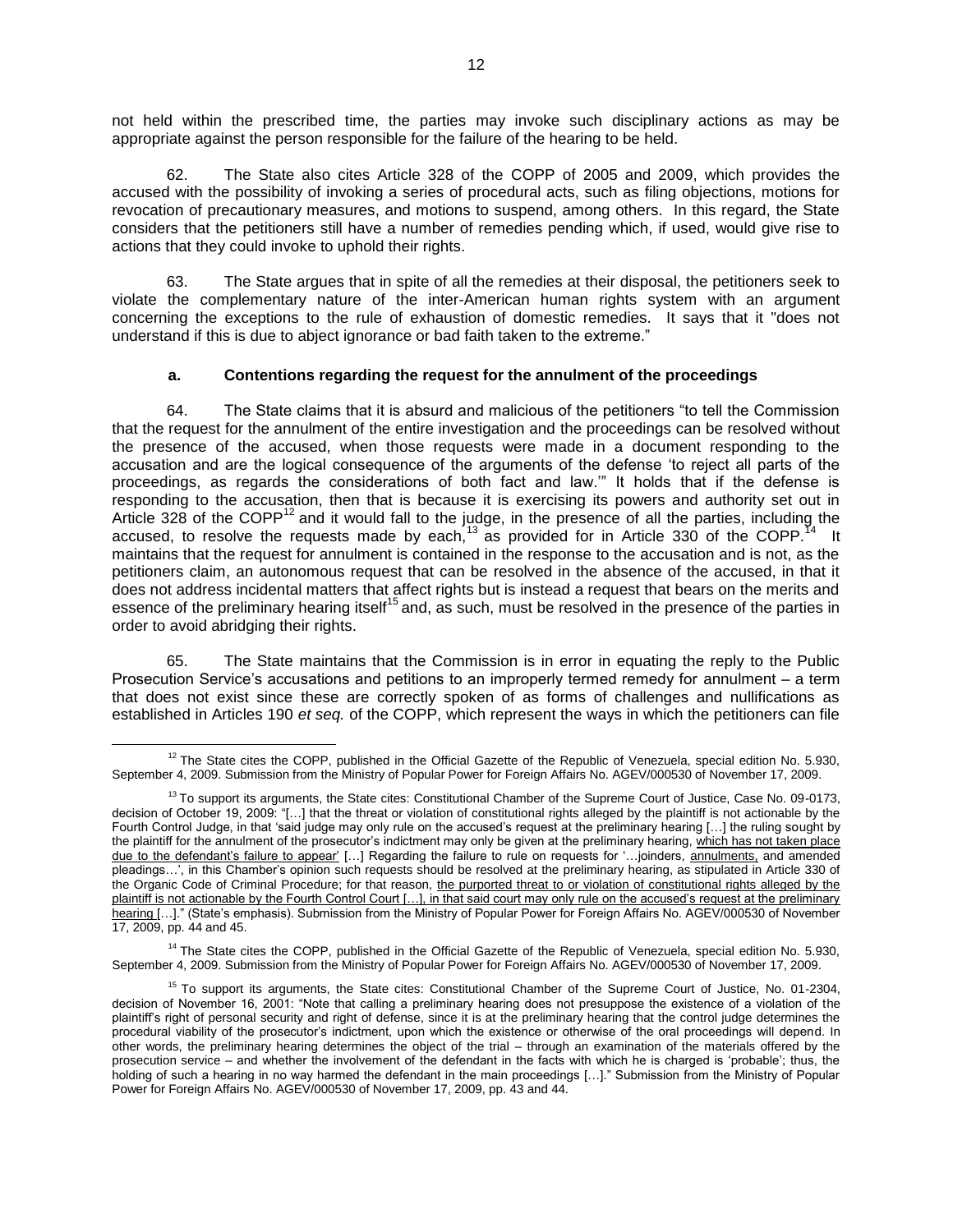disputes but which must be resolved at the preliminary hearing in the presence of the parties. It states that if the Commission speaks of a remedy for annulment, it is easy, albeit incorrect, to separate the preliminary hearing from the inaccurately termed remedy and then argue, and maintain, the exception to the exhaustion of domestic remedies rule. It maintains that the petitioners have not filed a remedy for annulment but rather a reply to the prosecution service's accusation, which contains various requests that cannot be resolved in the absence of the accused. Consequently, the paralysis in the proceedings is not due to an unwarranted delay on the part of the State, but rather because of the defendant's failure to appear.

66. The State maintains that both the prosecutor's requests in the accusation and those of the defense in its reply remain unresolved not because it seeks to violate the rights of the accused or to delay the proceedings, but because for as long as the accused is absent from the criminal trial and a fugitive from Venezuelan justice, no examination or decision can be made regarding requests made by the parties if they are not all present; moreover, there is also the fact that the requests touch on and have a determining role in deciding the merits of the case.

## **b. Contentions regarding the right to an effective remedy and to due process**

67. The State claims that the right to judicial protection does not mean that an individual must obtain decisions that are in line with his interests; on the contrary, it means that the individual enjoys the possibility of access to the justice system to defend his contentions and to secure, in an efficient way, a response from State that is grounded on law.

68. Venezuela holds that the charges against Allan Brewer Carías were made in accordance with the principles and procedural guarantees established in both the Constitution and the associated criminal law and in the treaties, conventions, and international agreements that the State has signed. It maintains that at the indictment, on January 27, 2005, Allan Brewer Carías was duly assisted by lawyers of his choosing, León Enrique Cottin Núñez and Pedro Nikken Bellshawhog. It reports that on that occasion, the Sixth Provisional Prosecutor asked the accused: "[...] if he understood the reasons charges were being brought, whether he had any questions about the matter [...]" and that the accused made no response. In addition, he was asked whether he wished to give a statement, to which the accused replied that he did not. It indicates that the deed of indictment was signed by his defense team and that later; Allan Brewer Carías left the prosecutor's office in full enjoyment of his freedom, because the proceedings against him were being pursued without an order for him to be held in custody.

69. It holds that Allan Brewer Carías's legal representatives fully exercised his right of defense and that they requested that formalities be pursued in order to cast light on the facts. It maintains that in response, the Public Ministry carried out those actions that met the requirements of relevance and necessity.

70. The State points out that during the investigation phase, the defense filed appeals against all the judicial rulings issued and that those appeals were dismissed by the various chambers of the Courts of Appeal that heard them.

71. The State notes that after Allan Brewer Carías was formally accused of the crime of conspiring to violently change the Constitution on October 21, 2005, he informed the judge, in writing, on May 10, 2006, of his plans to leave the country, falsely assuming that his rights and constitutional guarantees of defense were being violated and because "[…] the distinguished University of Columbia has offered him the opportunity to fulfill an old professional aspiration, to become a member of their faculty, and that he has decided to wait until the circumstances were more conducive to ensuring an impartial trial with respect for his guarantees […]."

72. It reports that as a result, on June 2, 2006, the Public Ministry requested that the Twentyfifth Temporary Judge issue a judicial preventive detention order against Allan Randolph Brewer Carías, even though the charging documents included a request for such an order. Venezuela maintains that his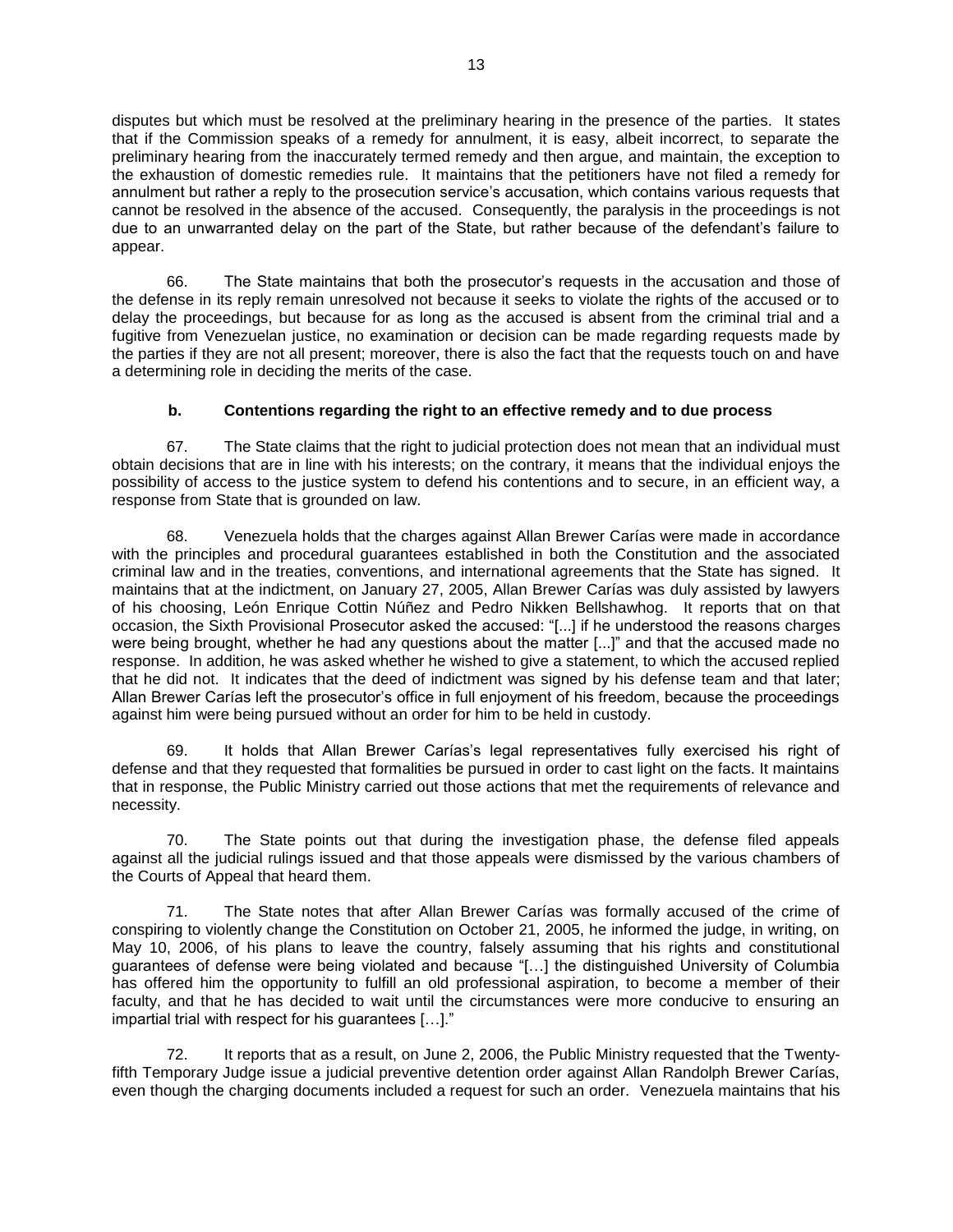refusal to submit to criminal prosecution is not only an affront against the investigation carried out by the Public Ministry but also against the entire justice system.

73. For that reason, the State claims, on June 15, 2006, the Twenty-fifth Temporary Judge ordered the custody of the accused, given the presence of all the admissibility requirements set forth in Article 250 of the COPP, in accordance with Nos. 1, 2, 3, and 4 of the first paragraph of Article 251 thereof.

74. In response to the petitioners' contention that presumption of innocence was violated in that it fell to the defense to counter the charges made by the prosecution service (see *supra* III A), the State points out that Article 125.5 of the COPP,<sup>16</sup> read in conjunction with Articles 131 and 305, outlines an active and pro-active role for the defense within the investigation in order to guarantee due process of law, and that it can request that other actions or investigations be pursued in order to discredit the charges filed as long as they meet the relevance, need, and usefulness requirements, and as long as they are directly related to the investigation and help shed more light on the facts.

75. In response to the petitioners' allegation regarding the lack of access to "alleged evidence against the accused, and to witnesses and other evidence he has brought forth"<sup>17</sup> (see *supra* III A), the State contends that, in the preparatory and intermediate phases, the petitioners confuse basic concepts that are necessary in order to understand the process and to make claims of that nature, such as the investigations, elements of conviction, elements of proof and actual evidence; and that they do not even know at which stage of the Venezuelan system of criminal procedure those should be used.

76. In response to the petitioners' claim that they have been denied the timely and effective possibility of offering a defense (see *supra* III A), the State argues that the petitioners do not provide any evidence for that allegation and that their aim is for the Commission to simply take their word that they have not had access to the case file, and, therefore, to a timely and effective defense. The State rejects those arguments and alleges that it has 17 case records signed by legal counsel for Allan Brewer Carías during the proceedings at the Public Ministry, where he acknowledged with his signature that he reviewed each and all parts of the case file without making any observations. Likewise, the State points out that the petitioners reviewed the videos and other annexes connected to the charges filed, as the request forms to review case files indicate. In light of this, the State argues that it seems strange and false for the petitioners to claim that they did not have access to the case file or to what they mistakenly refer to as "the evidence" during the investigation phase. The State points out that during the investigation phase and since the date of the indictment, Allan Brewer Carías and his legal counsel repeatedly appeared at the office of the Sixth Provisional Prosecutor in order to "familiarize themselves with the contents of the case brought against the accused."

77. With regard to the petitioners' allegation that "in general… the right of the defense to question witnesses present in court was violated […]" (see *supra* III A), the State argues that the petitioners confuse "evidence" introduced in court during the trial stage with the "elements of conviction" presented in the office of the prosecutor during the investigation phase. In that regard, the State

 $16$  The State refers to Article 125 of the COPP. "Rights: The accused shall have the following rights: 1. To be specifically and clearly informed of the charged acts; 2. To communicate with family members, lawyer of choice, or association of legal assistance, to report his detention; 3. Be assisted, from the initial stages of the investigation, by a lawyer chosen by the accused or his family members and, otherwise, by a court-appointed attorney; 4. Be assisted, free of charge, by a translator or interpreter if the accused does not understand or speak the Spanish language; 5. Request the Public Ministry carry out investigation procedures to disprove the charges made; (State's emphasis); 6. Appear directly before the Judge in order to make a statement; 7. Request that the investigation be activated and have access to its content, except in cases which have been declared reserved in certain parts and only for the time that this statement continues; 8. Request the pre-trial detention be declared improper in advance; 9. Be subjected to the constitutional precept that exempts one from making statements and, even in the case of consenting to make a statement, not making it under oath; 10. Not be subjected to torture or other cruel, inhumane or degrading treatment to personal dignity; 11. Not be subjected to techniques or methods that alter free will, even with consent; 12. Not be tried *in absentia*, except as set forth in the Constitution of the Bolivarian Republic of Venezuela**.**" Submission from the Ministry of Popular Power for Foreign Affairs No. AGEV/000394 of August 25, 2009, pp. 30 and 31.

 $17$  The State cites paragraph 5 of the petition lodged with the Commission on January 24, 2007.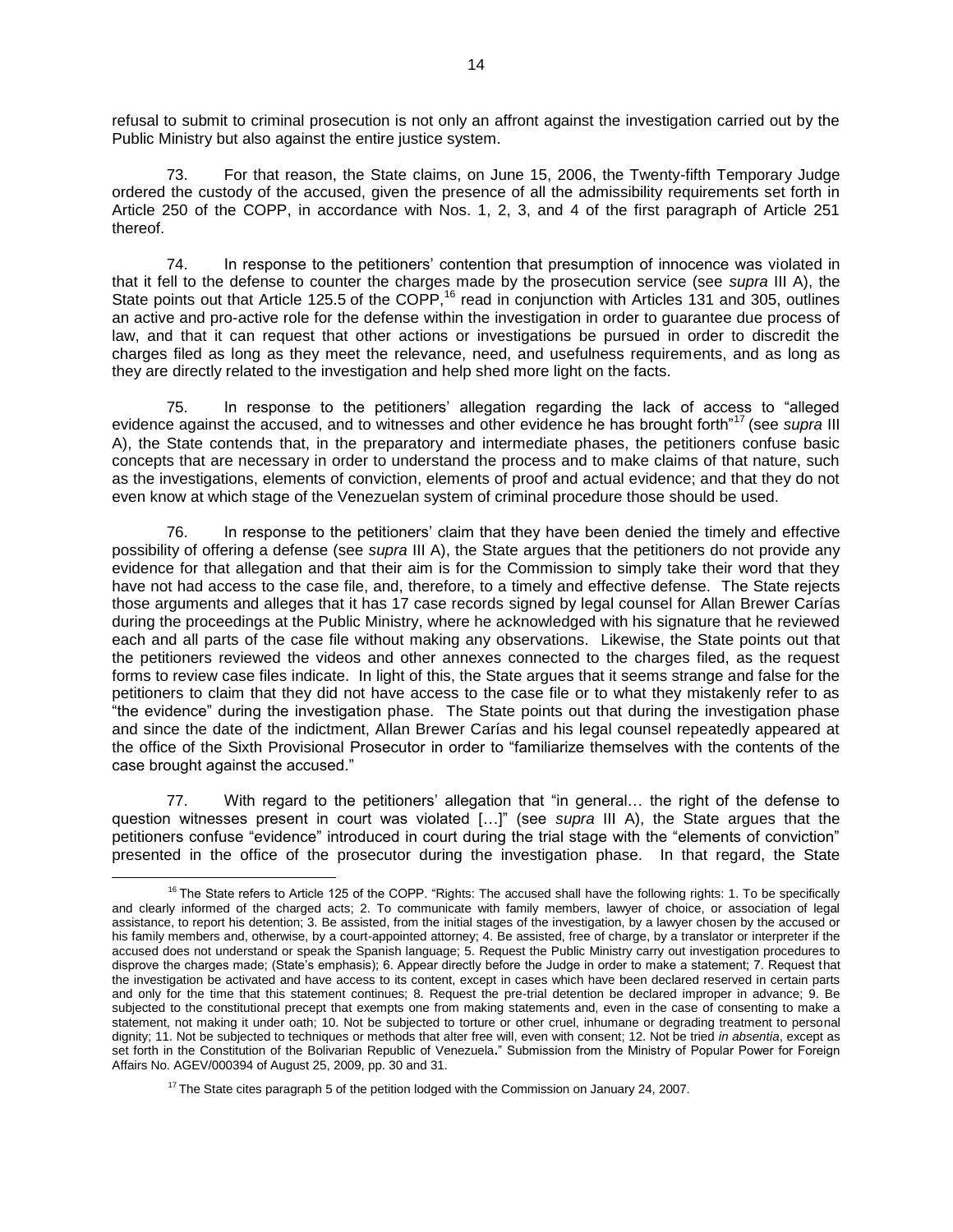contends that the questioning of witnesses conducted by the prosecutor is not the equivalent of testimony given in court during the trial stage, in accordance with the provisions of Articles 355 and 356 of the COPP. Once the identity of a person called to testify by the prosecutor's office is known, the defense may request that the Public Ministry ask the witness certain questions, providing it demonstrates the relevance, need, usefulness, and connection thereof to the investigation.<sup>18</sup> Venezuela points out that in Brewer Carías's case, the defense did not ask the Public Ministry to do so. The defense must show the relevance, need, usefulness, and connection to the investigation of the persons it suggests the prosecutor should interview during the investigation phase, and it may request that certain questions be asked as long as they meet the same requirements. The State contends that Brewer Carías's attorneys did not meet this requirement. It points out that during interviews at the prosecutor's office, the defense may actively participate in that investigation (which is not a proceeding to enter evidence for trial) and that will be reflected in the record of the interview. The State also points out that if the results of such investigations are admitted by the Court of Control and then progress on to the Trial Court, it is at that point that the defense may question and cross-examine witnesses and can control the process of witness examination. Venezuela stresses that the present case has not reached the trial phase and, therefore, the defense will have the opportunity to examine and cross-examine witnesses whose testimony has been admitted by the Court of Control in the intermediate phase. Thus, the State comes to the conclusion that the petitioners are confusing<sup>19</sup> the investigation phase, the intermediate phase, and the trial phase as provided for in Venezuelan Criminal Procedure.

78. The State contends that Allan Brewer Carías faced the criminal proceedings against him, in liberty, without an arrest warrant issued in his name, until July 14, 2006. The State therefore refutes the petitioners' contention that "[…] the State tries to deny Dr. Brewer Carías his physical freedom, denies his right to stand trial in liberty, and restricts his freedom of movement by issuing an order for his preventive detention which is not supported by any immediate need and which does not meet minimum national and international legal standards to justify such an exceptional measure." The State emphasizes that from April 12, 2002, until he left the country on June 2, 2006, Allan Brewer Carías enjoyed absolute liberty, and it contends that it was Allan Brewer Carías who provoked the activation of the legal and constitutional mechanisms on which the order of preventive detention was based.

79. With regard to the petitioners' allegation that international law was violated (see *supra* III A), the State argues that international human rights law is supplementary and subsidiary and that it does not substitute the State's own actions. It contends that the petitioners are obliged: (i) to identify the domestic law violated, in this case the COPP and/or the Constitution; (ii) to explain the violation of the domestic law based on its own case file and the jurisprudence and interpretations of the domestic legal system, and without this entailing a presentation of arguments on the merits of the case; and, last, (iii) to translate the domestic law violated into the corresponding international law.

80. The State also points out that by being in contempt of court, Allan Brewer Carías missed the opportunity to be included under the provisions of the Decree with Rank, Value and Force of Special Law of Amnesty issued on December 31, 2007, by President Hugo Chávez Frías, in exercise of his constitutional powers. It notes that the decree in question applied to all persons who:

Are at odds with the established order, are within the law and have submitted to criminal proceedings for the following crimes:

- (A) Drafting the decree of the de facto government of April 12, 2002.
- (B) Signing the decree of the de facto government of April 12, 2002.

 $\overline{a}$ 

(C) The violent take-over of the state government of the State of Mérida on April 12, 2002.

<sup>&</sup>lt;sup>18</sup> The State cites Articles 305, 125.5, and 131 of the COPP. Submission from the Ministry of Popular Power for Foreign Affairs No. AGEV/000394 of August 25, 2009, p. 38.

<sup>&</sup>lt;sup>19</sup> The State indicates that said confusion is also reflected in the petitioners' citation of Report No. 85/99 of Case No. 11.258 (Figueredo Planchart), which specifically refers to the acts undertaken before a tribunal and not during the investigation.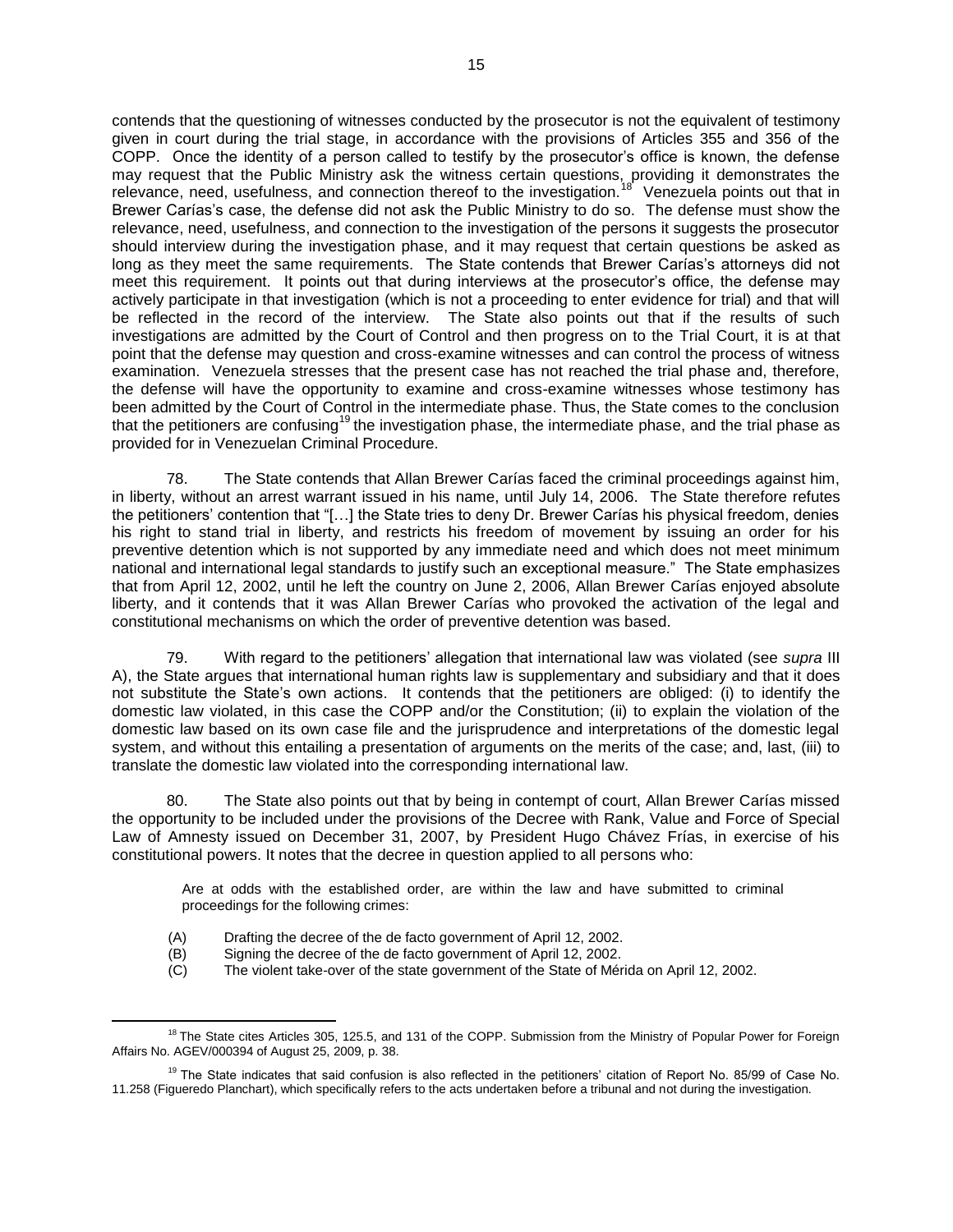- (D) The illegal deprivation of liberty of citizen Ramón Rodríguez Chacín, Minister of the Interior and Justice, on April 12, 2002.
- (E) Instigating to commit a crime and military disobedience until December 2, 2007 [...].

81. Regarding the possible restriction of Allan Brewer Carías's access to the remedies offered by domestic jurisdiction by the temporary status, independence, and impartiality of the judges, the State maintains that, as the Inter-American Court has established, it must be shown that in the specific case, the courts' decisions were subordinated to matters relating to the temporary status, independence, and impartiality of the judges.<sup>20</sup>

82. The State claims that Allan Brewer Carías, currently a fugitive from justice, and his defense team decided, in a most irresponsible way and based on their opinions and an offer of work from a foreign university, to absent themselves from the criminal trial on the grounds of an alleged lack of trust that, to date, they have not been able to substantiate; furthermore, because they have not obtained positive answers, they seek to break the most basic rules of procedure, in order to avoid not the trial but the preliminary hearing. Finally, it maintains that the credibility of international human rights protection agencies bears a close relation to the observance of the principles of objectivity, impartiality, good faith, and non selectivity.

### **3. Contentions regarding the right of freedom of expression**

83. Regarding the analysis of the alleged violation of the right of freedom of expression at the merits stage, the State maintains that this situation is "one of the most veiled forms of violating the State's right of defense when groundless claims with no evidence whatsoever are considered, in an attempt to introduce them 'later' at the merits stage." On this point, the State contends that "the petitioners have not presented sufficient evidence to show that the alleged facts could tend to establish a violation." The State "cannot accept the Commission's admitting a claim […] when the possibility of the alleged violation has not even been shown  $[...]$  but merely insinuated through entirely subjective appreciations.<sup>"21</sup>

84. It maintains that it cannot be accused of wanting to silence Allan Brewer Carías's voice when, even following his indictment, he has made use of his right of free expression and "has continued to refer to Venezuelan State and even his own case in the terms he sees fit."<sup>22</sup> Venezuela submits that Allan Brewer Carías's books have been subject to no restrictions, bans, or censorship. It holds that the violation of Allan Brewer Carías's right of freedom of expression is nonexistent.

# **IV. ANALYSIS OF THE MERITS**

<sup>20</sup> To support its arguments, the State cites: I/A Court H. R., *Case of Ríos et al. v. Venezuela*, Judgment of January 28, 2009. Series C No. 194, and *Case of Perozo et al. v. Venezuela*, Judgment of January 28, 2009, Series C No. 195. Submission from the Ministry of Popular Power for Foreign Affairs No. AGEV/000530 of November 17, 2009, p. 59.

<sup>&</sup>lt;sup>21</sup> Submission from the Ministry of Popular Power for Foreign Affairs No. AGEV/000530 of November 17, 2009, p. 49.

 $22$  To support its arguments, the State cites: "La demolición del Estado de derecho y la destrucción de la democracia en Venezuela," Conference given at the office of the Attorney General of the State of Rio de Janeiro, August 26, 2009; The Citizen's Access to Constitutional Jurisdiction: Special reference to the Venezuelan system of Judicial Review, Round-table conference of the International Association of Constitutional Law, IACL, on "Challenges to the consolidation of the Rules of Law of Democracy in Latin America. Compared experiences." Porto de Galinhas, State of Pernambuco, Brazil, August 24, 2009; "El Juez Constitucional al servicio del autoritarismo y la ilegítima mutación de la Constitución: el caso de la Sala Constitucional del Tribunal Supremo de Justicia de Venezuela (1999-2009)." Notes for seminar address by Prof. Eduardo García de Enterría, Law School of the Complutense University of Madrid, April 1, 2009; Reforma Constitucional, Asamblea Constituyente y Control Judicial Contencioso Administrativo: el caso de Honduras (2009) y el precedente venezolano (1999), New York, July 2009; "Historia. Los sucesos de abril de 2002 y las consecuencias de la renuncia del Presidente Hugo Chávez Frías a la Presidencia de la República," April 2009; El Juez Constitucional vs. La alternabilidad republicana, 2009. Notes on the judgment of the Constitutional Chamber, of February 3, 2009, upholding the constitutionality of the 2008-2009 constitutional amendment process to amend the principle of alternance in government by allowing continuous and indefinite reelection to elected office, to be submitted to referendum on February 15, 2009; "En mi propia defensa," Ed. Jurídica Venezolana, 2006, and "Mi testimonio ante la Historia." Submission from the Ministry of Popular Power for Foreign Affairs No. AGEV/000530 of November 17, 2009, pp. 49 and 50.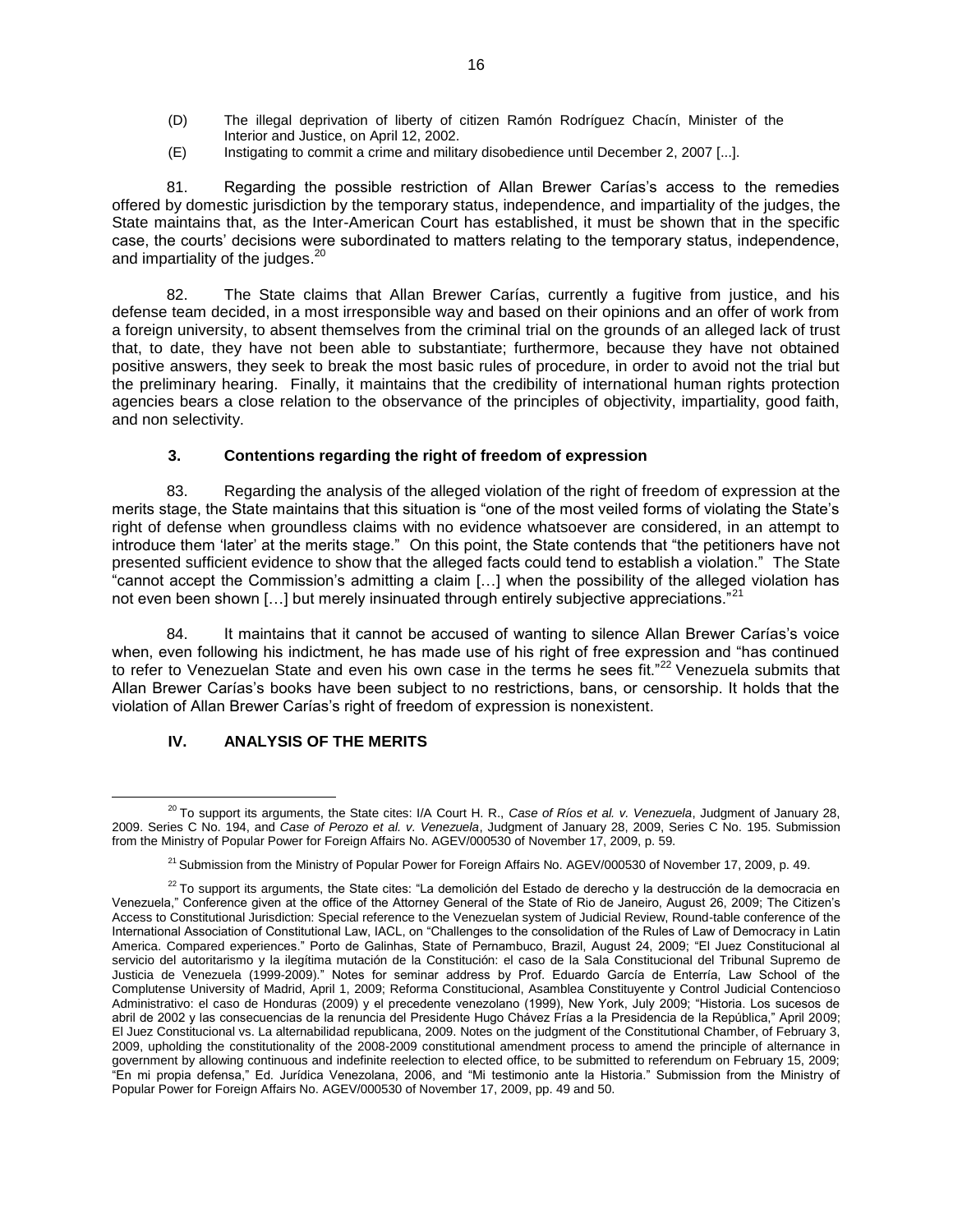## **A. Findings of fact**

#### **1. Background**

 $\overline{a}$ 

85. Between December 2001 and April 2002, there was a mobilization within society to protest against various government policies.<sup>23</sup> On April 11, 2002, the commanders of the Armed Forces stated their repudiation of the authority of the President of the Republic, and the next day General Lucas Rincón informed the population that "the President of the Republic was asked to resign from his position, which he accepted."

86. In the early morning hours of April 12, 2002, Pedro Carmona Estanga, one of the leaders of the civic protests, communicated with jurist Allan Brewer Carías<sup>25</sup> and sent a vehicle to pick him up at his residence. Brewer Carías claims he was taken to Fort Tiuna, the headquarters of the Ministry of Defense and of the General Command of the Army, and that:

They took me to a small cubicle where Dr. Carmona was; I greeted him and he asked me to analyze a document they had given him when he arrived there, to which end he put me in touch with two young lawyers by the names of Daniel Romero and José Gregorio Vásquez, who were the ones who showed me the document  $[...]^{26}$ 

87. That document, later known as the "Carmona Decree," ordered the dissolution of the established authorities and the establishment of a "government of democratic transition."<sup>27</sup>

88. At around midday, Allan Brewer Carías went to Miraflores Palace. That same day Mr. Pedro Carmona Estanga announced the dissolution of the constituted authorities and the establishment of a "government of democratic transition," among other measures. Hugo Chávez was reinstated as President of the Republic on April 13, 2002.<sup>2</sup>

89. The resolutions adopted by the Permanent Council and General Assembly of the Organization of American States defined the events of April 12 and 13, 2002, as a "abrupt interruption of the democratic and constitutional order" in Venezuela.<sup>29</sup>

<sup>&</sup>lt;sup>23</sup> "The political climate in Venezuela has shown a marked tendency to radicalization, which became accentuated in the early months of 2002 and culminated in a breakdown of the constitutional order on April 11, with its subsequent restoration on April 14 of that year." IACHR, Report on the Situation of Human Rights in Venezuela, 2003, OEA/Ser.L/V/II.118 doc. 4 rev. 1, October 24, 2003, Executive Summary, para. 4. During the serious events of April 11, 2002, the Commission condemned the coup d'état carried out against the constitutional order.

<sup>&</sup>lt;sup>24</sup> Albor Rodríguez (ed), *Verdades, mentiras y Videos. Lo más relevante de las interpelaciones en la Asamblea Nacional sobre los sucesos de abril*, Libros El Nacional, Caracas (2002), pp. 13 and 14, cited in: original petition received on January 24, 2007, p. 9.

<sup>&</sup>lt;sup>25</sup> Allan Brewer Carías is a specialist in constitutional law, who expressed severe criticisms of a series of decisions adopted by decree by the executive branch in Venezuela. He has been a senator and cabinet minister, and was a member of the National Constituent Assembly in 1999. Original petition received on January 24, 2007, paras. 13 to 20.

<sup>&</sup>lt;sup>26</sup> Annex 1. Statement of Allan Brewer Carías to the prosecution service. Cited in the formal indictment of Allan Brewer Carías, January 27, 2005; Annex 5 to the original petition received on January 24, 2007.

<sup>27</sup> **Annex 2.**The Decree is contained in the formal indictment of Allan Brewer Carías, January 27, 2005; Annex 5 to the original petition received on January 24, 2007.

<sup>28</sup> "The Commission issued a press release to this effect on April 13, 2002, in which it expressed, *inter alia*, its strong condemnation of the acts of violence and its regret that the most senior authorities were removed from public office, and cautioned that these acts represented a breach of constitutional order." IACHR, Report on the Situation of Human Rights in Venezuela, 2003, OEA/Ser.L/V/II.118 doc. 4 rev. 1, October 24, 2003, para. 7.

<sup>&</sup>lt;sup>29</sup> Annex 3. OAS, Resolution of the Permanent Council, The Current Situation in Venezuela, OEA/Ser.G, CP/doc. 3616/02, May 28, 2002. See: CP/Res. 811 (1315/02). IACHR, Report on the Situation of Human Rights in Venezuela, 2003, OEA/Ser.L/V/II.118 doc. 4 rev. 1, October 24, 2003, para. 534.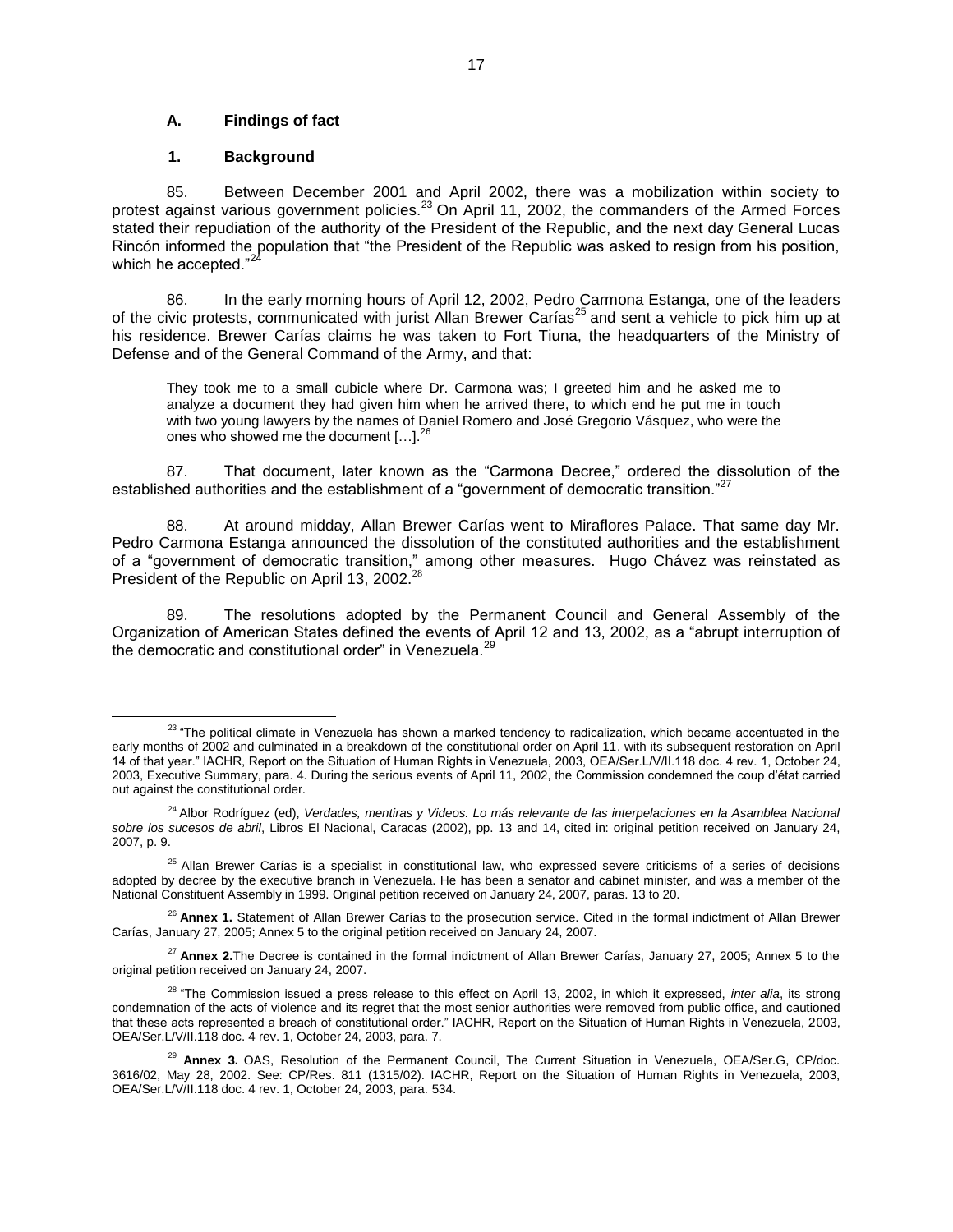90. Later, the media<sup>30</sup> broadcast stories about the presence of Allan Brewer Carías at Tiuna Fort in the early-morning hours of April 12, 2002, connecting him with the drafting of what became known as the Carmona Decree. For example, the media reported that:

At the headquarters of the Army Command, in the zone reserved for the Chairman of the Joint Chiefs of Staff, Pedro Carmona had been installed in a cubicle…. In the cubicle across from him was Allan Brewer Carías, drafting by hand what would become the Constitutive Act of the Transition Government…. Brewer Carías replied: 'The resignation doesn't matter. Lucas is about to announce it on television and that will be more than enough....<sup>3</sup>

91. In numerous press conferences, Allan Brewer Carías denied what he called speculations.<sup>32</sup> On April 13, 2002, the alleged victim gave an interview in which, with reference to the "government of democratic transition," he said:

[...] that the constitutive document of the transition government is based on the Inter-American Democratic Charter, which Venezuela signed on September 11, 2001… And so is the new government's legal reference point the Inter-American Democratic Charter, and not the National Constitution of 1999, drafted by the Constitutional Assembly and validated in a national referendum? Not exactly. What this was was the exercise of the civic right of resistance or civil disobedience, which is guaranteed and provided for in Article 350 of the National Constitution. The people of Venezuela, through their representatives, repudiated a regime, authorities, legislation that went against democratic principles and values and that violated constitutional rights and guarantees. Undeniably, there was a civil rebellion, followed by the resignation of the President of the Republic, as was announced by the military command. The constitutional vacuum had to be filled by the representatives of different sectors of society, on the basis, I insist, of Article 340 of the Constitution. How can you speak of abiding by the rule of law if the governing council agreed to dissolve the legitimately established powers? The dissolution of the legitimately established powers is a manifestation of that right of civil disobedience. $^{33}$ 

92. The National Assembly appointed a "Special Parliamentary Commission to investigate the events of April 2002." In its July 2002 report, this Special Commission urged the Citizen's Branch of Government to investigate and determine the responsibilities of citizens "who, without being vested with

 $\overline{a}$ 

<sup>31</sup> **Annex 5.**Article in the daily *El Nuevo País*, April 16, 2002, by Patricia Poleo, *Factores de poder.* Cited in the formal indictment of Allan Brewer Carías, January 27, 2005; Annex 5 to the original petition received on January 24, 2007.

<sup>30</sup> **Annex 4.** Edgar López, *Carta Interamericana Democrática fundamenta Gobierno de Transición*. In: *El Nacional*, April 13, 2002; Laura Weffer Cifuentes, *Cómo se fraguó la renuncia de Hugo Chávez*. In: *El Nacional*, April 13, 2002; Mariela León, *Primer Presidente Empresario*. In: *El Universal*, April 13, 2002; Patricia Poleo, *Factores de poder*. In: *El Nuevo País*, April 16 and 17, 2002; Ricardo Peña, *Círculo íntimo*. In: *El Reporte*, April 18, 2002; Patricia Poleo, *Factores de poder*. In: *El Nuevo País*, April 25, 2002; Francisco Olivares, interviewing Daniel Romero, *Los militares manejaron todas las decisiones políticas*. In: *El Universal*, April 26, 2002; Milagros Socorro, *Al país se le tendió una trampa*. In: *El Nacional*, April 27, 2002; Francisco Olivares, *Historia del segundo decreto*. In: *El Universal*, April 28, 2002; Nitu Pérez Osuna, *El video de Chávez retenido*. In: *El Mundo*, May 3, 2002; Television programs of Rafael Poleo and Patricia Poleo, *Dominio Público* (Venevisión), April 12, 2002; César Miguel Rondón, interviewing Teodoro Petkoff, on *30 Minutos* (Televén), May 12, 2002; Domingo Blanco, interviewing Patricia Poleo, on *Primera Página* (Globovisión), April 15, 2002; César Miguel Rondón, interviewing Patricia Poleo, on *30 Minutos* (Televén), April 16, 2002; Luisiana Ríos and Carlos Omobono, interviewing Patricia Poleo, on *La Entrevista* (RCTV), April 16, 2002; Carlos Fernández, interviewing Tarek William Saab, on *Triángulo* (Televén), May 10, 2002; *Voces de un país* program, with Luis García Figueroa (Globovisión), May 28, 2002. Formal indictment of Allan Brewer Carías of January 27, 2005. Annex 5 to the original petition received on January 24, 2007.

<sup>32</sup> **Annex 6.** *Allan Brewer Carías responde a las acusaciones: No redacté el decreto de Carmona Estanga,* story by Ana Damelis Guzmán, *El Globo*, Caracas, April 17, 2002, p. 4. *El abogado desmiente haber redactado acta constitutiva de gobierno transitorio; Brewer Carías se desmarca de Pedro Carmona Estanga*, story by Feliz González Roa Notitarde, Valencia, April 17, 2002, p. 13. *Brewer Carías: no sé quién redactó el decreto Carmona*, story by Jaime Granda, *El Nuevo País*, April 17, 2002, p. 2. Allan R. Brewer Carías *En mi propia defensa. Respuesta preparada con la asistencia de mis defensores Rafael Odremán y León Henrique Cottib contra la infundada acusación fiscal por el supuesto delito de conspiración*, Editorial Jurídica Venezolana, Caracas, 2006, p. 192 *et al*. See stories in Annex 2 to the original petition received on January 24, 2007.

<sup>33</sup> **Annex 7.** Article published in the daily *El Nacional*, April 13, 2002, by Edgar López, *Carta Interamericana Democrática fundamenta gobierno de transición*. Cited in the formal indictment of Allan Brewer Carías, January 27, 2005; Annex 5 to the original petition received on January 24, 2007.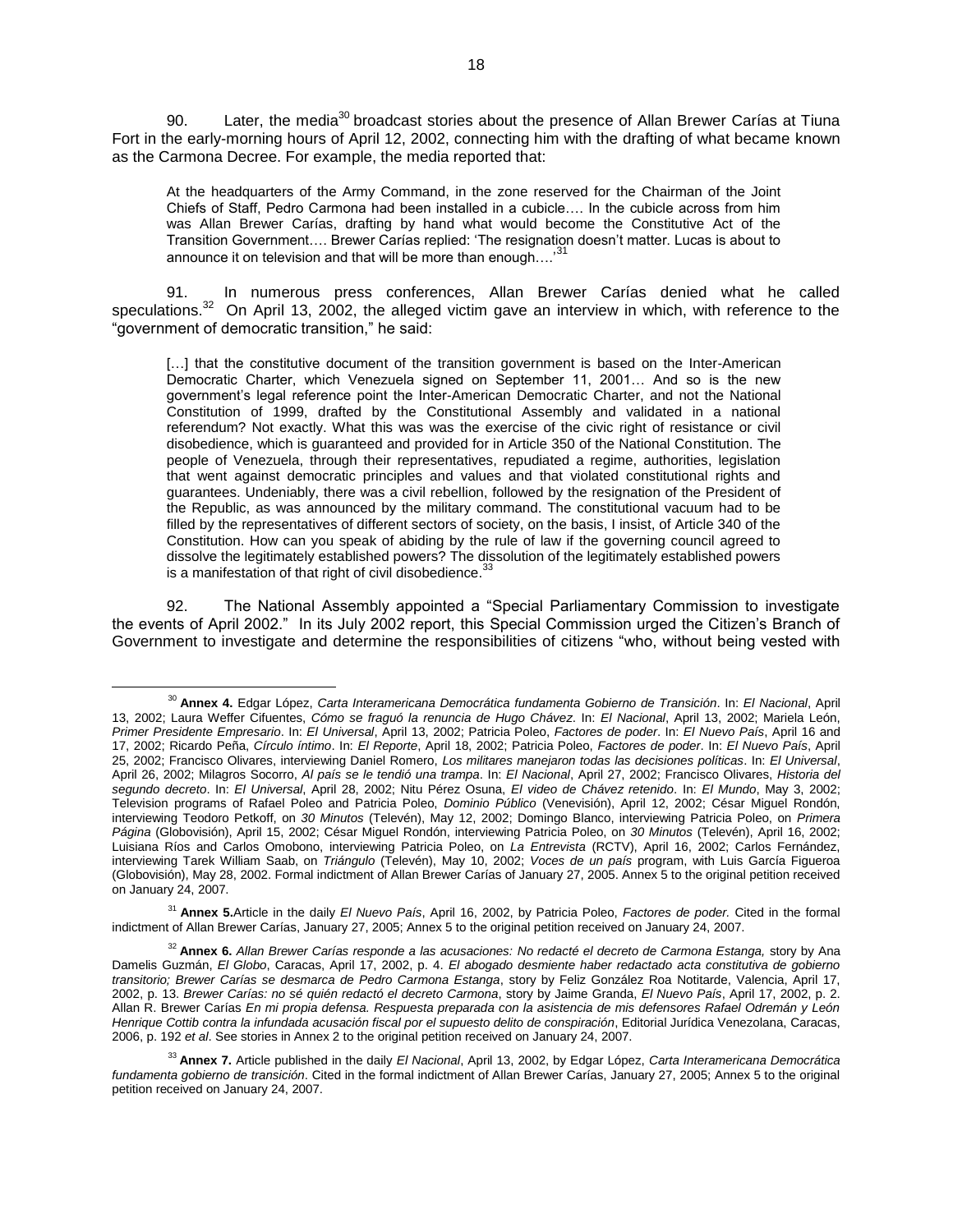public functions, acted in an active and coordinated fashion in the conspiracy and coup d'état."<sup>34</sup> The list of citizens to be investigated included Allan Brewer Carías "as his participation in the planning and execution of the coup d'état has been shown."35

## **2. Established facts regarding the judicial proceedings**

93. Proceedings to indict Allan Brewer Carías were set in motion on April 12, 2002, by the Office of the Public Prosecutor with Nationwide Jurisdiction on Matters of Corruption and with Special Jurisdiction over Banks, Insurance and Capital Markets, in order to determine the degree of responsibility of the persons involved in the events of April 2002. On May 22, 2002, serving Army Colonel Ángel Bellorín filed a complaint stating that "it is a publicly accepted fact reported by the media that the authors of that decree are the citizens ALLAN BREWER CARÍAS, [and three others], known […] as experts on constitutional matters [ $\dots$ ] as indicated by the newspaper articles referred to below [ $\dots$ ].<sup>36</sup>

94. From 2002 to 2005, at least four provisional prosecutors investigated the facts surrounding the drafting of the "Carmona Decree", along with other facts related to the events of April 11 to 13, 2002. Initially, the investigation was assigned to Provisonal Prosecutor José Benigno Rojas. On July 9, 2002, the witness Jorge Olavarría presented that prosecutor with a statement of testimony indicating that Brewer Carías had not written the Carmona Decree.<sup>37</sup> José Benigno Rojas was replaced by Provisional Prosecutor Danilo Anderson.<sup>38</sup> Later, on August 28, 2002, the office of the Sixth Provisional Prosecutor took over the investigation.<sup>3</sup>

95. On January 27, 2005, the Sixth Provisional Prosecutor filed an indictment against Allan Brewer Carías for his supposed:

"participation in the drafting and production of the Deed Establishing the Government of Democratic Transition and National Unity, which contains a [Democratic and National Unity] (sic), read out by the citizen DANIEL ROMERO on April 12, 2002, within the premises of Miraflores Palace, after a group of individuals, civilians, and officers of the National Armed Forces, repudiating the

<sup>37</sup> **Annex 10.** Submission of Jorge Olavarría. Annex 36 to the original petition received on January 24, 2007.

<sup>38</sup> "02. SIGNATORIES OF THE DECREE OF PEDRO CARMONA ESTANGA

Implicated: Approximately 400 people

Prosecutors: 6th National, Luisa Ortega Díaz

• State: Between October 18 and November 10, 2004, the Fourth Prosecutor with Full Jurisdiction, Danilo Anderson, charged the following citizens with the alleged commission of the crime of civil rebellion […].

• Later, in December 2004, the investigation was assigned to the Sixth National Prosecutor, Luisa Ortega Díaz, following Anderson's death.

• Thus, since January of this year, the following citizens have been indicted […], Allan Brewer Carías, […]." Public Ministry. Overview of investigations of the events of April 2002, April 8, 2005. In: [http://www.urru.org/11A/balancefiscaliainvestigaciones11a.pdf.](http://www.urru.org/11A/balancefiscaliainvestigaciones11a.pdf)

 $\overline{a}$ <sup>34</sup> Annex 8. Report of the Special Parliamentary Commission to investigate the events of April 2002. Annex 20 to the original petition received on January 24, 2007.

<sup>&</sup>lt;sup>35</sup> Report of the Special Parliamentary Commission to investigate the events of April 2002. Annex 20 to the original petition received on January 24, 2007.

<sup>36</sup> **Annex 9.** Complaint lodged by Ángel Bellorín on May 22, 2002. Annex 6 to the original petition received on January 24, 2007.

<sup>39</sup> **Annex 11.** Resolution No. 539 of the Attorney General of the Republic appointing Luisa Ortega Díaz as Special Alternate of the Sixth Prosecution Office of the Public Ministry at the national level, with full jurisdiction, August 28, 2002. Annex 8 to the original petition received on January 24, 2007. See. *Ultimas Noticias:* Solicitan Sobreseer a firmantes y militares, January 9, 2008. "Caracas. National Prosecutor Sixth, María Alejandra Pérez, requested the closing of proceedings for those investigated for the signature of the *de facto* government's decree of Pedro Carmona Estanga of April 12, 2002, by which the Constitution was withdrawn […]".En:<http://venezuelareal.zoomblog.com/archivo/2008/01/09/solicitan-sobreseer-a-firmantes-y-mili.html>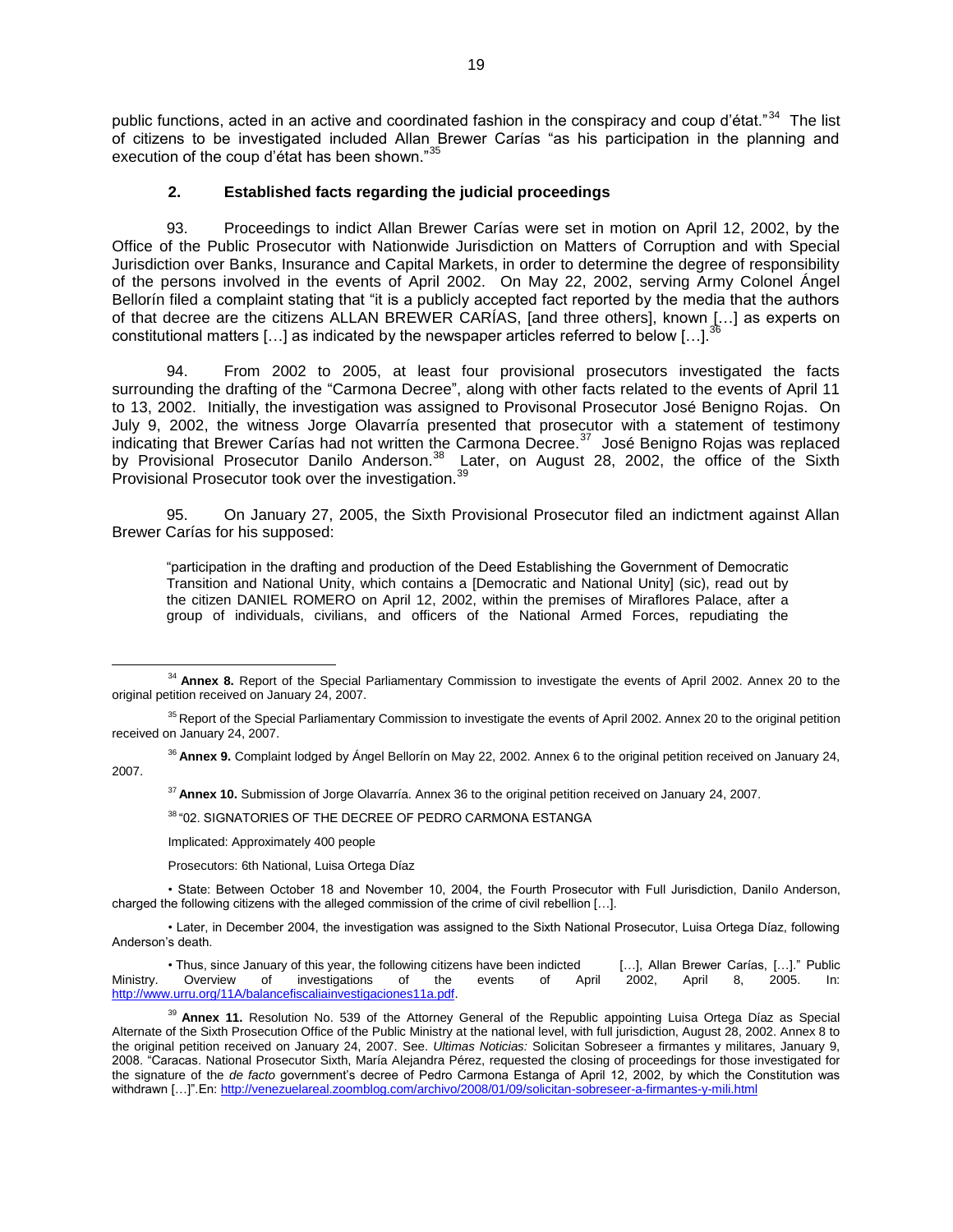constitutionally and legitimately established government, in breach of the Constitution of the Bolivarian Republic of Venezuela and its laws, proceeded to constitute a *de facto* government."<sup>40</sup>

96. Such actions are identified in the Venezuelan Criminal Code, in order to guarantee the upholding of the Constitution, as the crime of conspiring to violently change the Constitution, provided for and punishable under Article 144.2 of the Criminal Code.<sup>41</sup>

97. On May 4, 2005, the defense lodged a brief stating that an interview used as evidence in bringing criminal charges was not in line with reality.<sup>42</sup> It thus noted that the program *30 Minutos* had interviewed Teodoro Petkoff, who stated that:

We are facing a sui generis coup d'état; Pedro Carmona has full powers to appoint mayors and governors; he took oath before himself; he dismissed the justices of the Supreme Court of Justice, the People's Defender, the Comptroller… he has dictatorial powers. We are facing a *de facto* government, because it does not meet democratic paradigms. Brewer must explain that decree to the OAS.<sup>43</sup>

98. The defense states that this is a falsehood of which Teodoro Petkoff himself was aware and who, in response to a question from the prosecution, said:

SEVEN: Please explain why you said in the interview that Brewer had to explain that decree to the OAS. REPLY: I did not say that Brewer had to explain the decree to the OAS; what I said was, after hearing the program again, 'I don't know how we are going to explain this situation to the OAS.' I was obviously referring to the coup d'état and not to Brewer. EIGHT: Do you know who produced the decree ...? REPLY: No. I wasn't there.<sup>4</sup>

99. In the aforesaid filing, the provisional prosecutor was asked to make a specialized technical transcription of the content of all the videos with interviews by journalists used as evidentiary elements in the indictment. That request was denied on April 21, 2005.<sup>4</sup>

100. On March 31, 2005, the defense requested that Nelson Socorro and Leopoldo Baptista be summoned to give statements, for them to report on Allan Brewer Carías's activities in the days leading up to April 10, 2002. That request was denied on April 21, 2005, by the Sixth Provisional Prosecutor, who ruled that Allan Brewer Carías's activities prior to April 10, 2002, were not a part of the indictment and were therefore not necessary.<sup>46</sup>

101. The proceedings that included the case against Allan Brewer Carías were initially assigned to the Twenty-fifth Temporary Judge, Josefina Gómez Sosa. At the request of the Sixth Provisional Prosecutor, on December 17, 2004, the Twenty-fifth Temporary Judge issued an order

 $\overline{a}$ 

<sup>45</sup> **Annex 15.** Prosecutor's response of April 21, 2005. Annex 42 to the original petition received on January 24, 2007.

<sup>40</sup> **Annex 1.** Formal Indictment. Annex 5 to the original petition received on January 24, 2007.

<sup>&</sup>lt;sup>41</sup> Criminal Code of Venezuela, Article 144: "The following shall be punished by imprisonment of 12 to 24 years. Those who, without the purpose of changing the republican political form that the Nation has given itself, conspire or rise up to violently change the National Constitution." (Current Article 143.2). **Annex 13.** Submission from the Ministry of Popular Power for Foreign Affairs No. AGEV/000394 of August 25, 2009, pp. 22 and 24. **Annex 1.** Formal Indictment. Annex 5 to the original petition received on January 24, 2007.

<sup>42</sup> **Annex 14.** Brief of Brewer Carias's defense of May 4, 2005, directed to the Twenty-fifth Control Judge, which indicates that after having seen the videos and press articles in the record of the case, they were able to establish the untruthfulness or falsity of the texts, given that in certain parts of the videos used for the indictment what one sees doesn't correspond to what one hears in the video used, and at the same time to request once again access to all of the videos contained in the record of the case. Annex 43 to the original petition received on January 24, 2007, para 118.

<sup>43</sup> **Annex 14.** Defense brief, presented on May 4, 2005. Annex 43 to the original petition received on January 24, 2007.

<sup>44</sup> **Annex 14.** Defense brief, presented on May 4, 2005. Annex 43 to the original petition received on January 24, 2007.

<sup>46</sup> **Annex 16.** Decision of the Sixth Temporary National Full-jurisdiction Prosecutor of April 21, 2005. Annex 34 to the original petition received on January 24, 2007.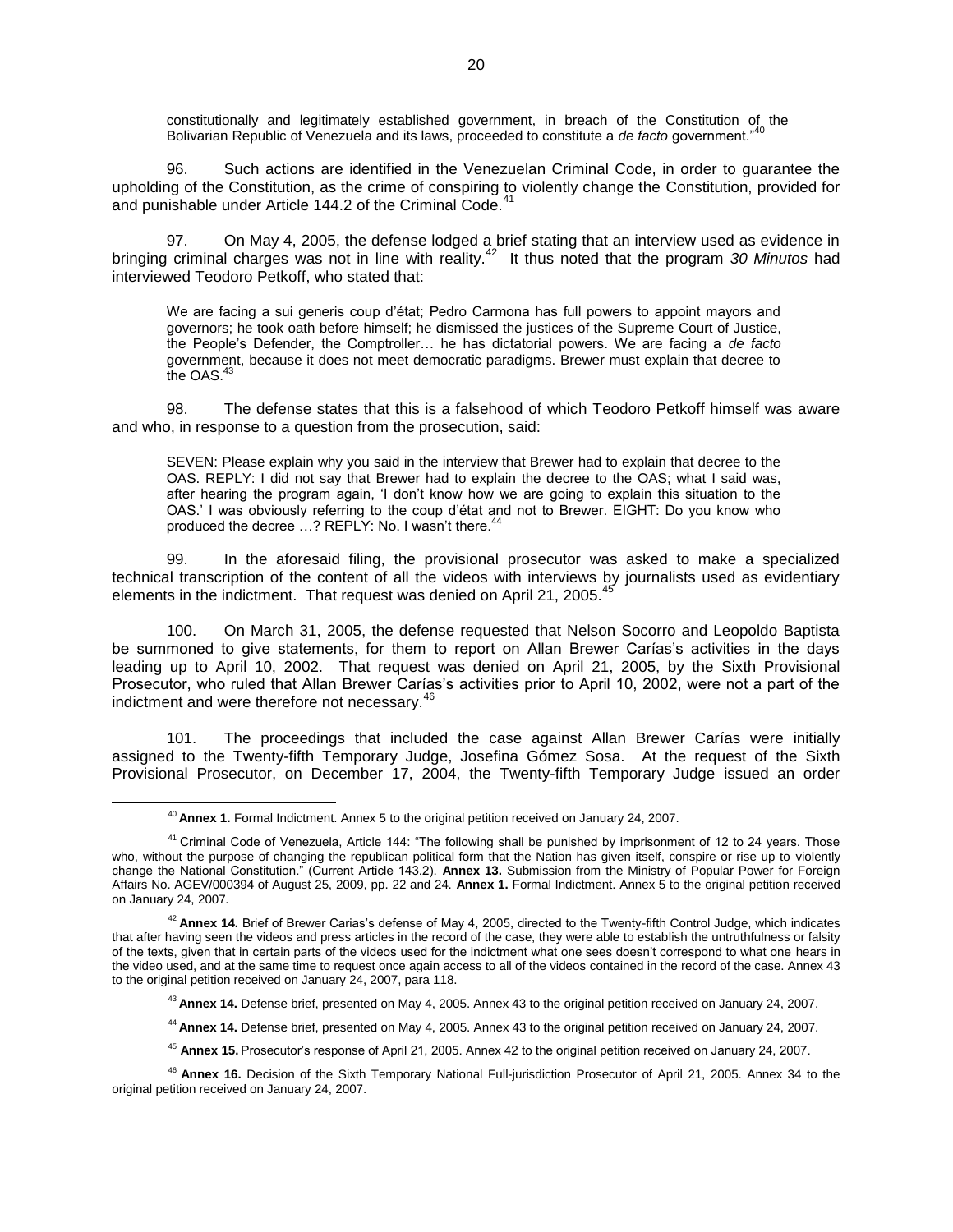preventing 27 persons charged in connection with the events of April 2002 from leaving the country.<sup>47</sup> An appeal against that order was lodged with the Tenth Chamber of the Court of Appeal. On January 31, 2005, the Appeals Chamber overturned the ban on leaving the country. On February 3, 2005, the Judicial Commission of the Supreme Court of Justice suspended those Court of Appeal judges who had voted to annul the decision against which the appeal was brought; it also suspended Temporary Judge Josefina Gómez Sosa, for failing to give adequate grounds in the order prohibiting them from leaving the country.<sup>48</sup> Judge Gómez Sosa was replaced by Judge Manuel Bognanno.<sup>49</sup>

102. On May 4, 2005, the defense asked the Twenty-fifth Temporary Judge to exhibit all the videos, to admit the testimony offered, and to give them access to copies of the case file.<sup>50</sup> The defense submitted Allan Brewer Carías's immigration record, to show that during the weeks prior to April 12, 2002, he was out of the country. On May 9, 2005, the Sixth Provisional Prosecutor rejected the evidence on the grounds that it was unnecessary.<sup>51</sup>

103. On May 11, 2005, the Twenty-fifth Temporary Judge, Manuel Bognanno, ordered the Sixth Provisional Prosecutor to allow the defense "full access to the case file and videos held in connection with the proceedings…" and ruled that it was not for him to rule on the relevance of the testimony offered.<sup>52</sup> On May 16, 2005, the defense filed an appeal against that decision with the Court of

The request for a ban on leaving the country was imposed on December 17 by the Sixth Provisional Prosecutor of the Public Ministry, Luisa Ortega, and it was upheld during the night of that same day by Judge Gómez Sosa.

<sup>48</sup> **Annex 17.** Dismissal Resolution. See[: http://www.tsj.gov.ve/informacion/resoluciones/cj/resolucionCJ\\_08.htm](http://www.tsj.gov.ve/informacion/resoluciones/cj/resolucionCJ_08.htm).

<sup>49</sup> **Annex 17.** Dismissal Resolution, in which the new judge is appointed. See: [http://www.tsj.gov.ve/informacion/resoluciones/cj/resolucionCJ\\_08.htm.](http://www.tsj.gov.ve/informacion/resoluciones/cj/resolucionCJ_08.htm)

<sup>50</sup> **Annex 18.** See: Decision of the Sixth Temporary Prosecutor of May 9, 2005. Annex 35 to the original petition received on January 24, 2007.

<sup>51</sup> **Annex 18.** Decision of May 9, 2005, in which it was considered that in the request the defense did not indicate what it was seeking to prove, which facts in the indictment they were going to refute with its filing of new evidence, and as it was considered that the request was not in line with what is established in Article 198 of the Organic Code of Criminal Procedure, which states that: "… a means of evidence, to be admitted, should refer directly or indirectly to the object of the investigation and be useful for discovering the truth." Annex 35 to the original petition received on January 24, 2007.

<sup>52</sup> **Annex 19.** Twenty-fifth Control Judge, deed 25C-482-05, decision of May 11, 2005. Annex 44 to the original petition received on January 24, 2007.

 $\overline{a}$ <sup>47</sup> The Admissibility Report N°97/09 wrongly indicated that the ban on leaving the country included Allan Brewer Carías. In the merits procedural stage in was determined that this ban was not issued against Allan Brewer Carias but against other indictees investigated for their alleged participation in those facts. "The Judicial Commission of the Supreme Court of Justice […] suspended, indefinitely and without pay, the judges of the Tenth Chamber of Court of Appeal who, on the 1st of this month, overturned the ban on leaving the country imposed on 27 persons accused of civil rebellion for allegedly endorsing the decree whereby Pedro Carmona Estanga replaced President Hugo Chávez on April 12, 2002.

<sup>[...]</sup> The affected judges are Pedro Troconis Da Silva and Hertzen Vilela Sibada, who found that the ban on leaving the country ordered […] by the 25th Control Judge, Josefina Gómez Sosa, was not sufficiently grounded. […] Because it found that Judge Gómez Sosa committed an inexcusable error, the Judicial Commission also resolved to suspend her indefinitely and without pay.

On this point, the ruling states: "Often, ungrounded rulings are issued with the deliberate purpose of having them overturned on appeal; it is truly inexplicable for first instance judge to have adopted such a decision without giving reasons, when that is an elementary obligation of all judges."

The Judicial Commission insisted that the Tenth Chamber of the Court of Appeal, "instead of noting the crass error and ordering its rectification by returning the proceedings for that purpose, took advantage of the error and aggravated it, issuing the decision that is now causing uproar in the country."

The defendants were: Heidi Engelberth, María Corina Machado, José Rodríguez Iturbe, Julio Brazón, Leopoldo López Gil, Felipe Brillembourg, César Carballo, José Curiel, Rocío Guijarro, Sergio Omar Calderón, Raúl De Armas, Guaicaipuro Lameda, León Arismendi, Godofredo Marín, Douglas León Natera, Rafael Huizi Clavier, Vilma Petrash, Enrique Yéspica, Jaime Manzo, Federico Carmona, Ignacio Salvatierra, Alberto Quirós Corradi, Corina Parisca de Machado, Juan Pablo Borregales, Alejandro Peña Esclusa, Elías Bittar, and Alvis Muñoz." *El Nacional*, February 4, 2005, A/2. "Suspendidos Jueces que favorecieron a imputados por Decreto de Carmona." See also: Resolution of the Supreme Court of Justice of November 15, 2009, in the appeal filed by Judge Josefina Gómez Sosa.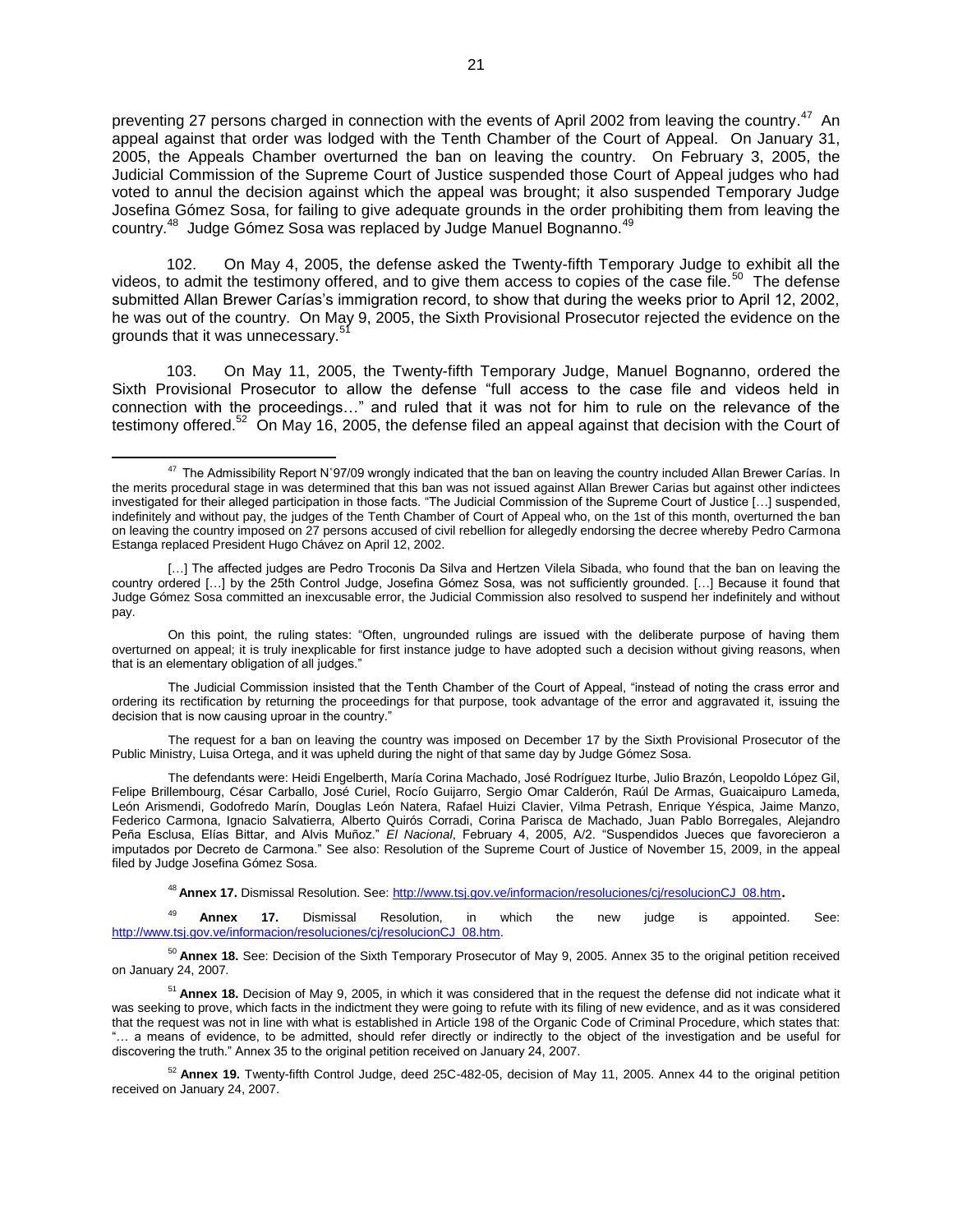Appeals.<sup>53</sup> In turn, on May 30, 2005, the Sixth Provisional Prosecutor asked the Twenty-fifth Temporary Judge<sup>54</sup> and the Ninth Chamber of the Court of Appeal<sup>55</sup> to annul the decision granting full access to the case file, on the grounds that she had not been notified of the filing presented by the defense and, consequently, she had been unable to offer a defense against it. On that point, the prosecutor stated that from the date of Allan Brewer Carías's indictment on January 27, 2005, up to May 9, 2005, the accused's representatives:

have reviewed all the evidence, over 47 working days from a total of 67 calendar days. On each and every occasion when they requested and reviewed the case file, a deed of review was prepared, which I enclose herewith to demonstrate the falsehood of the claims made by the attorney ALLAN BREWER CARIAS and his defense team.<sup>56</sup>

104. The prosecutor requested absolute annulment on the grounds that they were referential witnesses whose statements lacked value as evidence under current legal provisions and, further, she stated that:

Of the numerous pieces of evidence requested by the defense, they have almost all been agreed on; it is therefore also false that the request for the discharging of evidence was ignored with respect to the statements of NELSON MEZERHANE, NELSON SOCORRO, YAHAIRA ANDUEZA, and LEOPOLDO BAPTISTA, whom they wish the Public Ministry to interview in order to learn what the attorney ALLAN BREWER CARIAS said to them, as if the applicant had not already informed the prosecution and were seeking the inclusion of referential witnesses that were valid under the Code of Criminal Prosecution, on account of which, in the view of the Public Ministry, that testimony was not and is not necessary to cast light on the facts, and they were informed of that, in writing, at the appropriate juncture.<sup>5</sup>

105. On June 10, 2005, Judge Bognanno asked the Sixth Provisional Prosecutor to refer the case file to him, to which she replied, on June 27, 2005, "please indicate to this prosecution office the provision on which that request is based and which requires the Public Ministry to report on and hand over documents in its possession."<sup>58</sup> That same day, the judge wrote to the Public Ministry's Senior Prosecutor for the Caracas Metropolitan Area to inform him of alleged obstruction by the Sixth Provisional Prosecutor in the proceedings against Mr. Carmona Estanga *et al.*, by failing to inform the court of the deadline set by the Public Ministry for presenting its conclusions, after six months had passed since the defendants were identified, and asking the prosecution service to "assume an objective attitude, aimed at cooperating with and not hindering the actions of the court."<sup>59</sup> Manuel Bognanno was suspended from his position on June 29, 2005, and José Alonso Dugarte Ramos was appointed Temporary Judge to replace Manuel Antonio Bognanno at the First-instance Court of the Criminal Judicial Circuit of the Caracas Metropolitan Area.<sup>60</sup>

<sup>53</sup> **Annex 20.** See: Decision of the Ninth Chamber of the Court of Appeal, July 6, 2005. Annex 45 to the original petition received on January 24, 2007.

<sup>54</sup> **Annex 21.** Request for annulment by the Provisional Prosecutor, June 30, 2005. Annex 12 to the original petition received on January 24, 2007.

<sup>55</sup> **Annex 22.** Request for annulment by the Provisional Prosecutor, June 30, 2005. Annex 19 to the original petition received on January 24, 2007.

<sup>56</sup> **Annex 21 y 22.** Requests for annulment by the Provisional Prosecutor, June 30, 2005, Annexes 12 and 19 to the original petition received on January 24, 2007.

<sup>57</sup> **Annex 21.** Prosecutor's request for annulment of the order for the issuing of copies of the proceedings of June 30, 2005, from the Sixth Temporary Prosecutor to the Temporary Control Judge. Annex 12 to the original petition received on January 24, 2007.

<sup>58</sup> **Annex 23.** Document from the Sixth Temporary Prosecutor to the Twenty-fifth Control Judge, June 27, 2005. Annex 13 to the original petition received on January 24, 2007.

<sup>59</sup> **Annex 24.** Document No. 632-05 of June 27, 2005. Annex 14 to the original petition received on January 24, 2007.

<sup>60</sup> **Annex 25.** See[: http://www.tsj.gov.ve/designaciones/designacion.asp?fecha\\_id=320.](http://www.tsj.gov.ve/designaciones/designacion.asp?fecha_id=320)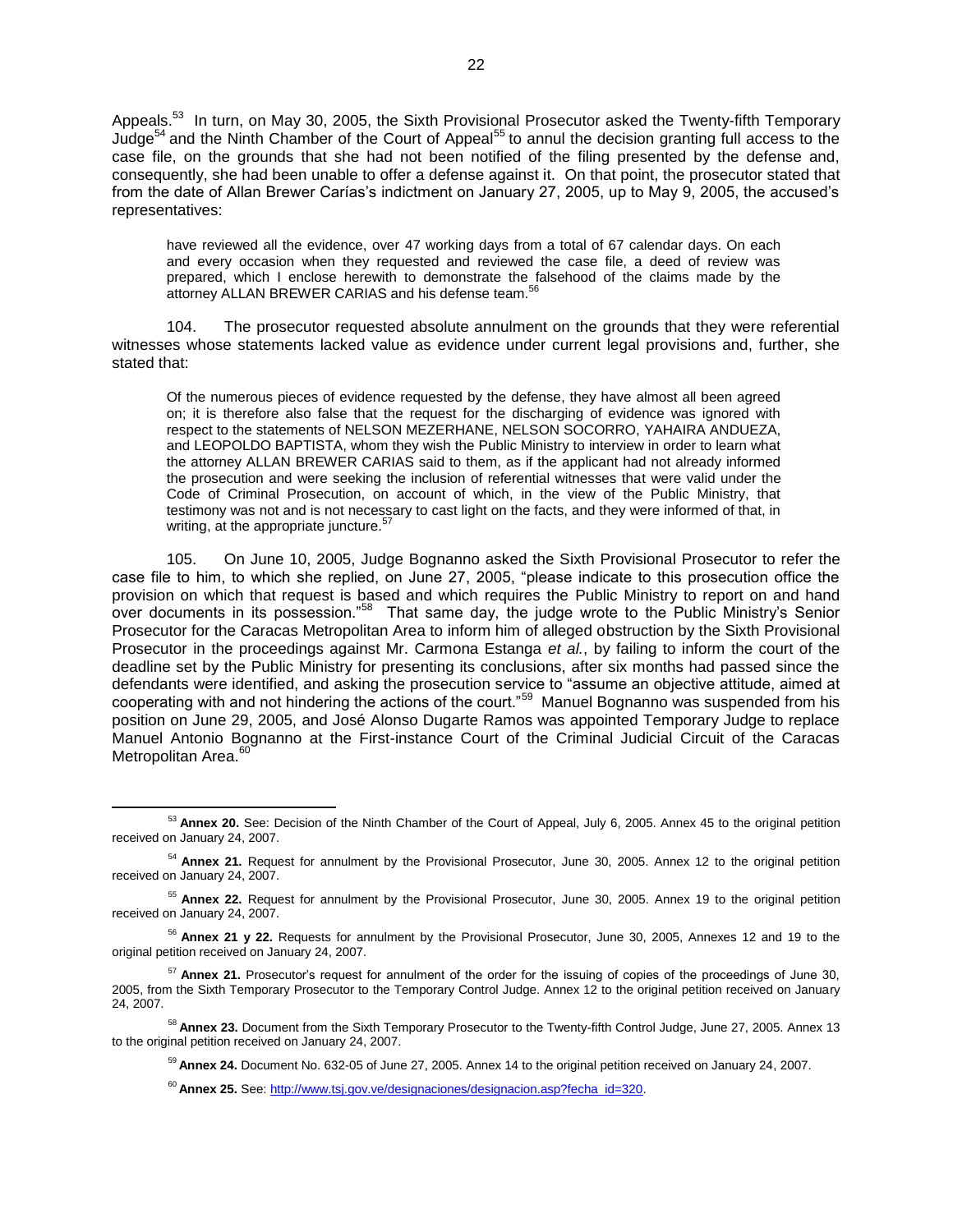106. On July 6, 2005, the Court of Appeal overturned the decision of the Twenty-fifth Temporary Judge and ordered another control judge to rule on the defense brief.<sup>61</sup> On August 10, 2005, the defense filed a brief with the Twenty-fifth Temporary Judge insisting on the admission of the testimony offered and on compliance with the Court of Appeal's ruling.

107. On September 28, 2005, Allan Brewer Carías left Venezuela.<sup>63</sup> That same day, the defense asked that Lucas Rincón be summoned to give testimony with a list of questions. $^{64}$  On September 30, 2005, the defense submitted a brief for anticipated production of evidence in the form of a statement by Pedro Carmona Estanga before the Twenty-fifth Judge.<sup>65</sup> On October 5, 2005, Lucas Rincón was interviewed by the prosecution service in connection with the questions put forward by the defense.<sup>66</sup> On October 18, 2005, the defense filed a new request for a statement to be taken from Pedro Carmona Estanga. $^{67}$  On October 20, 2005, that request was ruled inadmissible<sup>68</sup> on the grounds that Pedro Carmona Estanga was also being indicted in the case, so his statement would have not probative value. The Twenty-fifth Temporary Judge was challenged by the defense for having issued an opinion once again on the same issue.

108. On October 21, 2005, the Sixth Provisional Prosecutor formalized the indictment against Allan Brewer Carías, the preventive custody of the accused was requested, and the proceeding went on to the intermediate stage.<sup>69</sup>

109. On October 26, 2005, Allan Brewer Carías's defense team asked the Twenty-fifth Temporary Judge to guarantee his right to be tried in liberty and to issue an advance ruling on the inadmissibility of his arrest during the trial, considering that he was not dangerous, was a working man and active in academic circles, with residence and roots in the country.<sup>70</sup> The judge does not appear to have ruled on that filing.

110. The defense filed an appeal against the indictment on October 28, 2005.<sup>71</sup> On November 8, 2005, in its reply to Allan Brewer Carías's indictment, the defense requested the annulment of the entire proceedings on account of violations of the right to a fair trial.<sup>72</sup>

 $\overline{a}$ 

<sup>64</sup> **Annex 28.** Annex 27 to the original petition received on January 24, 2007.

<sup>65</sup> **Annex 29.** Annex 29 to the original petition received on January 24, 2007.

<sup>66</sup> **Annex 30.** Annex 28 to the original petition received on January 24, 2007.

<sup>67</sup> Annex 31. Defense request for anticipated production of evidence, October 18, 2005. Annex 32 to the original petition received on January 24, 2007.

<sup>68</sup> Annex 32. Decision of the Twenty-fifth Control Judge, October 20, 2005. Annex 30 to the original petition received on January 24, 2007.

<sup>69</sup> Annex 33. Formal indictment. Annex 48 to the original petition received on January 24, 2007. In that indictment, the prosecutor also brought charges against Cecilia Sosa Gómez and José Gregorio Vásquez López.

<sup>70</sup> **Annex 34.** Defense appeal against the prosecutor's request to the Twenty-fifth Control Judge, received on October 26, 2005. Annex 49 to the original petition received on January 24, 2007.

 $71$  Defense appeal against the formal indictment before the Twenty-fifth Control Judge, received on October 28, 2005. Annex 47 to the original petition received on January 24, 2007.

<sup>72</sup> **Annex 35.** Reply of the defense to the indictment of Allan Brewer Carías of November 8, 2006. Annex 2 to the original petition received on January 24, 2007.

<sup>&</sup>lt;sup>61</sup> **Annex 26.** Decision of the Ninth Chamber of the Court of Appeal, July 6, 2005. Annex 45 to the original petition received on January 24, 2007.

<sup>&</sup>lt;sup>62</sup> Annex 27. Brief presented by the defense to the Twenty-fifth Control Judge on August 10, 2005. Annex 46 to the original petition received on January 24, 2007.

<sup>&</sup>lt;sup>63</sup> Petitioners' submission of November 30, 2009, p. 94.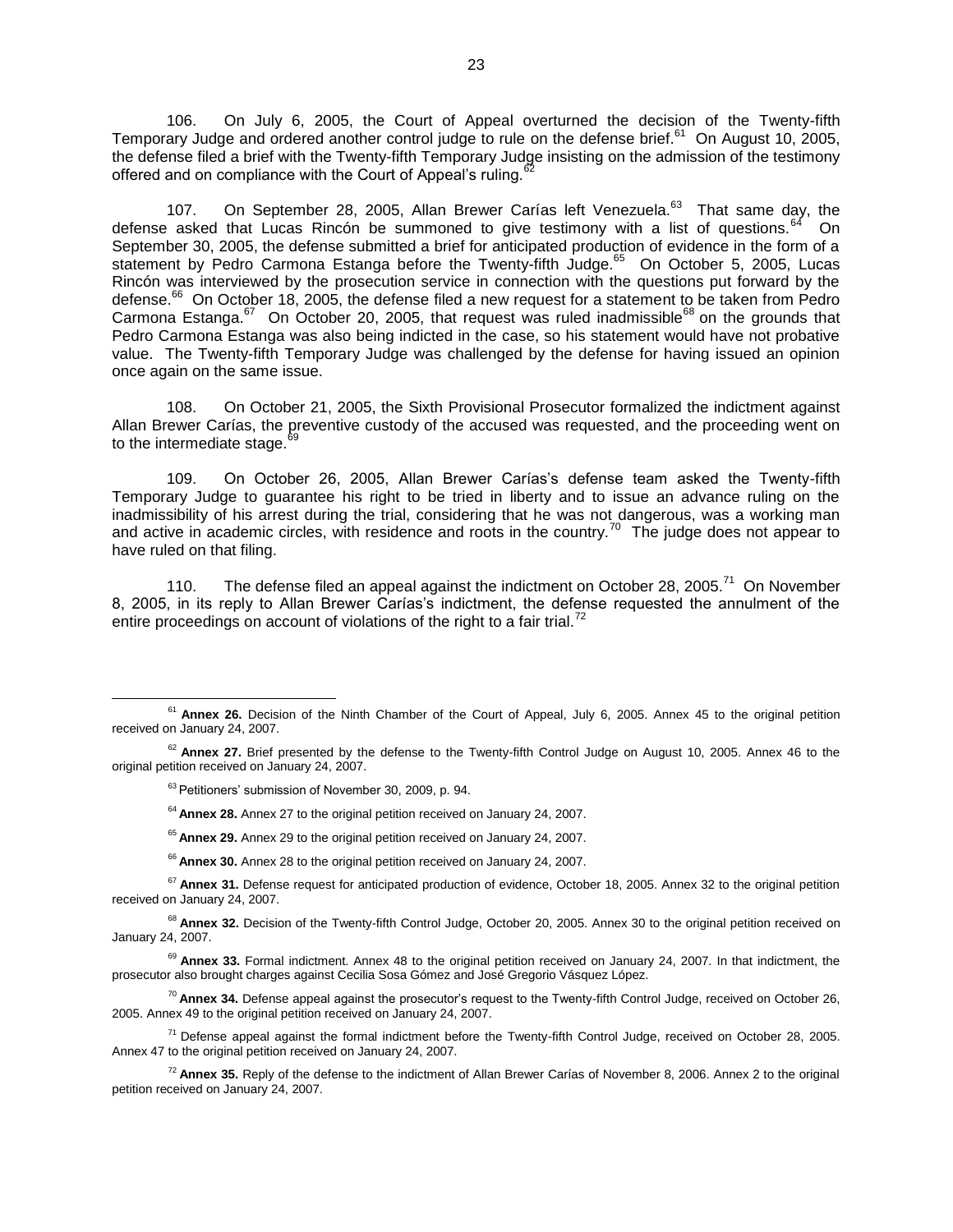111. On December 13, 2005, and January 31, 2006, several justices of the Supreme Court sent a letter to the Inter-American Institute of Human Rights and the Ibero-American Institute of Constitutional Procedural Law stating that:

in numerous witness testimonies that are publicly known, Mr. Allan Brewer-Carías is indicated as one of the authors of the decree in question […]. Of course, this matter must be addressed by the natural judge here in Venezuela with all guarantees […]. We are sure that Dr. Brewer-Carías will present himself to clear up his legal situation with responsibility.<sup>7</sup>

112. The recusal of the Twenty-fifth Temporary Judge was denied on January 30, 2006, on the grounds that the judge had not issued a ruling on the guilt or innocence of Allan Brewer Carías.

113. On May 10, 2006, the defense informed the Twenty-fifth Temporary Judge that Allan Brewer Carías had accepted an appointment as adjunct professor at the Columbia University School of Law in the United States, and they requested that the proceedings continue.<sup>75</sup> That filing states that:

[...] the distinguished University of Columbia has offered [Brewer Carías] the opportunity to fulfill an old professional aspiration ... and that he has decided to wait until the circumstances were more conducive to ensuring an impartial trial with respect for his guarantees … in order for the appropriate decision to be adopted and for the proceedings to continue, all with the aim of causing no delays or harm to the other defendants in the case at hand.<sup>76</sup>

114. On June 2, 2006, the Sixth Provisional Prosecutor asked the judge to order the preventive custody of Allan Brewer Carías on account of the flight risk he posed.<sup>77</sup> On June 6, 2006, the Sixth Provisional Prosecutor submitted Francisco Usón's statement to the press.<sup>78</sup> On June 15, 2006, the Twenty-fifth Temporary Judge issued preventive custody order No. 010-06 against the defendant.<sup>79</sup> The arrest warrant was forwarded to the Director of the Scientific, Criminal, and Criminological Investigations Corps as well as to the Director of INTERPOL.<sup>80</sup> It has not been enforced because, to date, Allan Brewer Carías remains abroad.

115. On February 22, 2007, the defense team of José Gregorio Vásquez, who was accused in conjunction with Allan Brewer Carías, asked the Twenty-fifth Temporary Judge, in light of the fact that the order for Allan Brewer Carías's custody could not be enforced because he was abroad, to separate that case from the criminal trial in order for the preliminary hearing to be held. On July 20, 2007, the judge decided not to separate the proceedings on the grounds that the court would rule at the preliminary hearing.<sup>81</sup> In that decision, the court ruled:

[...] in the case at hand, the holding of the preliminary hearing has not been delayed due to the failure of citizen ALLAN R. BREWER CARÍAS to appear; on the contrary, the various deferrals

<sup>73</sup> **Annex 36.** Annexes 15 and 16 to the original petition received on January 24, 2007.

<sup>74</sup> **Annex 37.** Annex 33 to the original petition received on January 24, 2007.

<sup>75</sup> **Annex 38.** Defense brief of May 10, 2006. Annex 50 to the original petition received on January 24, 2007.

 $76$  Defense brief of May 10, 2006. Annex 50 to the original petition received on January 24, 2007.

<sup>77</sup> **Annex 39.** Annex 51 to the original petition received on January 24, 2007.

<sup>78</sup> **Annex 40.** Annex 38 to the original petition received on January 24, 2007. In the request, the prosecutor enclosed a copy of *Ultimas Noticias* of June 6, 2006, p. 30. Interview of General Usón: "I saw Allan Brewer hard at work in one of the cubicles of the Army General Staff. Minutes later, in my presence, he told a person who was with me: '…this decree will take us back to the Constitution of 1961.'" Annex 38 to the original petition received on January 24, 2007.

<sup>79</sup> **Annex 41.** Decision of the Temporary Control Judge of June 15, 2006, ordering the preventive custody of Allan Brewer Carías. Annex 52 to the original petition received on January 24, 2007.

<sup>80</sup> **Annex 42.** Annex 23 to the original petition received on January 24, 2007.

<sup>&</sup>lt;sup>81</sup> Annex 43. Decision of the Twenty-fifth Court of July 20, 2007. Annex 55 to the petitioners' submission received on January 3, 2008.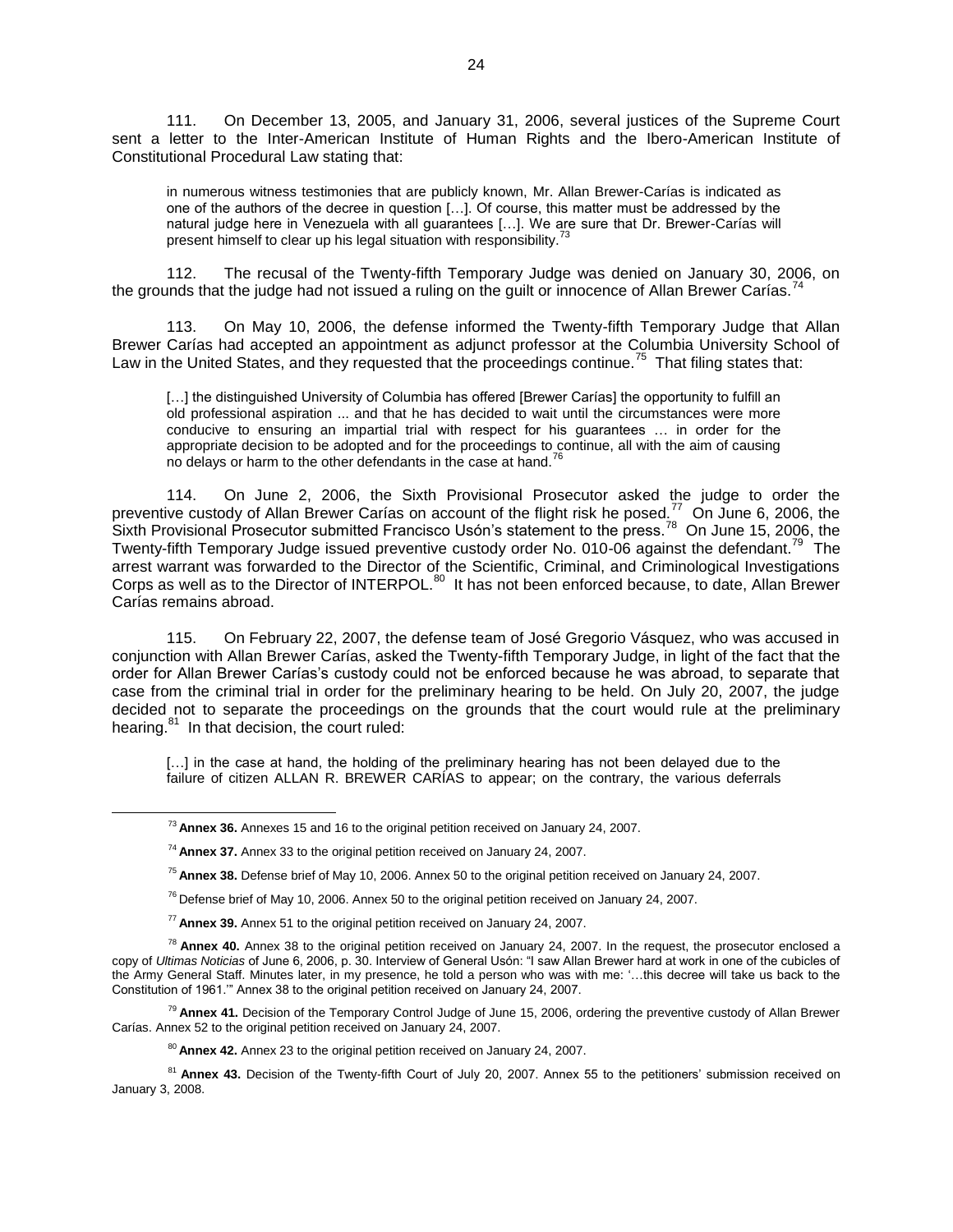recorded in this case file have been due to the numerous filings lodged by the defendants' defense teams. They have not been due to the contemptuous absence of the named defendant; on the contrary, they have been caused by the numerous defense requests for deferrals.<sup>82</sup>

116. On July 11, 2006, the Venezuelan Ambassador in the Dominican Republic communicated with INTERPOL to request the arrest of Allan Brewer Carías, as he had been extended an invitation to give a lecture in that country.<sup>83</sup> On July 12, 2006, the Sixth Provisional Prosecutor sent INTERPOL a request for cooperation in searching for and locating Allan Brewer Carías, with a view to placing him in preventive custody and subsequent extradition.<sup>84</sup> They say that in response, INTERPOL requested information from the courts on the nature of the offense that had led Brewer Carías to be charged with a common crime.<sup>85</sup> On June 1, 2007, the Commission for the Control of INTERPOL's Files concluded that the nature of the action against Allan Brewer Carías was predominantly political and, consequently, it recommended that the INTERPOL General Secretariat delete Allan Brewer Carías's record.<sup>86</sup> By means of a clarification note of September 17, 2007, the Court of First Instance Sitting as Court of Control of the Caracas Metropolitan Area Judicial Circuit answered that Allan Brewer Carías was suspected of being the intellectual author of a frustrated attack on the President of the Republic, and that accordingly the indictment was not for a political crime. $87$  The defense appealed and requested the annulment of the note of clarification. That appeal was denied on October 29, 2007.<sup>88</sup>

117. According to what has been published, Luisa Ortega Díaz, the Attorney General of the Republic and former Sixth Temporary Prosecutor, speaking of the investigation of Allan Brewer Carías, told the press: "When I led that investigation, after his indictment attorney BC was summoned to the preliminary hearing, and through his lawyers he sent a communication stating that he did not believe in Venezuelan justice; that Venezuelan justice offered the citizens, including himself, no guarantees; and that for that reason he had chosen to leave the country and would not return until there was a change of government."<sup>89</sup>

118. On January 11, 2008, Allan Brewer Carías's attorneys presented the Twenty-fifth Temporary Judge with a request for dismissal,<sup>90</sup> based on the Decree with Rank, Value and Force of Special Law of Amnesty, No. 5790, enacted on December 31, 2007, by President Hugo Chávez. That legislation, directed to "all those persons who, in confrontation with the established general order, and who as of this date are in their right and have been subjected to criminal proceedings, who have been tried and convicted," includes, among the actions subject to amnesty, "the drafting of the Decree of the *de facto* government of April (12,) 2002."<sup>91</sup> The request was denied on January 25, 2008, based on Allan Brewer Carías not having entered an appearance in the proceedings. The defense filed an appeal

<sup>&</sup>lt;sup>82</sup> Annex 44. Decision of the Twenty-fifth Court of July 20, 2007. Annex 55 to the petitioners' submission received on January 3, 2008.

<sup>83</sup> **Annex 45.** Annex 23 to the original petition received on January 24, 2007.

<sup>&</sup>lt;sup>84</sup> Annex 46. See: Response from the Twenty-fifth Court to INTERPOL. Annex 57 to the petitioners' submission received on January 3, 2008.

<sup>85</sup> **Annex 47.** Communication from INTERPOL of July 27, 2007. Annex 56 to the petitioners' submission received on January 3, 2008.

<sup>86</sup> **Annex 48.** Letter from INTERPOL of August 1, 2007. Annex to the petitioners' submission of February 18, 2010.

<sup>&</sup>lt;sup>87</sup> Annex 46. Response from the Twenty-fifth Court to INTERPOL. Annex 57 to the petitioners' submission received on January 3, 2008.

<sup>&</sup>lt;sup>88</sup> **Annex 49.** Appeal by the defense. Annex 58 to the petitioners' submission received on January 3, 2008.

<sup>89</sup> **Annex 50.** *El País*, interview of Luisa Ortega Díaz, January 8, 2008. Annex 71 to the petitioners' submission received on November 30, 2009.

<sup>90</sup> **Annex 51.** Request for dismissal. Annex 74 to the petitioners' submission received on November 30, 2009.

<sup>91</sup> **Annex 52.** Official Gazette, special edition No. 5.870, December 31, 2007. Art. 1.A. Annex 70 to the petitioners' submission received on November 30, 2009.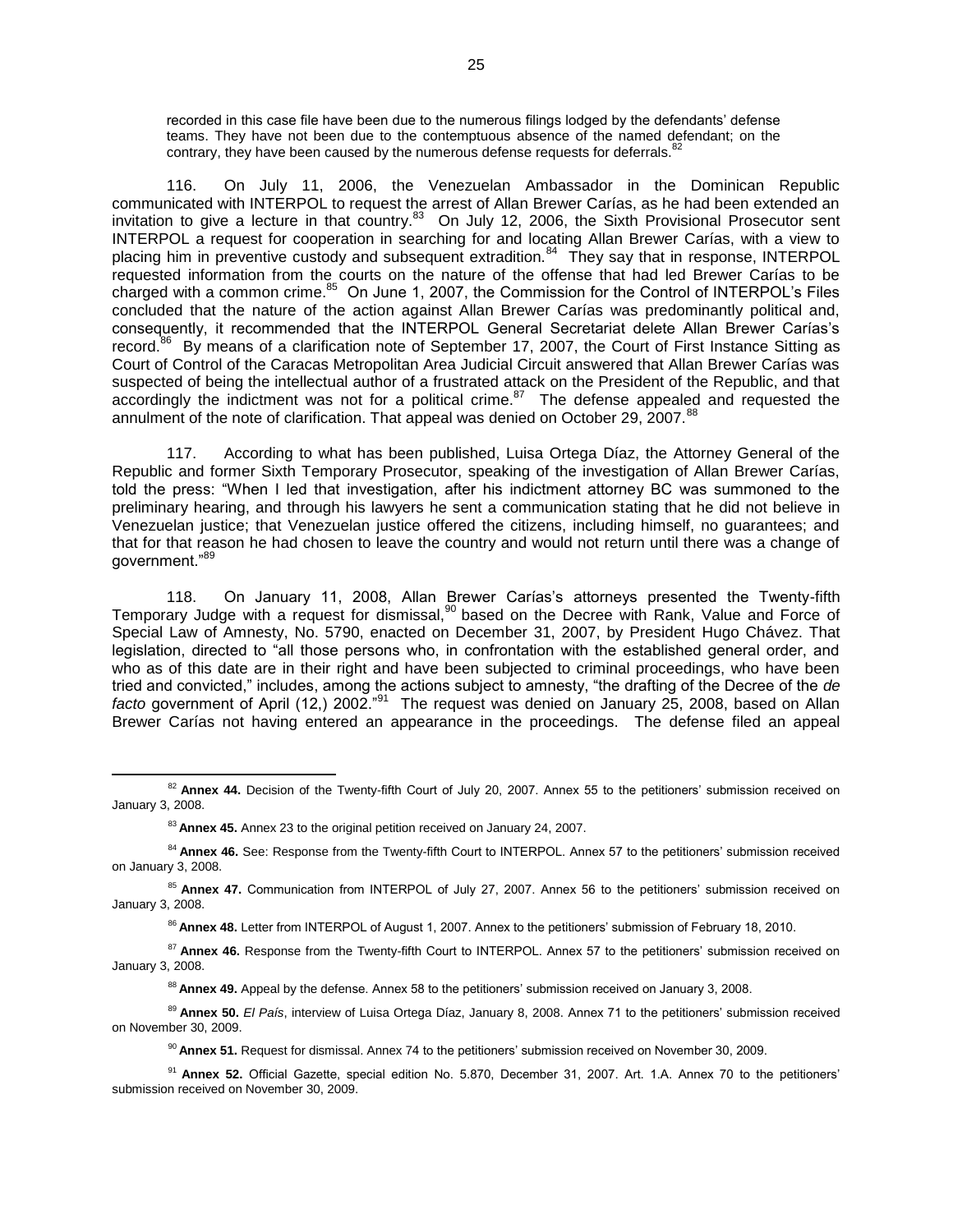against that denial,<sup>92</sup> which was similarly turned down on April 3, 2008.<sup>93</sup> The proceedings are at the preliminary phase before the 25th Control Court, before which, as of January 2008, the defense did have access to the case files. On November 23, 2009, after having been told informally that the case file was not physically at the offices of the Twenty-fifth Temporary Judge, the defense inquired as to its location in order to request certified copies.<sup>94</sup>

## **B. Findings of law**

### **1. Right to a fair trial and judicial protection (Articles 8(1) and 25 of the American Convention, in conjunction with Article 1(1) thereof)**

### 119. Article 8(1) of the American Convention provides that:

Every person has the right to a hearing, with due guarantees and within a reasonable time, by a competent, independent, and impartial tribunal, previously established by law, in the substantiation of any accusation of a criminal nature made against him or for the determination of his rights and obligations of a civil, labor, fiscal, or any other nature.

## 120. Article 25 of the Convention, in turn, reads:

1. Everyone has the right to simple prompt recourse, or any other effective recourse, to a competent court or tribunal for protection against acts that violate his fundamental rights recognized by the constitution or laws of the state concerned or by this Convention, even though such violation may have been committed by persons acting in the course of their official duties.

### 2. The States Parties undertake:

(a) to ensure that any person claiming such remedy shall have his rights determined by the competent authority provided for by the legal system of the state;

- (b) to develop the possibilities of judicial remedy; and,
- (c) to ensure that the competent authorities shall enforce such remedies when granted.
- 121. Article 1(1) of the American Convention provides that:

The States Parties to this Convention undertake to respect the rights and freedoms recognized herein and to ensure to all persons subject to their jurisdiction the free and full exercise of those rights and freedoms, without any discrimination for reasons of race, color, sex, language, religion, political or other opinion, national or social origin, economic status, birth, or any other social condition.

## 122. Article 2 of the American Convention provides that:

Where the exercise of any of the rights or freedoms referred to in Article 1 is not already ensured by legislative or other provisions, the States Parties undertake to adopt, in accordance with their constitutional processes and the provisions of this Convention, such legislative or other measures as may be necessary to give effect to those rights or freedoms.

## **a. Right to an impartial and independent judge**

<sup>&</sup>lt;sup>92</sup> Annex 53. Appeal filing of February 7, 2008. Annex 75 to the petitioners' submission received on November 30, 2009.

<sup>93</sup> **Annex 54.** See: Defense brief. Annex 76 to the petitioners' submission received on November 30, 2009.

<sup>94</sup> **Annex 54.** Defense brief. Annex 76 to the petitioners' submission received on November 30, 2009.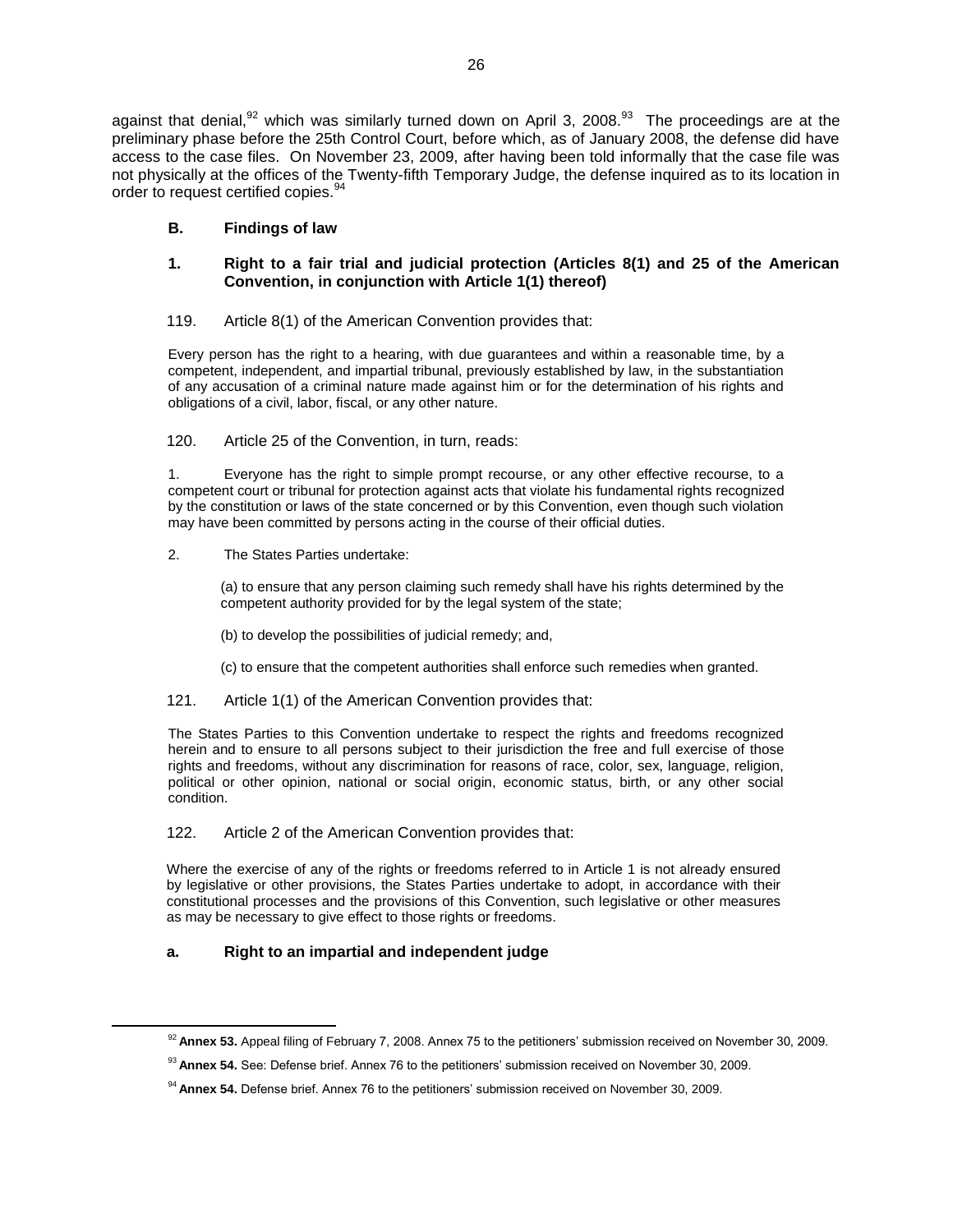123. First of all, the Commission will analyze the claims alleging a lack of independence and impartiality on the part of the prosecutors and judges responsible for the investigation and prosecution of Allan Brewer Carías. It will also examine the claims alleging that domestic law is inadequate, because of circumstances surrounding the appointment and tenure of judges and prosecutors, for upholding Allan Brewer Carías's right to be heard by an independent and impartial tribunal.

124. It should first be noted that judicial independence is an essential guarantee if judicial systems are to discharge their duties adequately in a democratic society. The legitimacy of judges' decisions and, consequently, the legitimacy of the judiciary depend on that guarantee. Accordingly, the Commission recalls the importance of the State's duty of ensuring and promoting the independence and impartiality of its judicial system.<sup>95</sup> In addition, the Inter-American Court has said that "one of the principal purposes of the separation of public powers is to guarantee the independence of judges" and, to that end, different political systems have devised strict procedures, for both appointments and removals;<sup>96</sup> the Court has also stated that "the principle of judicial independence constitutes one of the basic pillars of the guarantees of the due process, reason for which it shall be respected in all areas of the proceeding and before all the procedural instances in which decisions are made with regard to the person's rights. The Court has considered that the principle of judicial independence results necessary for the protection of fundamental rights, reason for which its scope shall be guaranteed even in special situations, such as the state of emergency."<sup>97</sup>

125. In the case at hand, the Commission has established that between 2002 and 2005, at least four provisional prosecutors investigated the facts surrounding the drafting of the "Carmona Decree," along with other facts related to the events of April 11 to 13, 2002. In addition, it has established that on January 27, 2005, the Sixth Provisional Prosecutor filed charges against Allan Brewer Carías and that both the investigation and the criminal proceedings were conducted, at the preliminary stage, by temporary judges.

126. As for the context, the Commission has established that the judges who made up the Tenth Chamber of the Court of Appeal – and who, on January 31, 2005, voted to annul the order preventing 27 of the people accused in connection with the enactment of the Carmona Decree from leaving the country – were suspended from duty on February 3, 2005, by the Judicial Commission of the Supreme Court of Justice. That same Commission also suspended Temporary Judge Josefina Gómez Sosa for having failed to give adequate grounds for that same ban.

127. The Commission has also established that Control Judge Manuel Bognanno, who replaced Judge Gómez Sosa, was likewise suspended from duty on June 29, 2005, after writing, on June 27, 2005, to the senior prosecutor of the Caracas Metropolitan Area prosecution service to inform him of "alleged obstruction" on the part of the Sixth Provisional Prosecutor in the criminal proceedings against Allan Brewer Carías, by failing to inform the Court of the deadline set by the Public Ministry for presentation of the conclusions, and to ask the Public Ministry to "assume an objective attitude, aimed at cooperating with and not hindering the actions of the court."

128. In its 2003 Report on Venezuela, the Commission determined that provisional judges were those did not enjoy security of tenure in their positions and could be freely removed or suspended, which could imply a conditioning of their actions, in that they might not feel legally protected from undue

<sup>95</sup> See: I/A Court H. R., *Case of Reverón Trujillo v. Venezuela,* Judgment of June 30, 2009, Series C No. 197, para. 67. See: IACHR, Report 48/00, Case 11.166, Merits, Walter Humberto Vásquez Bejarano, Peru, April 13, 2000, para. 44.

<sup>96</sup> See: *Case of the Constitutional Court v. Peru*, Merits, Reparations, and Costs, Judgment of January 31, 2001, Series C No. 71, para. 73; and *Case of Apitz Barbera et al. ("First Court of Administrative Disputes") v. Venezuela*, Preliminary Objection, Merits, Reparations, and Costs, Judgment of August 5, 2008, Series C No. 182, para. 55.

<sup>97</sup> I/A Court H. R., *Case of Reverón Trujillo v. Venezuela,* Judgment of June 30, 2009, Series C No. 197, para. 68. See: *Habeas Corpus in Emergency Situations* (Arts. 27.2, 25.1, and 7.6 of the American Convention on Human Rights), Advisory Opinion OC-8/87, January 30, 1987, Series A No. 8, para. 30; and *Judicial Guarantees in States of Emergency* (Arts. 27.2, 25, and 8 of the American Convention on Human Rights), Series A No. 9, January 30, 1987, para. 20.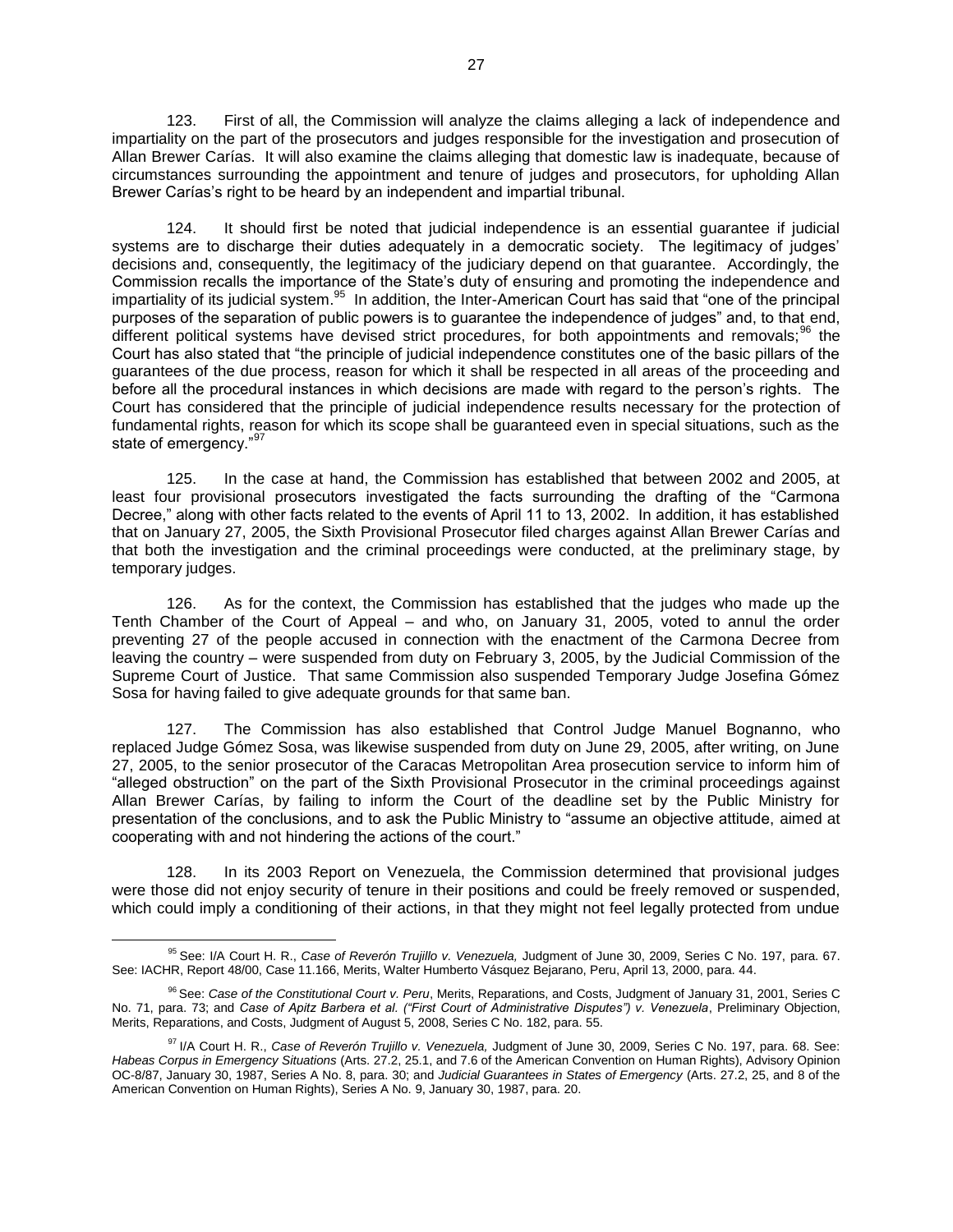interference or pressure from other parts of judiciary or from external sources.<sup>98</sup> The Commission stated that having a high percentage of provisional judges had a serious detrimental impact on citizens' right to the adequate administration of justice and on the judges' right to stability in their positions as a guarantee of judicial independence and autonomy. $99$ 

129. In December 1999, following the adoption of the new Constitution, the National Constitutional Assembly decreed the "Transitional Government Regime."<sup>100</sup> The IACHR noted with concern that this regime went beyond the limits of normal, appropriate nonpermanence and included guidelines of a legislative nature that went further than a transitional regime.<sup>101</sup> Doubts were cast on the actions of the Judicial Emergency Commission and, later, of the Commission for the Restructuring and Functioning of the Judicial System regarding whether the guarantees of due process had been upheld in the appointment and removal of judges. In its report, the IACHR noted that on occasions, provisional judges had been appointed without meeting the requirements set for those positions<sup>102</sup> and that their appointments had been made without carrying out the competitive processes provided for in Article 255 of the Venezuelan Constitution.<sup>103</sup>

130. In its 2006 Report on Venezuela, in Chapter IV of its 2006 Annual Report, and it its 2009 report *Democracy and Human Rights in Venezuela*, the IACHR noted its concern about the situation of prosecutors in Venezuela, recalling that in addition to the possible undermining of their independence and impartiality that could arise from the constant removals and new appointments, the provisional status and resultant lack of tenure of the civil servants responsible for initiating and pursuing criminal investigations could also necessarily lead to difficulties in identifying, pursuing, and concluding specific lines of investigation as well as in meeting the procedural deadlines set for investigations. It stated that changes in investigating prosecutors have a negative impact on the pursuit of the corresponding investigations, bearing in mind, for instance, the importance of the collection and ongoing assessment of evidence. It said that this situation could therefore have negative repercussions on the rights of victims in criminal proceedings involving human rights violations.<sup>11</sup>

131. Regarding the temporary status of judges, the Inter-American Court has in turn stated that the tenure of judges in their positions is an essential element in judicial independence.<sup>105</sup> Likewise, in its report *Democracy and Human Rights in Venezuela*, the Commission said that the nonremoval of

 $\overline{a}$ 

<sup>101</sup> IACHR, *Report on the Situation of Human Rights in Venezuela*, 2003, OEA/Ser.L/V/II.118 doc. 4 rev. 1, October 24, 2003, para. 166.

<sup>102</sup> IACHR, *Report on the Situation of Human Rights in Venezuela*, 2003, OEA/Ser.L/V/II.118 doc. 4 rev. 1, October 24, 2003, para. 168.

<sup>103</sup> IACHR, *Report on the Situation of Human Rights in Venezuela*, 2003, OEA/Ser.L/V/II.118 doc. 4 rev. 1, October 24, 2003, para. 169.

<sup>104</sup> IACHR, *Report on Democracy and Human Rights in Venezuela,* OEA/Ser.L/V/II. doc. 54, December 30, 2009, para. 229.

<sup>98</sup> IACHR, *Report on the Situation of Human Rights in Venezuela*, 2003, OEA/Ser.L/V/II.118 doc. 4 rev. 1, October 24, 2003, para. 159.

<sup>99</sup> IACHR, *Report on the Situation of Human Rights in Venezuela*, 2003, OEA/Ser.L/V/II.118 doc. 4 rev. 1, October 24, 2003, para. 160. Information submitted to the Commission in 2003 indicated that more than 80% of Venezuelan judges were "provisional." This situation was also noted with concern by the Human Rights Committee of the International Covenant on Civil and Political Rights. IACHR, *Report on the Situation of Human Rights in Venezuela*, 2003, OEA/Ser.L/V/II.118 doc. 4 rev. 1, October 24, 2003, para. 163.

<sup>&</sup>lt;sup>100</sup> IACHR, *Report on the Situation of Human Rights in Venezuela*, 2003, OEA/Ser.L/V/II.118 doc. 4 rev. 1, October 24, 2003, para. 166.

<sup>105</sup> I/A Court H. R., *Case of the Constitutional Court v. Peru*, Judgment of January 31, 2001, Series C No. 71, para. 75; *Case of Apitz Barbera et al. ("First Court of Administrative Disputes") v. Venezuela*, Judgment of August 5, 2008, Series C No. 182, para. 138.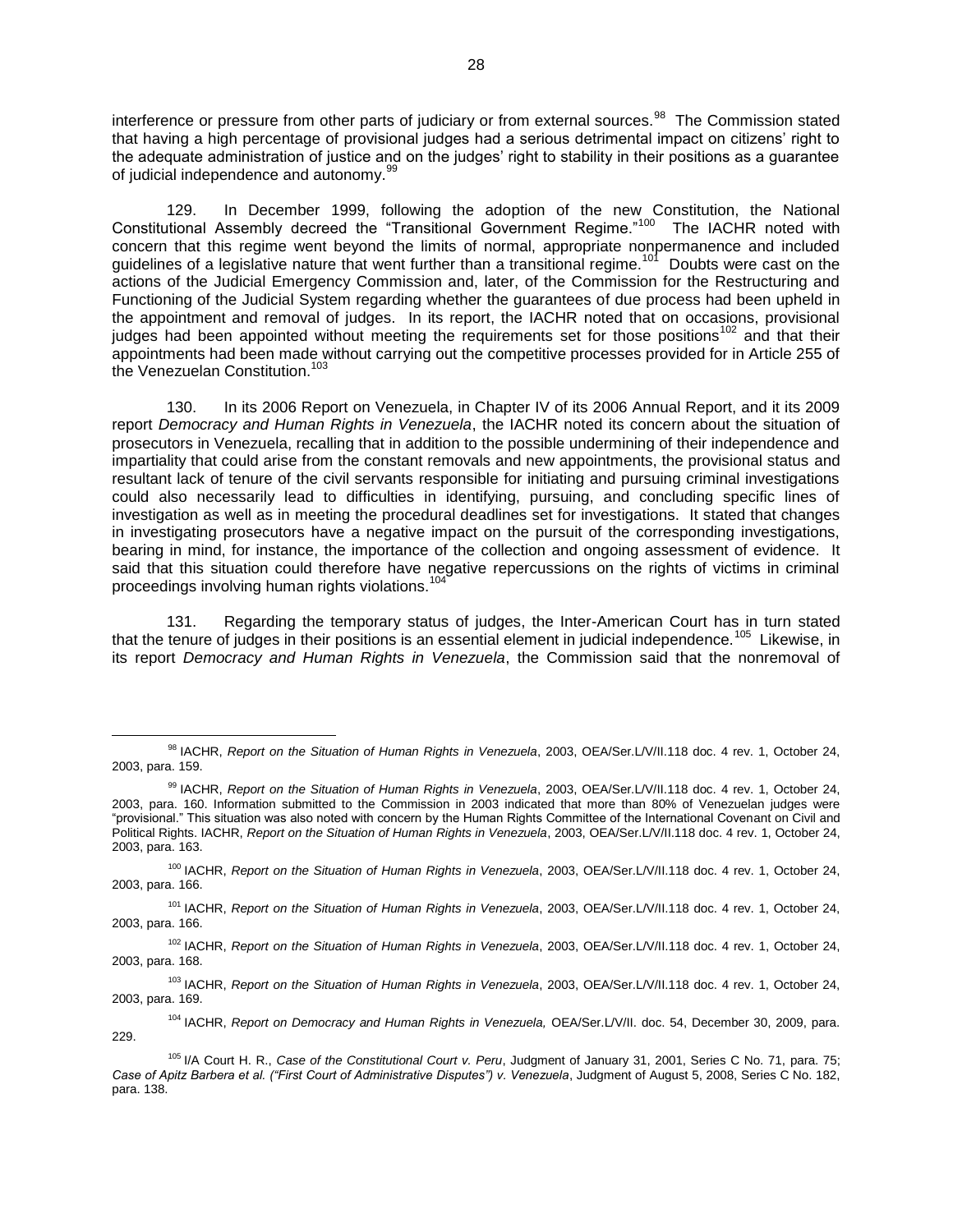judges and prosecutors from their positions is indispensable to guarantee their independence from political changes or alternating governments.<sup>106</sup>

132. On this point, the United Nations Basic Principles on the Independence of the Judiciary stipulate that "the term of office of judges [...] shall be adequately secured by law" (Principle 11) and that "judges, whether appointed or elected, shall have guaranteed tenure until a mandatory retirement age or the expiry of their term of office, where such exists" (Principle 12). $107$ 

133. In its 2009 report *Democracy and Human Rights in Venezuela*, the Commission underscored the fact that having provisional judges instead of regular ones means they can be easily removed when they adopt decisions that might affect government interests, which compromises the independence of the Venezuelan judicial branch.<sup>108</sup> Similarly, a 2000 ruling by the Political-Administrative Chamber of the Supreme Court of Justice of Venezuela, later repeated by that same chamber and reaffirmed by the Constitutional Chamber, maintained that:

Those holding a position for which they did not compete do not enjoy the right [of judicial stability] and, consequently, may be removed from the position in question under the same conditions in which they were appointed – in other words, without the competent administration being obliged to justify such dismissal on the provisions of the disciplinary regime, which is applicable, again, only to career judges, those who hold their posts by reason of a public competitive process.

134. Although the Commission understands that, in exceptional circumstances, it may on occasions be necessary to appoint judges on a temporary basis, not only must such judicial officials be selected by means of an appropriate procedure, they must also enjoy a certain guarantee of tenure in their positions.<sup>110</sup> In turn, the Inter-American Court has ruled that "the guarantee of tenure translates, as regards provisional judges, into the requirement that they be afforded all the inherent benefits of permanence until adoption of the resolution bringing a legal end to their time of service."<sup>111</sup>

135. In its rulings the Inter-American Court has noted that Venezuela's temporary judges perform exactly the same duties as regular judges: they administer justice.<sup>112</sup> Consequently, it has stated that people facing prosecution have the right, under both the Venezuelan Constitution and the American Convention, to have their cases resolved by judges who are and appear to be independent. Consequently, it said that the State must afford both regular and temporary judges the guarantees that arise from the principle of judicial independence.<sup>113</sup> The Court has also ruled that the tenure of provisional judges is closely linked to the guarantee against external pressures, because if provisional judges are not ensured that they will remain in their positions for a specific period of time, they are

 $\overline{a}$ 

<sup>108</sup> IACHR, *Report on Democracy and Human Rights in Venezuela*, OEA/Ser.L/V/II. doc. 54, December 30, 2009, para. 253.

<sup>111</sup> I/A Court H. R., *Case of Reverón Trujillo v. Venezuela*, Judgment of June 30, 2009, Series C No. 197, para. 117.

<sup>106</sup> IACHR, *Report on Democracy and Human Rights in Venezuela*, OEA/Ser.L/V/II. doc. 54, December 30, 2009, para. 229.

<sup>&</sup>lt;sup>107</sup> United Nations Basic Principles on the Independence of the Judiciary, adopted by the Seventh Congress on the Prevention of Crime and the Treatment of Offenders, held in Milan, August 26 to September 6, 1985, and confirmed by the General Assembly in resolutions 40/32 of November 29, 1985, and 40/146 of December 13, 1985. See: I/A Court H. R., *Case of the Constitutional Court v. Peru*, Judgment of January 31, 2001, Series C No. 71, para. 71.

<sup>109</sup> Supreme Court of Justice of Venezuela, Political and Administrative Chamber, Judgment No. 02221 of November 28, 2000; and Supreme Court of Justice of Venezuela, Political and Administrative Chamber, Judgment No. 1798 of October 19, 2004. Constitutional Chamber of the Supreme Court of Justice, Judgments Nos. 1413, 5111, and 5116, in: IACHR, *Report on Democracy and Human Rights in Venezuela*, OEA/Ser.L/V/II. doc. 54, December 30, 2009, para. 225.

<sup>110</sup> See: IACHR, Report No. 30/97, Case 10.087, Merits, Gustavo Carranza, Argentina, September 30, 1997, para. 41.

<sup>112</sup> I/A Court H. R., *Case of Chocrón Chocrón v. Venezuela*, Judgment of July 1, 2011, Series C No. 227, para. 103. See: I/A Court H. R., *Case of Reverón Trujillo v. Venezuela*, Judgment of June 30, 2009, Series C No. 197, para. 114.

<sup>113</sup> I/A Court H. R., *Case of Chocrón Chocrón v. Venezuela*, Judgment of July 1, 2011, Series C No. 227, para. 103. See: I/A Court H. R., *Case of Reverón Trujillo v. Venezuela*, Judgment of June 30, 2009, Series C No. 197, para. 114.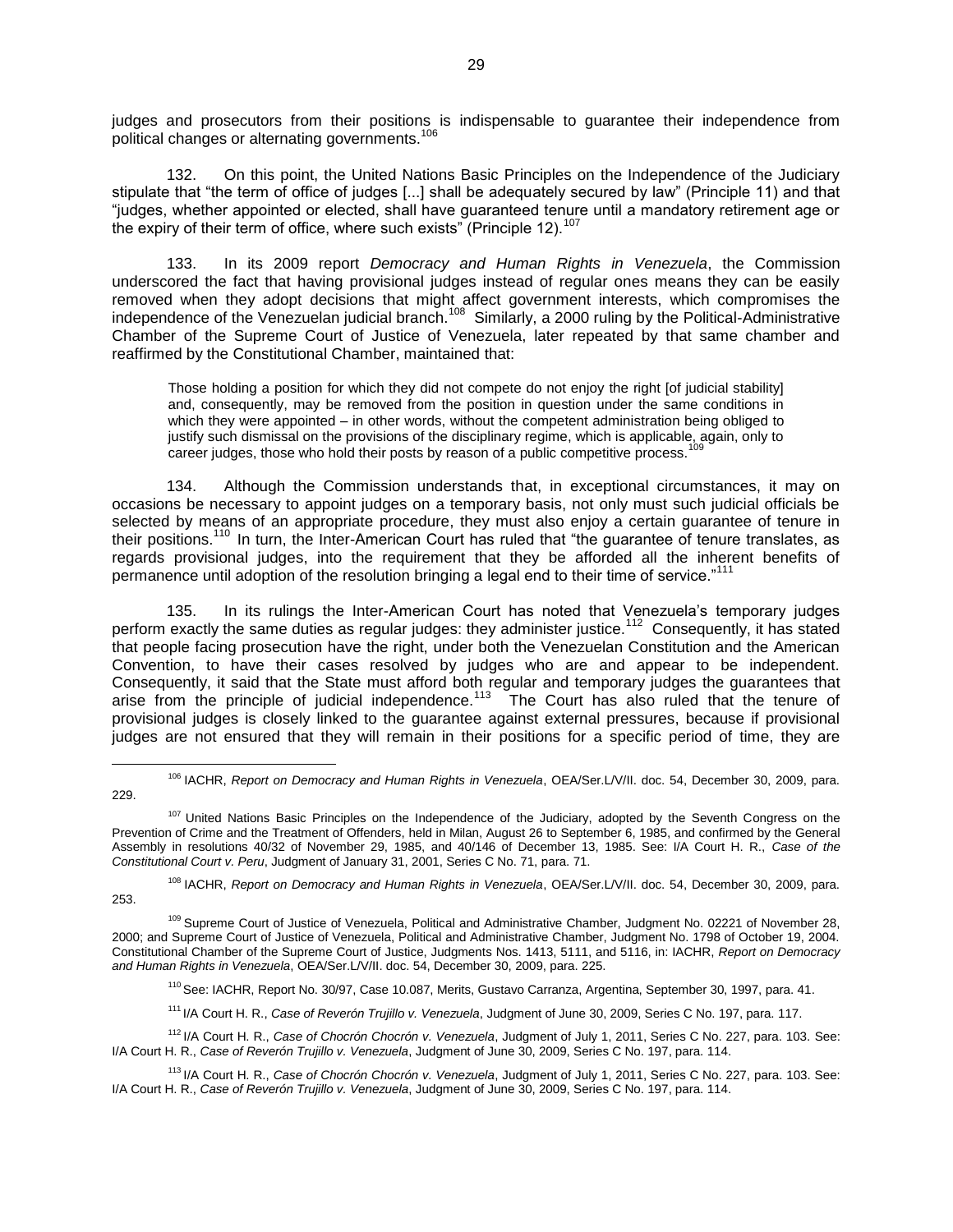vulnerable to pressure from different sectors, mainly from those who have the power to decide on dismissals or promotions within the judiciary.<sup>114</sup>

#### 136. The Court has also said that:

 $\overline{a}$ 

[...] States are bound to ensure that provisional judges be independent and therefore must grant them some sort of stability and permanence in office, for to be provisional is not equivalent to being discretionally removable from office. […] Along the same lines, the Court considers that the fact that appointments are provisional should not modify in any manner the safeguards instituted to guarantee the good performance of the judges and to ultimately benefit the parties to a case. Also, such provisional appointments must not extend indefinitely in time, and must be subject to a condition subsequent, such as a predetermined deadline or the holding and completion of a public competitive selection process based on ability and qualifications, or of a public competitive examination, whereby a permanent replacement for the provisional judge is appointed. Provisional appointments must be an exceptional situation, rather than the rule. Thus, when provisional judges act for a long time, or the fact is that most judges are provisional, material hindrances to the independence of the judiciary are generated. Such vulnerable situation of the Judiciary is compounded if no removal from office procedures respectful of the international duties of the States are in place either.<sup>115</sup>

137. The IACHR has already stated in its report *Democracy and Human Rights in Venezuela*  that the problem of temporary status "also affects prosecutors in Venezuela, in that all the prosecutors of the Attorney General's Office are freely appointed and removable"<sup>116</sup>. In 2008, alone 638 prosecutors were appointed without a public competition being held and without their being given regular status, consequently making them freely appointed and removable  $117$ .

138. In its report the IACHR has already expressed its concern about the situation of Venezuela's prosecutors, recalling that in addition to the possible undermining of their independence and impartiality that could arise from the constant removals and new appointments, the provisional status and resultant lack of tenure of the civil servants responsible for initiating and pursuing criminal investigations could also necessarily lead to difficulties in identifying, pursuing, and concluding specific lines of investigation as well as in meeting the procedural deadlines set for the investigation phase. Changes in investigating prosecutors have a negative impact on the pursuit of the corresponding investigations in terms of, for instance, the collection and ongoing assessment of evidence. This situation could therefore have negative repercussions on the rights of victims in criminal proceedings involving human rights violations<sup>118</sup>.

139. The IACHR stressed that during the inaugural ceremony of the National Prosecutors' School on October 6, 2008, the Attorney General of the Republic, Luisa Ortega Díaz, acknowledged that

Prosecutors whose appointments are provisional are at a disadvantage; their provisional status exposes them to the influence of pressure groups, which would undermine the constitutionality and legality of the justice system. Provisional status in the exercise of public office is contrary to Article

<sup>114</sup> I/A Court H. R., *Case of Chocrón Chocrón v. Venezuela*, Judgment of July 1, 2011, Series C No. 227, para. 106. See: I/A Court H. R., *Case of Reverón Trujillo v. Venezuela*, Judgment of June 30, 2009, Series C No. 197, para. 117.

<sup>&</sup>lt;sup>115</sup> I/A Court H. R., Case of Apitz Barbera et al. ("First Court of Administrative Disputes"), Judgment of August 5, 2008, Series C No. 182, para. 43.

<sup>116</sup> IACHR, *Report on Democracy and Human Rights in Venezuela*, OEA/Ser.L/V/II. doc. 54, December 30, 2009, para. 264.

<sup>117</sup>. IACHR, *Report on Democracy and Human Rights in Venezuela*, OEA/Ser.L/V/II. doc. 54, December 30, 2009, para. 264.

<sup>118</sup> IACHR, *Annual Report 2006*. Chapter IV: Human Rights Developments in the Region. Venezuela, para. 167 and *Report on Democracy and Human Rights in Venezuela,* OEA/Ser.L/V/II. doc. 54, December 30, 2009, para. 265.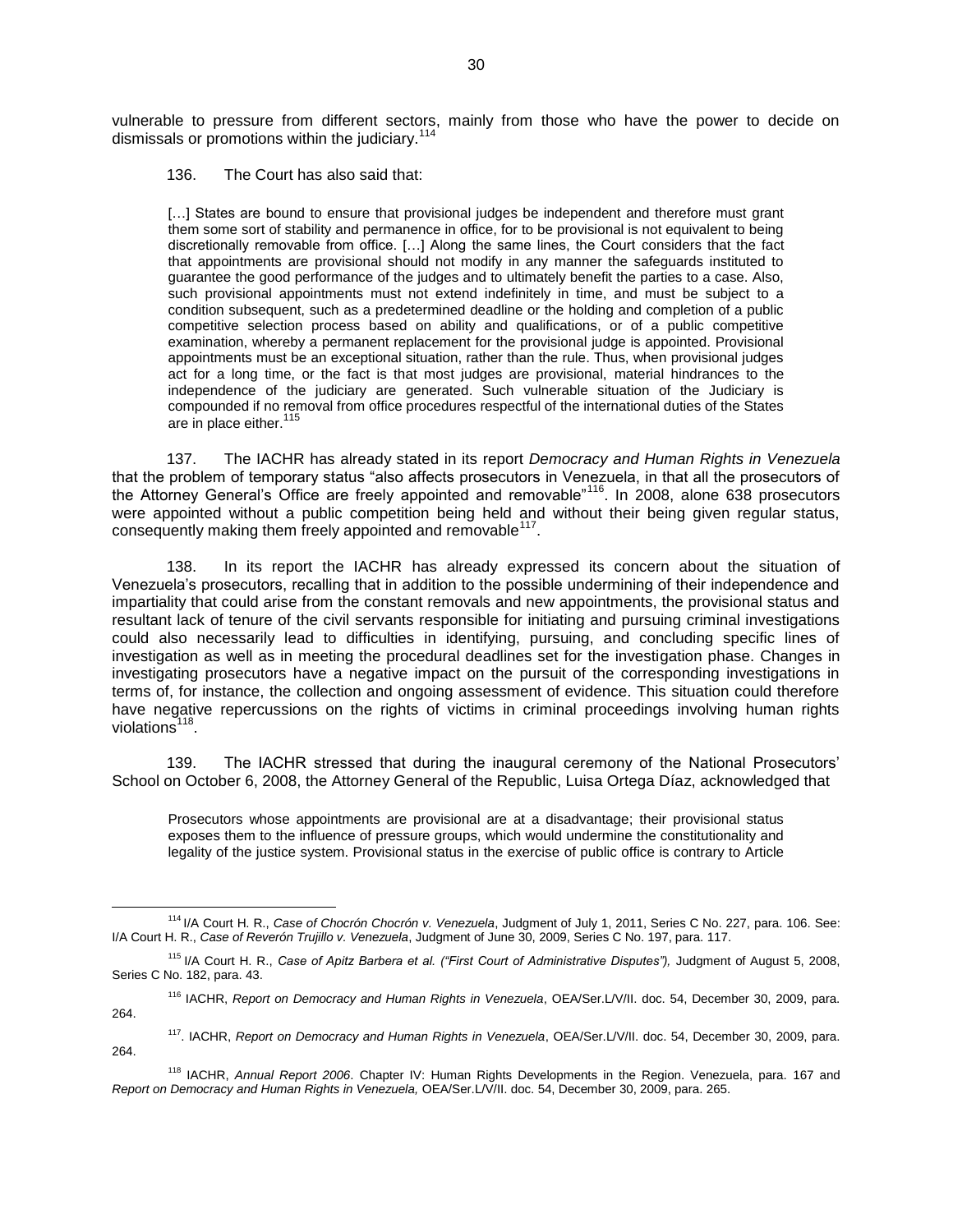146 of the Constitution of the Bolivarian Republic of Venezuela, which provides that positions in government are career service posts and are won by public competition<sup>119</sup> .

140. The IACHR has already expressed its concern regarding the failure to award regular status in appointments of prosecutors and it reiterates the importance of the correct implementation of the prosecutorial career in light of the fundamental role that the Attorney General's Office plays in conducting criminal investigations. The Commission also reiterates the importance of prosecutors enjoying the stability necessary to guarantee their independence, impartiality, and suitability, and to ensure the effectiveness of investigations conducted to eliminate impunity, particularly in cases of human rights violations<sup>120</sup>. In that regard, the Commission considers of the utmost importance that prosecutors could perform their duty without political interference.

141. In sum, the Commission maintains that the State's duty of ensuring compliance with the guarantee of reinforced stability with respect to judges and prosecutors is independent of whether those officials' appointments are temporary or permanent, since the purpose of that stability is to protect the function of the judiciary itself and, through that, to protect human rights as a whole.

142. With reference to the guarantee of judicial independence and in connection with Article 2 of the American Convention, the Inter-American Court has said that the State's general duty to adapt its domestic law to the stipulations of the Convention in order to guarantee the rights enshrined in it, established in Article 2, includes the enactment of regulations and the development of practices that seek to achieve an effective observation of the rights and liberties enshrined therein, as well as the adoption of measures to suppress regulations and practices of any nature that imply a violation to the guarantees established in the Convention.<sup>12</sup>

143. The jurisprudence established by the Inter-American and European Courts, in accordance with the United Nations Basic Principles on the Independence of the Judiciary, indicate the following guarantees of judicial independence: an adequate appointment process, nonremoval from their positions, and freedom from external pressure.<sup>122</sup>

144. The Inter-American Court has already ruled on the judicial restructuring process in Venezuela and the regulations governing the provisional status of judges in the following terms:

[...] from August 1999 and up to the present, provisional judges do not have stability in their position, they are appointed discretionally and may be removed without being subject to any previously established proceeding. Likewise, at the time of the facts of the present case, the percentage of provisional judges in the country reached approximately 80%. In the years 2005 and 2006 a program through which the same provisional judges who were appointed discretionally achieved a titular position was carried out. The number of provisional judges was decreased to approximately 44% at the end of the year 2008.<sup>123</sup>

145. The Commission notes that this is still the situation as of the date of this report. The Inter-American Court has also said that the State has the duty to guarantee an appearance of

<sup>119</sup> Report by the *Television Foundation of the National Assembly. Inaugurada Escuela Nacional de Fiscales (National Prosecutors' School Inaugurated).* Article dated October 6, 2008. Available in Spanish at: [http://www.antv.gob.ve/m8/noticiam8.asp?id=14946.](http://www.antv.gob.ve/m8/noticiam8.asp?id=14946) IACHR, *Report on Democracy and Human Rights in Venezuela*, OEA/Ser.L/V/II. doc. 54, December 30, 2009, para. 266.

<sup>120</sup> IACHR. *Access to Justice and Social Inclusion: The Road toward Strengthening Democracy in Bolivia*. June 28, 2007, para. 96 and IACHR, *Report on Democracy and Human Rights in Venezuela*, OEA/Ser.L/V/II. doc. 54, December 30, 2009, para. 267.

<sup>121</sup> I/A Court H. R., *Case of Reverón Trujillo v. Venezuela*, Judgment of June 30, 2009, Series C No. 197, para. 60.

<sup>122</sup> I/A Court H. R., *Case of Reverón Trujillo v. Venezuela*, Judgment of June 30, 2009, Series C No. 197, para. 70.

<sup>123</sup> I/A Court H. R., *Case of Reverón Trujillo v. Venezuela*, Judgment of June 30, 2009, Series C No. 197, para. 106.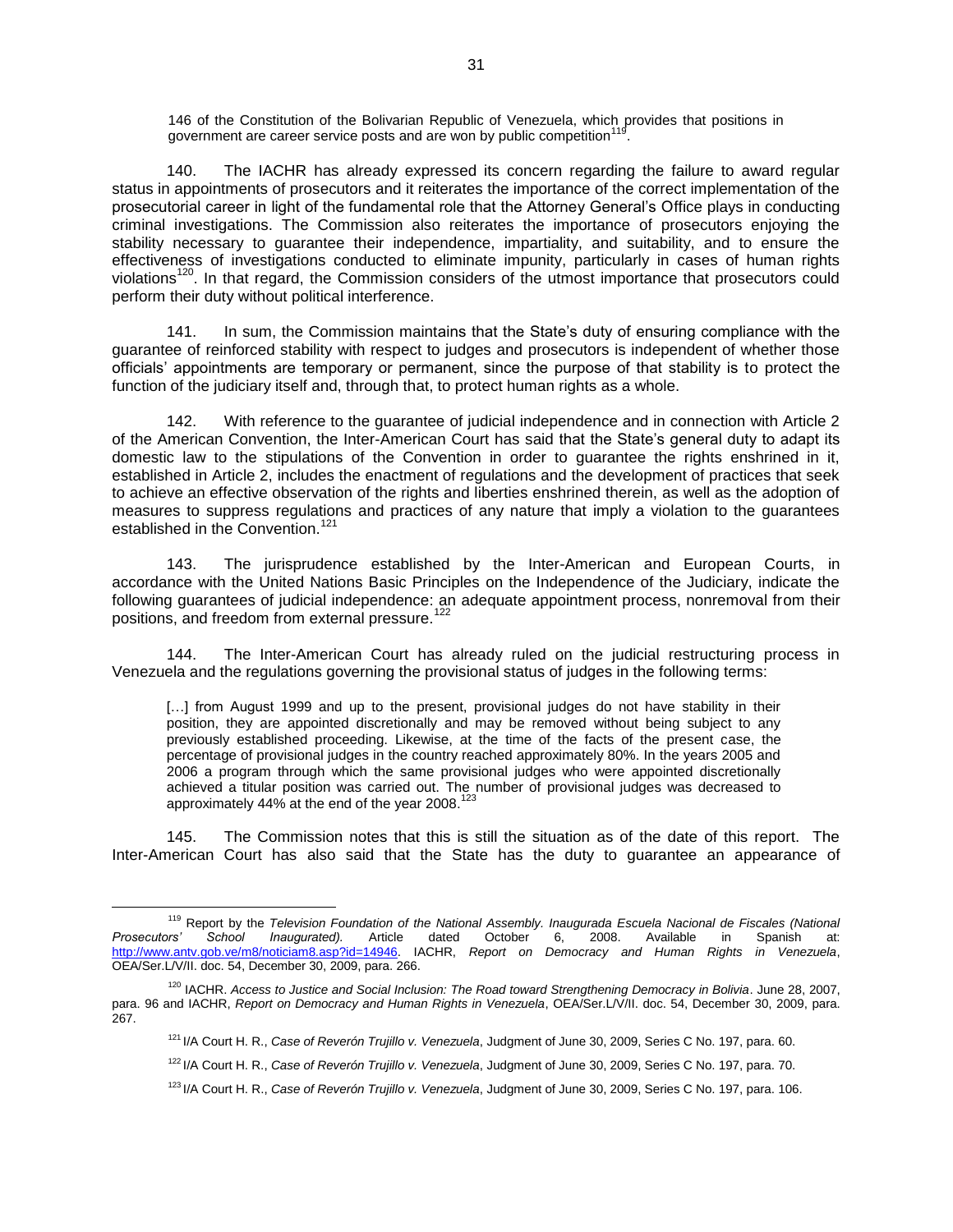independence of the judiciary that inspires legitimacy and enough confidence not only to parties at trial, but to all citizens in a democratic society.<sup>124</sup>

146. In the present case, three temporary judges during the preliminary stage were in charge of the criminal procedure against Brewer Carías. This situation itself, constitutes, an affectation to judicial guarantees in this particular case. The Commission also notes that on May 11, 2005 Temporary Judge Twenty-fifth Manuel Bognanno ordered the Sixth Provisional Prosecutor to allow full access to the casefiles to the defense. On May 30, 2005 Sixth Provisional Prosecutor requested the declaration of annulment to that decision. On June 5, Judge Bognanno requested Sixth Provisional Prosecutor the case-file, and on June 27 2005 she required and indication of the norm that imposes to the Public Ministry the obligation to send the case-files before it. On June 27, 2005 the Judge informed Public Ministry's Senior Prosecutor about possible "obstructive actions" by the Provisional Prosecutor Sixth in the case and requested the Public Ministry to "take an objective attitude, oriented to collaborate and not to hinder the actions of the jurisdictional organ". Manuel Bognanno was suspended from his position on June 29, 2005 and a new Temporary Judge was designated to take the procedure.

147. In sum, judge Bognanno was dismissed and replaced two days after issuing a complaint for the lack of compliance of his order in the defendant's favor for him to be given access to the entire case file. In light of the above analysis, the Commission believes that in the case at hand, the regulations and praxis governing the appointment, removal, and provisional status of judges in Venezuela affected Allan Brewer Carías's right to an independent judge.

148. Based on the preceding considerations, the Commission concludes that the fact that the prosecution of Allan Brewer Carías was conducted by temporary prosecutors and judges meant, as has been shown, that the guarantees of independence and impartiality were lacking. Consequently, the State failed to ensure the means necessary to provide justice in the investigation and criminal prosecution of Allan Brewer Carías, as required by Articles 8(1) and 25 of the American Convention, in connection with Articles 1(1) and 2 thereof.

## **b. Adequate means for preparing a defense**

 $\overline{a}$ 

149. Secondly, the Commission will analyze the claims alleging the purported inability to secure photocopies of the case files during the investigation, and alleging that the defense team was only allowed to transcribe by hand the different documents in the case file, thus denying them the timely and effective possibility of offering a defense. The State, in contrast, claims that it has 17 deeds signed by Allan Brewer Carías's legal representative during the proceedings before the Public Prosecution Service, indicating that he reviewed the case file but made no comments thereon. In light of this, the State argues that it seems strange and false for the petitioners to claim that they did not have access to the case file or to what they mistakenly refer to as "the evidence" during the investigation phase.

150. The Commission has established that on May 4, 2005, the defense asked the Twentyfifth Temporary Judge to exhibit all the videos, to admit the testimony offered, and to give access to copies of the case file. On May 11, 2005, the Twenty-fifth Temporary Judge, Manuel Bognanno, ordered the Sixth Provisional Prosecutor to allow the defense "full access to the case file and videos held in connection with the proceedings." In turn, on May 30, 2005, the Sixth Provisional Prosecutor asked the Twenty-fifth Temporary Judge and the Ninth Chamber of the Court of Appeal to annul that decision, arguing that from the date of Allan Brewer Carías's indictment up to May 9, 2005, the accused's representatives were able to review all items in the case file. However, the defense had not been given the copies they requested.

151. On June 10, 2005, Judge Bognanno asked the Sixth Provisional Prosecutor to refer the case file to him, to which she replied asking him to indicate the provision on which that request was based and which required the Public Ministry to report on and hand over the documents that it holds. The judge

<sup>124</sup> I/A Court H. R., *Case of Reverón Trujillo v. Venezuela*, Judgment of June 30, 2009, Series C No. 197, para. 67.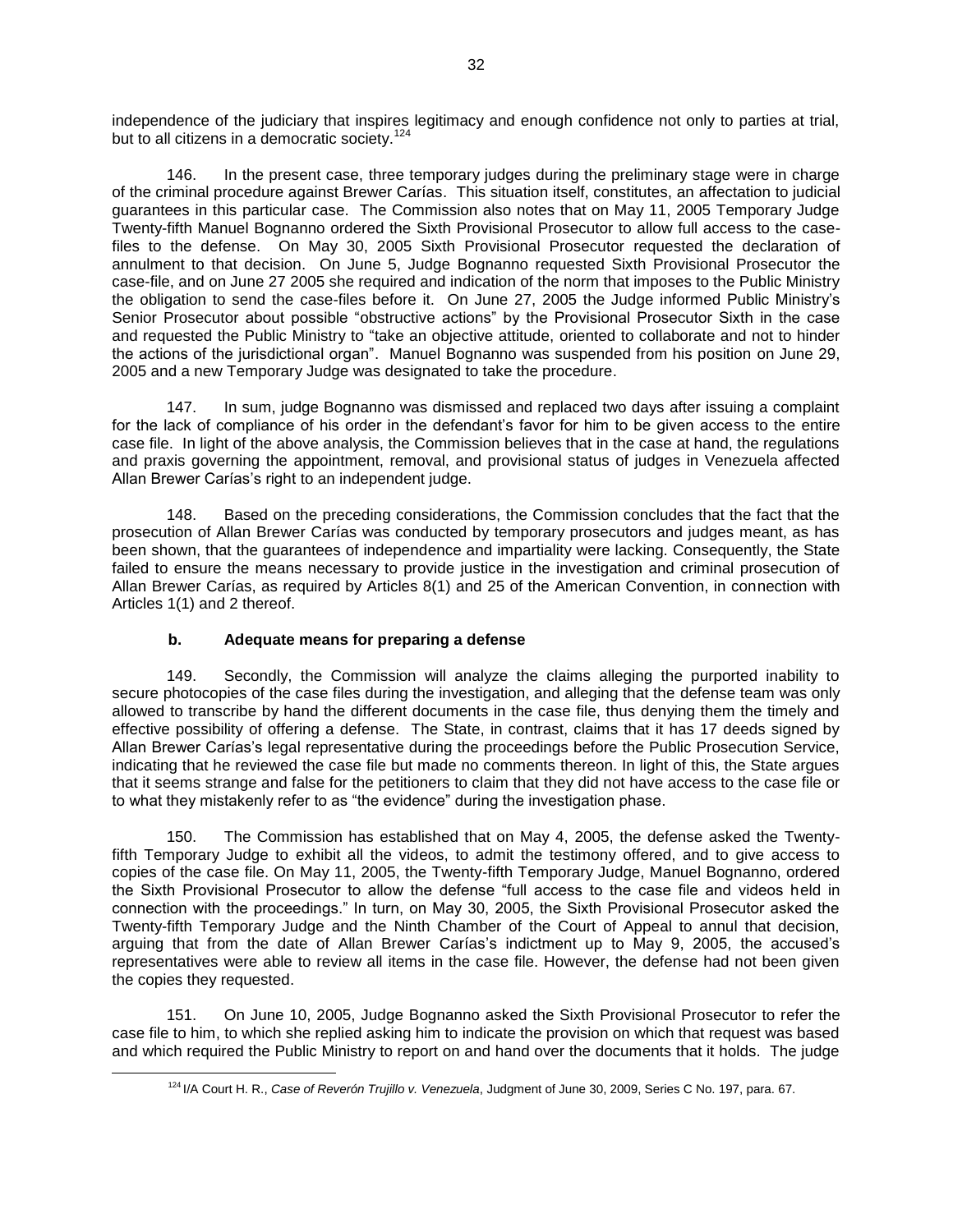wrote to the Senior Prosecutor of the Public Ministry to inform him of alleged obstruction by the Sixth Provisional Prosecutor and asking the prosecution service to assume an "objective attitude." Manuel Bognanno was suspended from duty on June 29, 2005. On July 6, 2005, the Court of Appeal overturned the ruling of the Twenty-fifth Temporary Judge and ordered another control judge to rule on the defense brief. During the intermediate stage of the proceedings, the defense has had access to the copies of the case file.

152. In connection with requests for copies of investigation case files from the Public Ministry, the case law of the Criminal Cassation Chamber of the Supreme Court of Justice has ruled that:

[...] with respect to the alleged violation of the rights of equality, due process, and defense, based on the Public Ministry's presumed failure to respond to their requests for certified copies of the case documents, it must be noted that Article 304 of the current applicable Code expressly provides that all undertakings of the investigation shall be kept from third parties but that documents may be examined by the accused and his defense team and by the victim and his attorneys with special powers, regardless of whether or not he is a party in the action. […]

Moreover, Article 97 of the Organic Law of the Public Ministry states that the court may agree on the copying, exhibition, or inspection of a given document, file, book, or record in the archive, and such an order shall be implemented unless the Attorney General of the Republic determines said document, file, book, or record to be of a reserved or confidential nature.

This is in line with the power awarded to the Public Ministry, under Article 285 of the Constitution and Articles 108 and 280 of the Organic Code of Criminal Procedure, to investigate (with the applicable formalities) the occurrence of punishable acts and to order, at the investigation stage, the confidentiality of the procedural record, as explained by Article 304 thereof, which would be the sole obstacle to the securing of copies of the case file.<sup>125</sup>

153. In the case at hand, the Commission notes that the Sixth Provisional Prosecutor did not order the confidentiality of the procedural record as "the sole obstacle to the securing of copies of the case file." Neither did the prosecutor abide by the court's order to afford access to the case file, arguing that the defense had reportedly been able to examine it.

<sup>&</sup>lt;sup>125</sup> Supreme Court of Justice, Criminal Cassation Chamber, Judgment No. 298/2009, case file 2009-105, June 18, 2009. In: [http://www.tsj.gov.ve/decisiones/scp/junio/298-18609-2009-a09-105.html.](http://www.tsj.gov.ve/decisiones/scp/junio/298-18609-2009-a09-105.html) See also: "Thus, within this constitutional framework and to ensure effective judicial protection, Article 49 of the Constitution enshrines the right of defense, which must be present in all judicial and administrative proceedings conducted by agencies of the State in their relations with the public, and which must be inviolable at all stages of investigations and trials, in order to ensure all persons prior knowledge of the charges for which they are being investigated and of the evidence against them, to afford them adequate time to prepare the means with which to defend themselves, and, primordially, the right to appeal an adverse judgment to secure its review by a higher body; and all of this is of greater importance in criminal proceedings, where the punitive power of the State is evident.

Consequently, the rights of defense and of due process were established by the framers of the Constitution as a guarantee to protect the human rights of the accused which, during a criminal trial, implies, as a *sine qua non* for its exercise, access by the accused to the proceedings conducted during the investigation phase, to enable him to prepare his claims and develop an adequate defense […].

Thus, Article 97 of the Organic Law of the Public Ministry provides:

<sup>&#</sup>x27;(…) The court may agree on the copying, exhibition, or inspection of a given document, file, book, or record in the archive, and such an order shall be implemented, unless the Attorney General of the Republic determines said document, file, book, or record to be of reserved or confidential nature.'

Consequently, since the Public Ministry did not place a reservation on the documents comprising investigation No. 24F40NN-0034-05 and in accordance with the aforesaid Article 97, this Chamber shares the opinion of the Second Chamber of the Court of Appeal of the Zulia State Criminal Judicial Circuit, which ruled groundless the amparo relief brought, finding that the actions of the Tenth First-instance Court of that criminal judicial circuit, serving as a control court, were in accordance with the law and the scope of its jurisdiction, as provided for in Article 4 of the Organic Law of Amparo for Constitutional Rights and Guarantees, in finding that, pursuant to the right of defense, to due process, to effective judicial protection, and to the obtaining of a timely response, the defendant is entitled to secure simple copies of the investigation documents to prepare his defense, provided that the Public Ministry has not ordered total or partial reservations placed on the proceedings." Supreme Court of Justice, Criminal Cassation Chamber, Judgment No. 298/2009. case file No. 06-0760, July 26, 2006. In: [http://www.tsj.gov.ve/decisiones/scon/Julio/1427-260706-06-0760.htm.](http://www.tsj.gov.ve/decisiones/scon/Julio/1427-260706-06-0760.htm)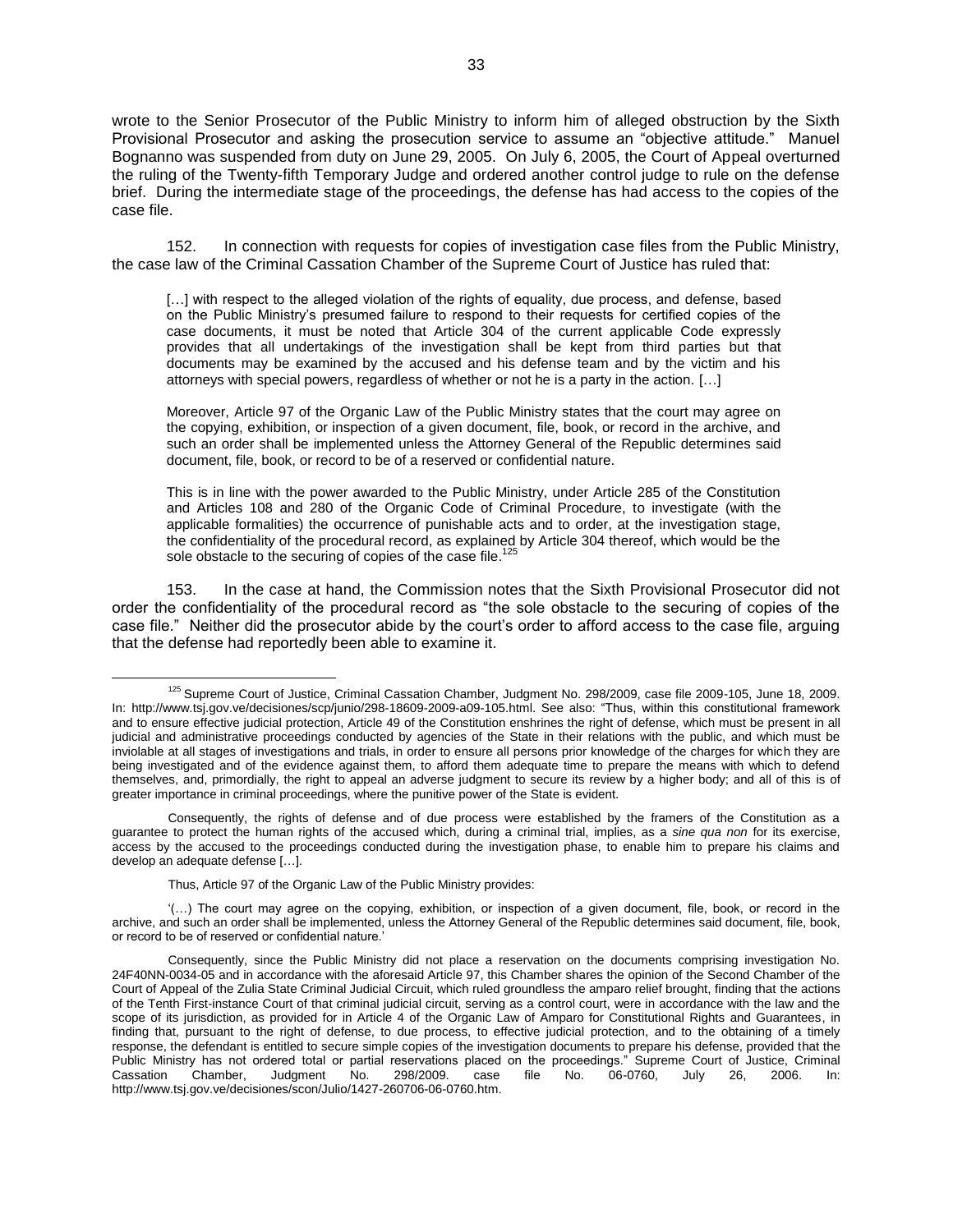154. Accordingly, the Commission finds that during the criminal investigation of Allan Brewer Carías by the Public Ministry, there was a violation of the judicial guarantee enshrined in Article 8(2)(c) of the American Convention through the absence of "[…] the adequate means for the preparation of his defense."

### **c. Right to judicial protection (reasonable delay)**

155. The Commission will now analyze the claims relating to the delay in responding to the filing for annulment. The Commission has established that on November 8, 2005, the defense team lodged a request for the annulment of the entire proceedings on account of violations of the right to a fair trial. That filing for annulment was made in the response to the indictment. The petitioners claim that, to date, that annulment application has not been resolved and, consequently, the proceedings remain at the intermediate stage. In response, the State maintains that the filing for annulment has to be resolved at the preliminary hearing, which has not taken place because of the absence of the defendant.

156. On this point, Article 191 of the COPP provides that:

Absolute annulment shall apply in cases involving the intervention, assistance, and representation of the accused, in the circumstances and manner established by this Code, or in cases involving breaches or violations of the fundamental rights and guarantees provided in this Code, the Constitution of the Republic, laws, and treaties, conventions, or international agreements signed by the Republic. $<sup>1</sup>$ </sup>

157. The Supreme Court of Justice has reiterated in its jurisprudence about the juncture at which filings for annulment are to be resolved, that:

[...] in criminal proceedings, the control judge will uphold procedural guarantees during the preparatory and intermediate stages, but the Organic Code of Criminal Procedure does not indicate a juncture in the proceedings for filing and resolving breaches of those guarantees, including violations of the Constitution; for criminal proceedings there is no provision similar to Article 10 of the Code of Civil Procedure, nor any referral to that code by the Organic Code of Criminal Procedure.

[...] In the opinion of this Chamber, it depends on the stage in the proceedings at which it is made: if during the intermediate stage, the judge may resolve it either before the preliminary hearing or as the result of that hearing, depending on the constitutional violation that is alleged, since there are some constitutional breaches that lack the urgency of others, in that they do not irreparably and immediately violate the legal situation of one of the parties.

Article 328 of the Organic Code of Criminal Procedure does not include requests for annulment among the proceedings that the parties may pursue at the intermediate stage, but the Chamber holds it to be possible as a derivative of the right of defense. If such a request for annulment is made, the control judge – according to the urgency indicated by the degree of the violation and given the silence of the law – may resolve it prior to opening the case for trial and at any time prior to such opening; however, it is preferable for it to be done at the preliminary hearing, giving priority to deciding on the points referred to in Article 330 of the Organic Code of Criminal Procedure, in order to allow the parties the right of rebuttal, which is a principle that governs criminal proceedings (Article 18 of the Organic Code of Criminal Procedure).

However, when the annulment overlaps with the object of preliminary objections, it must be resolved at the same juncture as those preliminary objections: in other words, at the preliminary hearing, which additionally guarantees the right of defense of all the parties in the proceedings and abides by the principle of rebuttal.<sup>1</sup>

158. In 2001 the Tribunal already observed that:

<sup>126</sup> COPP of December 4, 2009.

<sup>&</sup>lt;sup>127</sup> Constitutional Chamber of the Supreme Court of Justice, case file No. 07-0827, decision of July 20, 2007.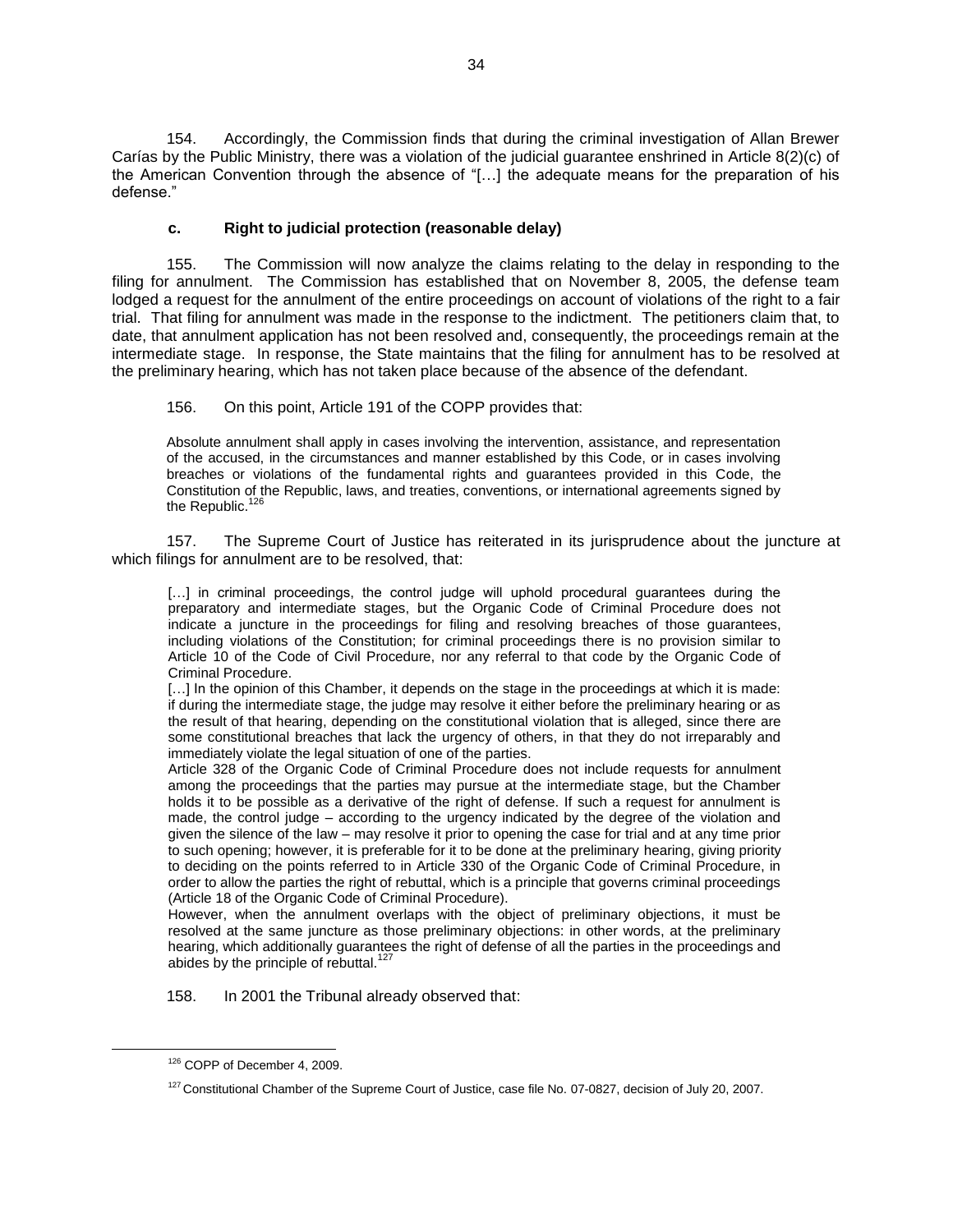The calling for the preliminary hearing does not suppose the existence of a violation of the right to personal security and to the defense of the plaintiff, because it is in the preliminary hearing when the control judge determines the procedural possibility of the accusation of the prosecutor, on which depends the existence or not of the oral judgment. Meaning that, during the preliminary hearing -through the examination of the proof presented by the Public Ministry-the object of the judgment is determined, and also it is determined if the participation of the indictee in the facts investigated is 'possible'; therefore the celebration of that hearing did not cause any damage to the indictee in the principal cause  $\left[ \ldots \right]^{128}$ .

159. In addition, in its general case law, the Supreme Court has ruled that:

[...] the ruling sought by the plaintiff for the annulment of the prosecutor's accusation may only be given at the preliminary hearing, which has not taken place due to the defendant's failure to appear [...] Regarding the failure to rule on requests for '...joinders, annulments, and amended pleadings…', in this Chamber's opinion such requests should be resolved at the preliminary hearing, as stipulated in Article 330 of the Organic Code of Criminal Procedure; for that reason, the purported threat to or violation of constitutional rights alleged by the plaintiff is not actionable by the Fourth Control Court […], in that said court may only rule on the accused's request at the preliminary hearing  $[...]$ .

160. Accordingly, the Commission notes that the annulment filing should be resolved at the preliminary hearing, which did not take place due to the defendant's failure to appear. Even when Article 327 of the 2005 COPP did not explicitly require the presence of the defendant at the preliminary hearing, jurisprudence had required it. The 2009 amendments to the COPP, on its part, takes this jurisprudence and state that if the preliminary hearing has been postponed on more than two occasions due to the failure to appear of a defendant, the proceedings are to continue with respect to the other defendants and the judge is to conduct the hearing with those who did appear, separating from the case those who did not.

161. In consideration whereof, and given the fact that the reforms to the COPP entered into force in 2009 for all procedures that were on course<sup>130</sup>, the Commission believes that the presence of the accused is required at the preliminary hearing, in order for that formality to be held and for the judge, on that occasion, to resolve the request for annulment lodged by the defendant's defense team. Consequently, the Commission finds that there was no violation of Article 25(1) of the American Convention, in conjunction with Article 1(1) thereof, with respect to Allan Brewer Carías.

#### **2. Right of free expression (Article 13 of the American Convention, in conjunction with Article 1.1 thereof)**

162. The American Convention guarantees all persons the right to freedom of thought and expression. Article 13 of that instrument provides as follows: "Everyone has the right to freedom of thought and expression. This right includes freedom to seek, receive, and impart information and ideas of all kinds, regardless of frontiers, either orally, in writing ... or through any other medium of one's choice."

163. In accordance with the right enshrined in Article 13 of the American Convention, the expression of thoughts and ideas and their dissemination are indivisible, and restricting the possibilities for their dissemination imposes a constraint on the right of free expression. That right is essential for the development and strengthening of democracy and for full enjoyment of human rights. Full recognition of

<sup>&</sup>lt;sup>128</sup> Constitutional Chamber of the Supreme Court of Justice, No. 01-2304, decision of November 16, 2001: Submission from the Ministry of Popular Power for Foreign Affairs No. AGEV/000530 of November 17, 2009, pp. 43 and 44.

<sup>&</sup>lt;sup>129</sup> Constitutional Chamber of the Supreme Court of Justice, case file No. 09-0173, decision of October 19, 2009. See also Decision of the Accidental Chamber of the Court of Appeal of the Criminal Judicial Circuit of the State of Sucre, October19, 2008.

<sup>130</sup> First Final Provision of the Partial Reform Law to the Criminal Procedural Organic Code, Official Gazette N°. 5.930, September 4, 2009 "[t]his code will apply since its entry into force, even for those procedures that are in course and for the facts to be sanctioned that were committed before that, when they are more favorable to the indictee or accused.".